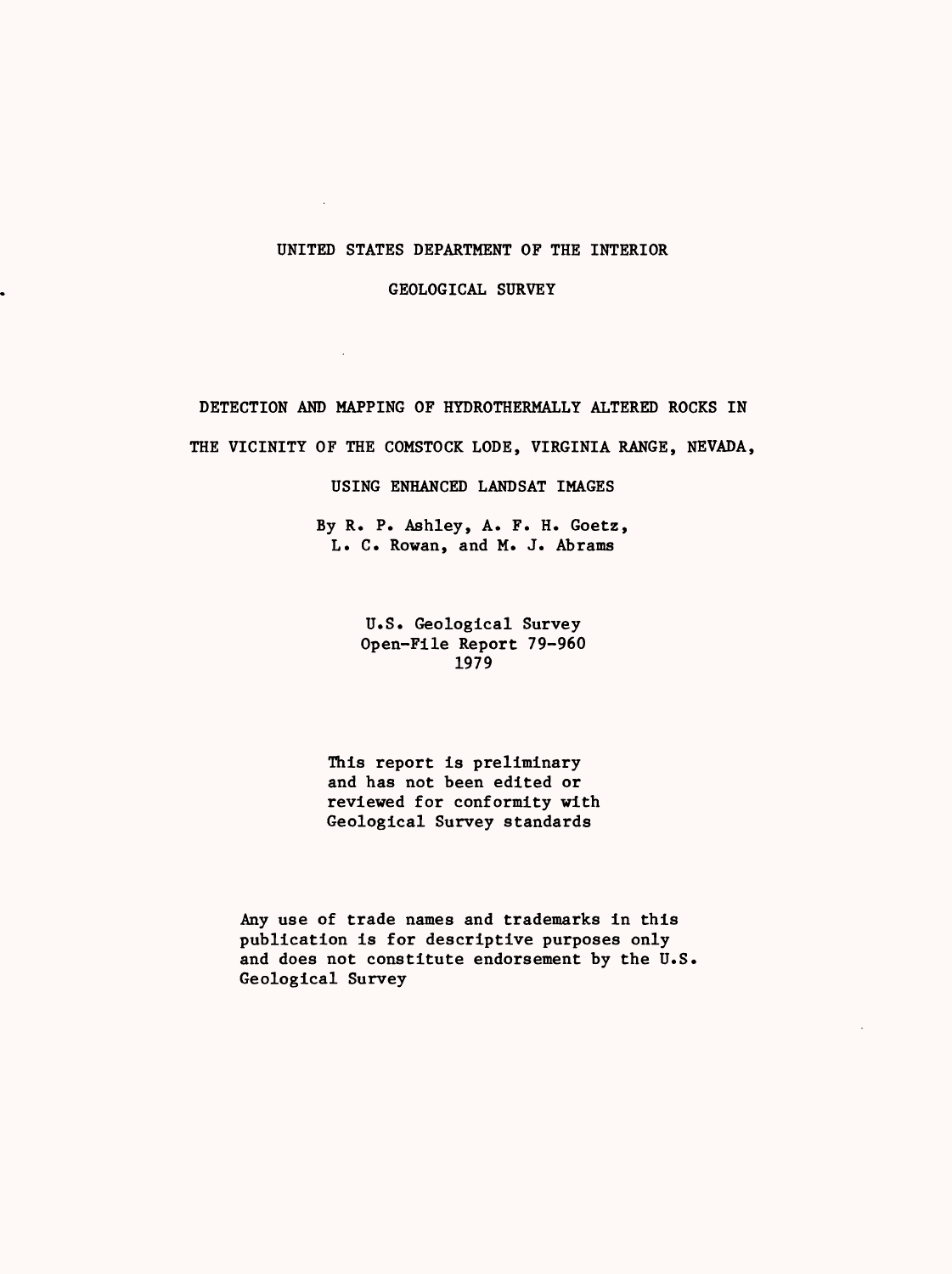# Table of Contents

|                                                           | <u>Page</u> |
|-----------------------------------------------------------|-------------|
|                                                           | 1           |
|                                                           | 3           |
|                                                           | 5.          |
|                                                           | 5           |
|                                                           | 5           |
|                                                           | 6           |
| Characterization of spectral and mineralogical properties |             |
|                                                           | 7           |
| Field spectral measurements                               | 7           |
| Field sampling and laboratory procedures                  | 7           |
|                                                           | 8           |
|                                                           | 8           |
|                                                           | 8           |
|                                                           | 16          |
|                                                           | 16          |
| Interpretation of color-ratio composite                   | 20          |
| Construction of color-ratio composite image               | 20          |
|                                                           | 20          |
| Discrimination of unaltered rocks                         | 22          |
| Discrimination of altered rocks                           | 28          |
|                                                           | 33          |
|                                                           | 35          |
|                                                           | 37          |
|                                                           | 39          |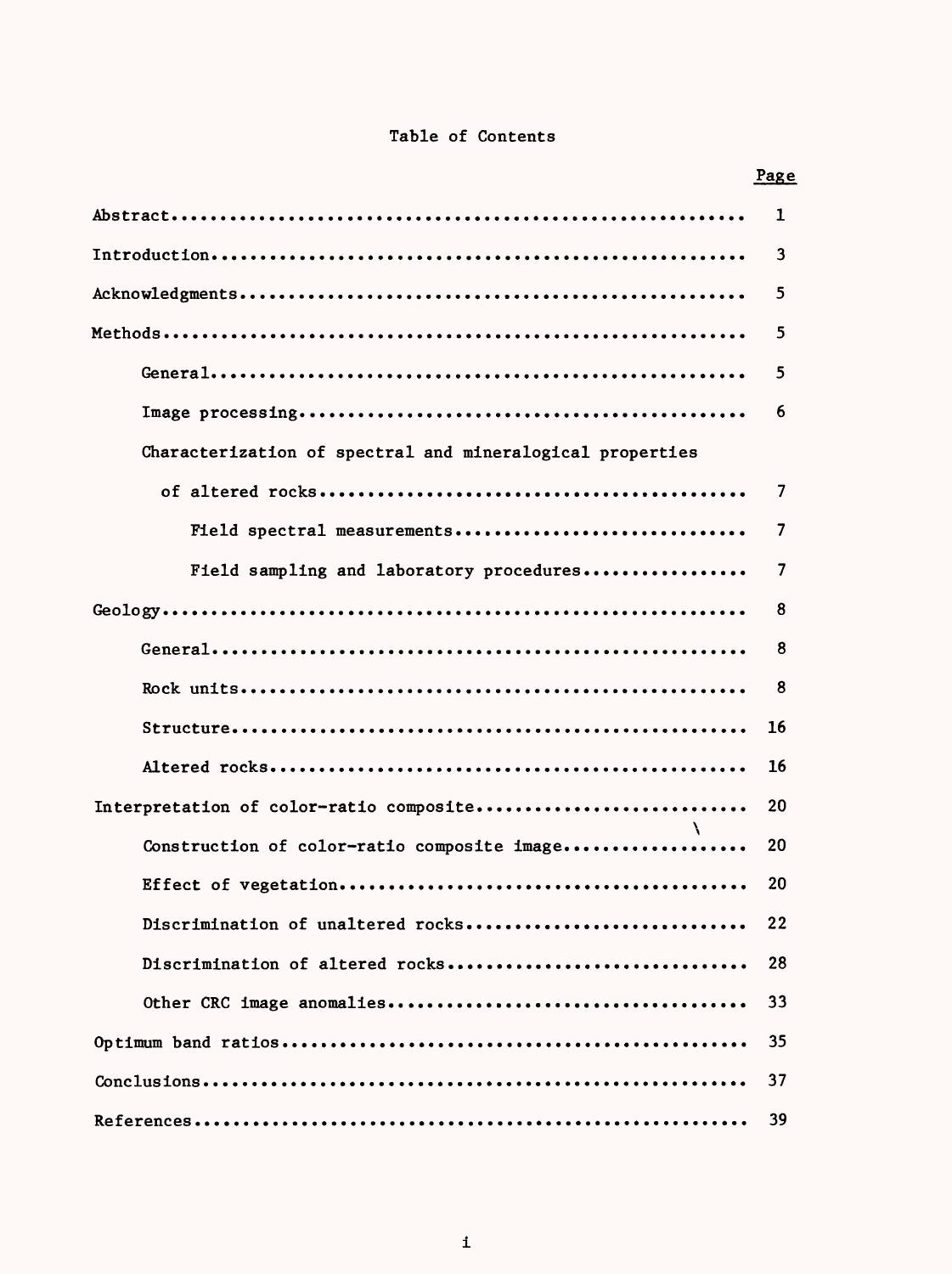# List of Illustrations

|    | Figure 1. Location map for the Virginia Range and vicinity 4  |  |
|----|---------------------------------------------------------------|--|
|    | 2. Generalized geologic map of Virginia City quad 9           |  |
|    | 3. Map of the Virginia Range and vicinity 15                  |  |
|    | 4. Landsat color ratio composite (CRC)image 21                |  |
| 5. | Hydrothermally altered areas of the Virginia Range 23         |  |
|    | 6. Average spectral curves for 5 sites at Geiger Grade 24     |  |
|    | 7. Average spectral curves for 3 sites at Washington Hill. 26 |  |
|    | 8. Cumulative frequency plots for Goldfield 36                |  |
|    |                                                               |  |

Table 1. MSS band ratios for sites at Geiger Grade............... 27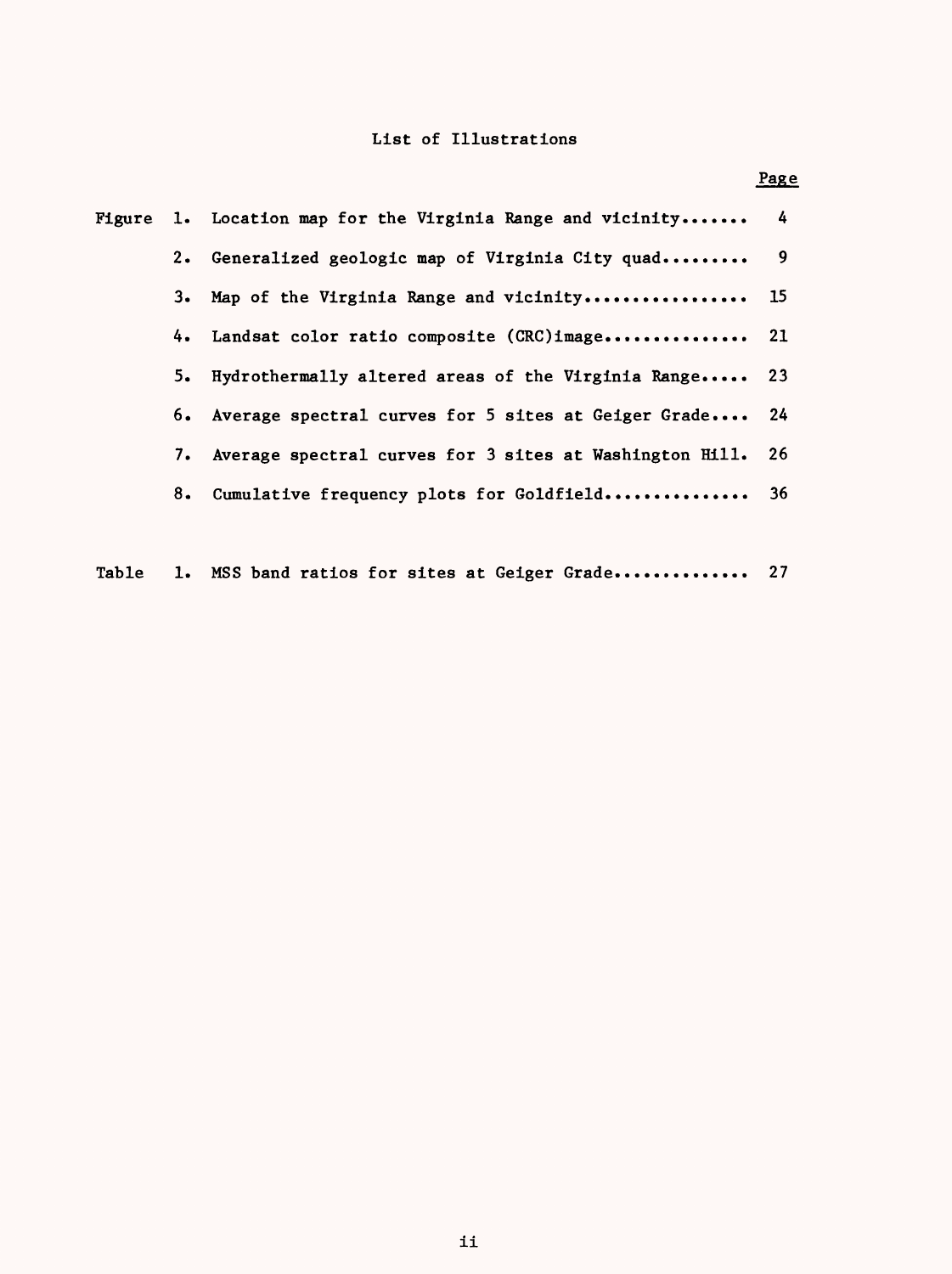# DETECTION AND MAPPING OF HYDROTHERMALLY ALTERED ROCKS IN

THE VICINITY OF THE COMSTOCK LODE, VIRGINIA RANGE, NEVADA,

# USING ENHANCED LANDSAT IMAGES

By R. P. Ashley,  $<sup>1</sup>$  A. F. H. Goetz,  $<sup>2</sup>$ </sup></sup>  $L. C. Rowan.<sup>3</sup>$  and M. J. Abrams

# ABSTRACT

The Virginia Range, immediately southeast of Reno, Nev., consists mainly of flows, breccias, and tuffs of Miocene age. Most of these volcanic rocks are of intermediate composition; rhyodacite is the most common rock type. Basalt, rhyolite and rhyolite tuff, and tuffaceous sedimentary rocks of Miocene and Pliocene age also cover substantial areas in the range. Pre-Tertiary metasedimentary, metavolcanic, and granitic rocks are exposed in scattered inliers, mostly along the southern and eastern margins of the range. Several large areas and many small areas within the volcanic pile were subjected to hydrothermal alteration during and after the period of intermediate volcanic activity. Economic precious metal mineralization is spatially and temporally associated with the hydrothermal alteration in several areas. The most important deposit is the Comstock Lode, which produced 192 million troy ounces of silver and 8.3 million troy ounces of gold from epithermal veins (Bonham, 1969).

The hydrothermally altered rocks include silicified, advanced argillic, montmorillonite-bearing argillic, and propylitic types. The first three types typically contain pyrite, and some propylitic rocks contain pyrite as well. Supergene oxidation of these pyritic rocks produces limonitic bleached rocks. The term "limonite," as used here, refers to any combination of the minerals hematite, goethite, and jarosite. Where vegetation cover is sparse to moderate, these limonitic rocks are readily identified on Landsat images enhanced by the color-ratio composite technique developed by Rowan and others (1974), so the altered areas can be mapped. About 30 percent tree cover (here mainly pinyon pine) is sufficient to change the spectral signature of individual picture elements (pixels) enough so that limonitic materials can no longer be uniquely identified. As in all other areas where this technique has been applied, limonitic unaltered rocks with intermediate to high albedos have the same appearance on the color-ratio composite as limonitic altered rocks. This problem represents the most important limitation to the use of enhanced Landsat images for detection and mapping of hydrothermally altered rocks. Reflectance spectra of altered and unaltered rocks taken in the field in the Virginia Range show that most altered rocks have a conspicuous absorption band near 2.2 ym produced by clay minerals or alunite, whereas unaltered rocks have no features in this spectral region. Thus spectral information for selected bands in the  $1.1-2.5$   $\mu$ m region may allow discrimination between limonitic

U.S. Geological Survey, Menlo Park, California 94025 2000: Secregaeur Sarvey, Manuel Manuel .<br>2Jet Propulsion Laboratory, Pasadena, California 91103 3U.S. Geological Survey, Reston, Virginia 22092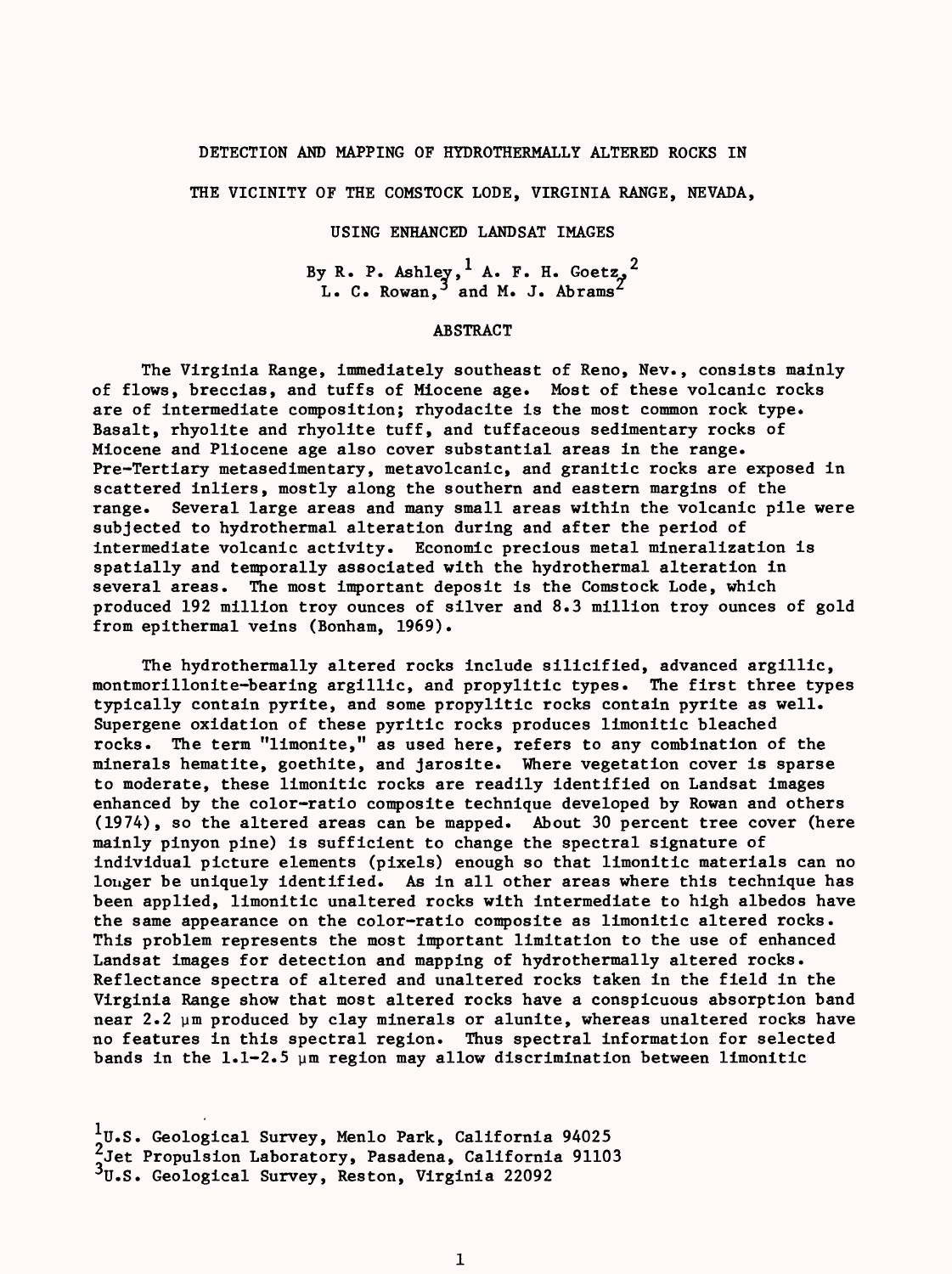altered and limonitic unaltered rocks (Rowan and others, 1977; Abrams and others, 1977; Rowan and Abrams, 1978).

Another potential limitation is loss of spectral information on slopes with low effective sun angle. Although a minor problem in the Virginia Range, loss of information sufficient to preclude identification of limonitic altered rocks occurs with effective sun angle lower than 20-25 degrees. Thus, even at moderate latitudes substantial parts of areas with high topographic relief may be lost to observation.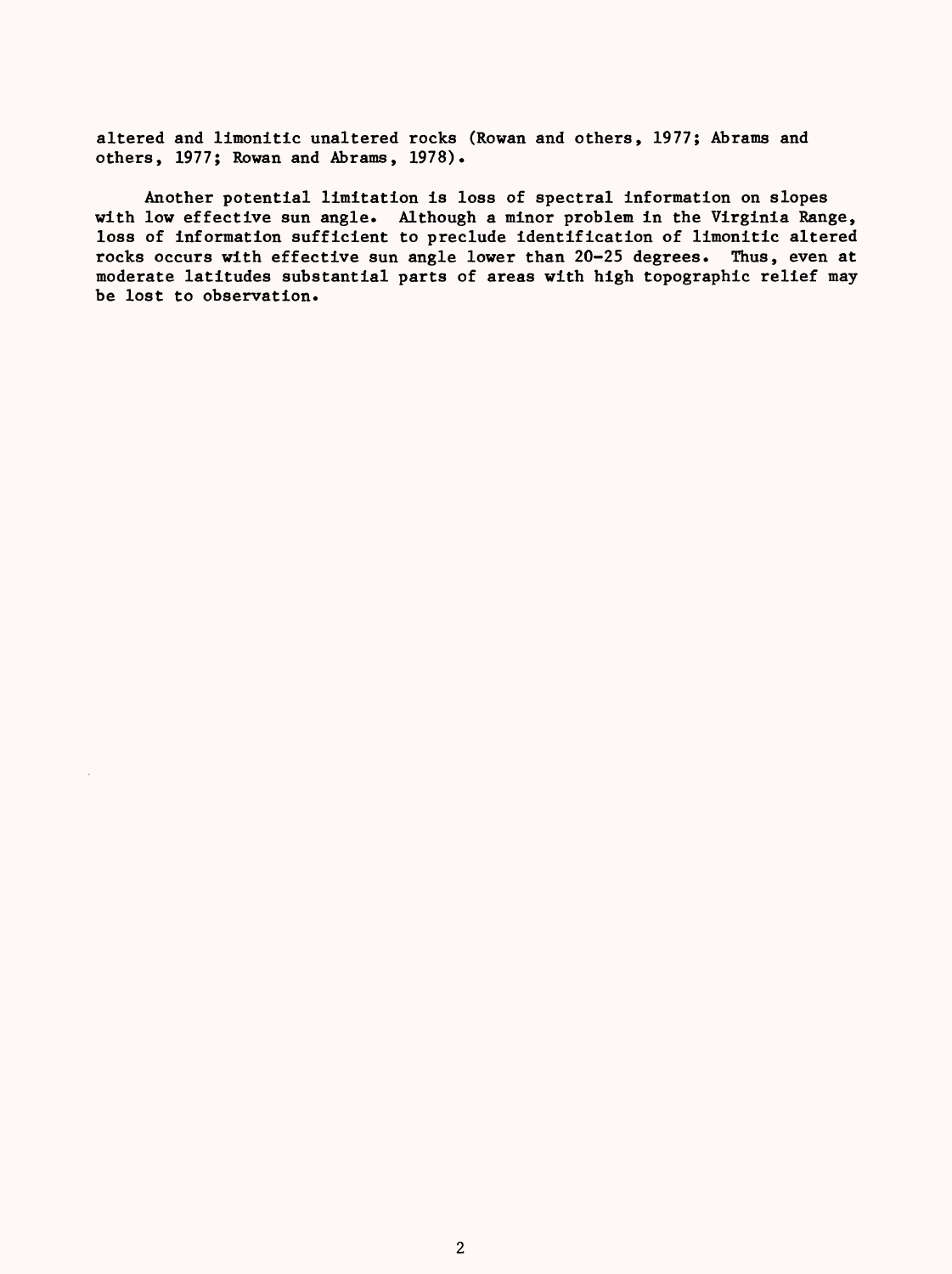# INTRODUCTION

Many studies have shown that limonitic rocks can be discriminated from other rocks in Landsat Multispectral Scanner (MSS) images (Vincent, 1973, 1975; Rowan and others, 1974; Schmidt, 1976; Offield, 1976; Raines, 1977). Rowan and others (1974) have shown that limonitic hydrothermally altered rocks can be recognized in enhanced Landsat Multispectral Scanner (MSS) images for a test area in south-central Nevada.

Rowan and others (1974) made gray-tone film positives for MSS band ratios 4/5, 5/6, and 6/7, and used these positives to screen blue, yellow, and magenta diazo foils, respectively<sup>1</sup>. The three diazo films, in which degree of saturation is inversely proportional to ratio value, are overlaid to produce a color subtractive color-ratio composite (CRC image). In this composite image, limonitic hydrothermally altered rocks generally appear green, because for such rocks reflectance rises rapidly with increasing wavelength in the visible region  $(0.4-0.7 \text{ µm})$ , giving low  $4/5$  (intense blue) and low to moderate  $5/6$ (intense yellow), then drops from  $0.75$  to about  $0.9 \mu m$  and rises again to 1.1  $\mu$ m, giving a relatively high  $6/7$  (weak magenta). The minimum at 0.9 and the relatively steep slope of the spectral reflectance curve from 0.4 to 0.75 ym are produced by electronic transitions in the ferric ion present in limonite minerals (Hunt and others, 1971).

The purpose of this study is to test the usefulness of this band-ratioing enhancement method in another area with similar altered rocks but different vegetation and slope conditions. In south-central Nevada Rowan and others (1974) readily separated bleached and limonitic silicified, advanced argillic, phyllic, and argillic rocks of the Goldfield, Cactus Springs, Antelope Springs, Gold Crater, and Gold Reed mining districts from surrounding unaltered rocks and most nearby alluvium. Relief in the altered areas is low to moderate and vegetation is sparse. The Virginia Range was chosen as a second test area for the following reasons: (1) vegetation cover is heavier than in south-central Nevada, but variable enough over the altered areas to get an idea of maximum acceptable vegetation cover (2) proportions of various rock types and proportions of heavily forested areas relative to sparsely vegetated areas are different in the vicinity of the Virginia Range than in south-central Nevada (3) topographic relief is greater (4) good geologic maps are available (Thompson, 1956; Rose, 1969) which show hydrothermally altered rocks, and (5) access is generally good. Time did not permit detailed examination of the entire Virginia Range, so we devoted most of our effort to the Virginia City quadrangle, which includes the most prominent altered areas (fig. 1). The discussion, however, includes some comments on less detailed observations made elsewhere in the range.

With regard to vegetation cover, the purpose here is to determine semiquantitatively the amount of cover that results in enough loss of spectral information from rock and soil so that hydrothermally altered rocks can no longer be discriminated from other materials. Furthermore, the proportion of vegetation in a particular Landsat scene affects the contrast stretch (mathematical transformation) used to match the range of values for each

<sup>1</sup>MSS band 4 covers the spectral range  $0.5-0.6$   $\mu$ m, band 5 covers  $0.6-0.7$   $\mu$ m, band 6 covers  $0.7-0.8$   $\mu$ m, and band 7 covers  $0.8-1.1$   $\mu$ m.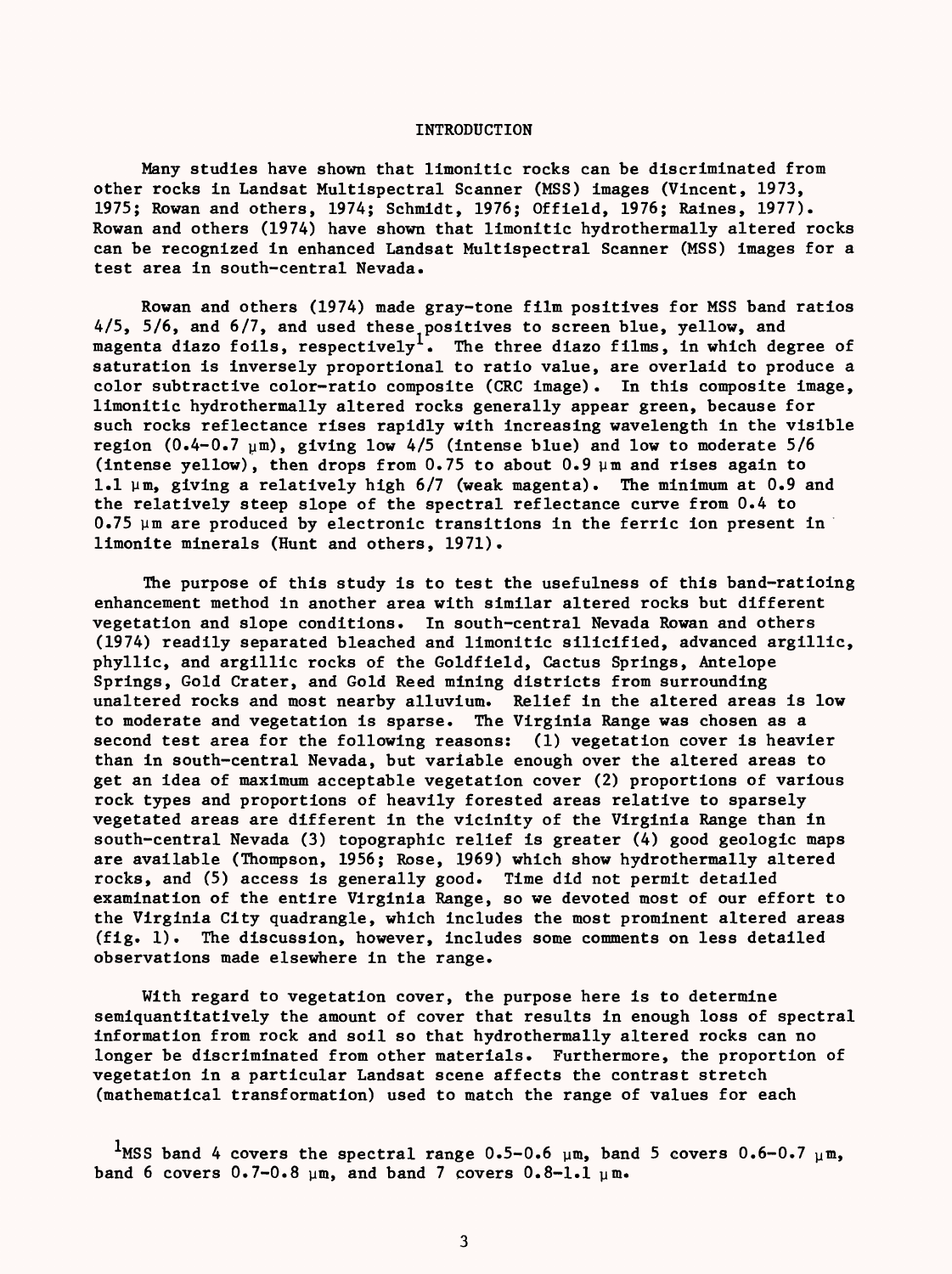

Figure 1. Location map for the Virginia Range and vicinity, Nevada.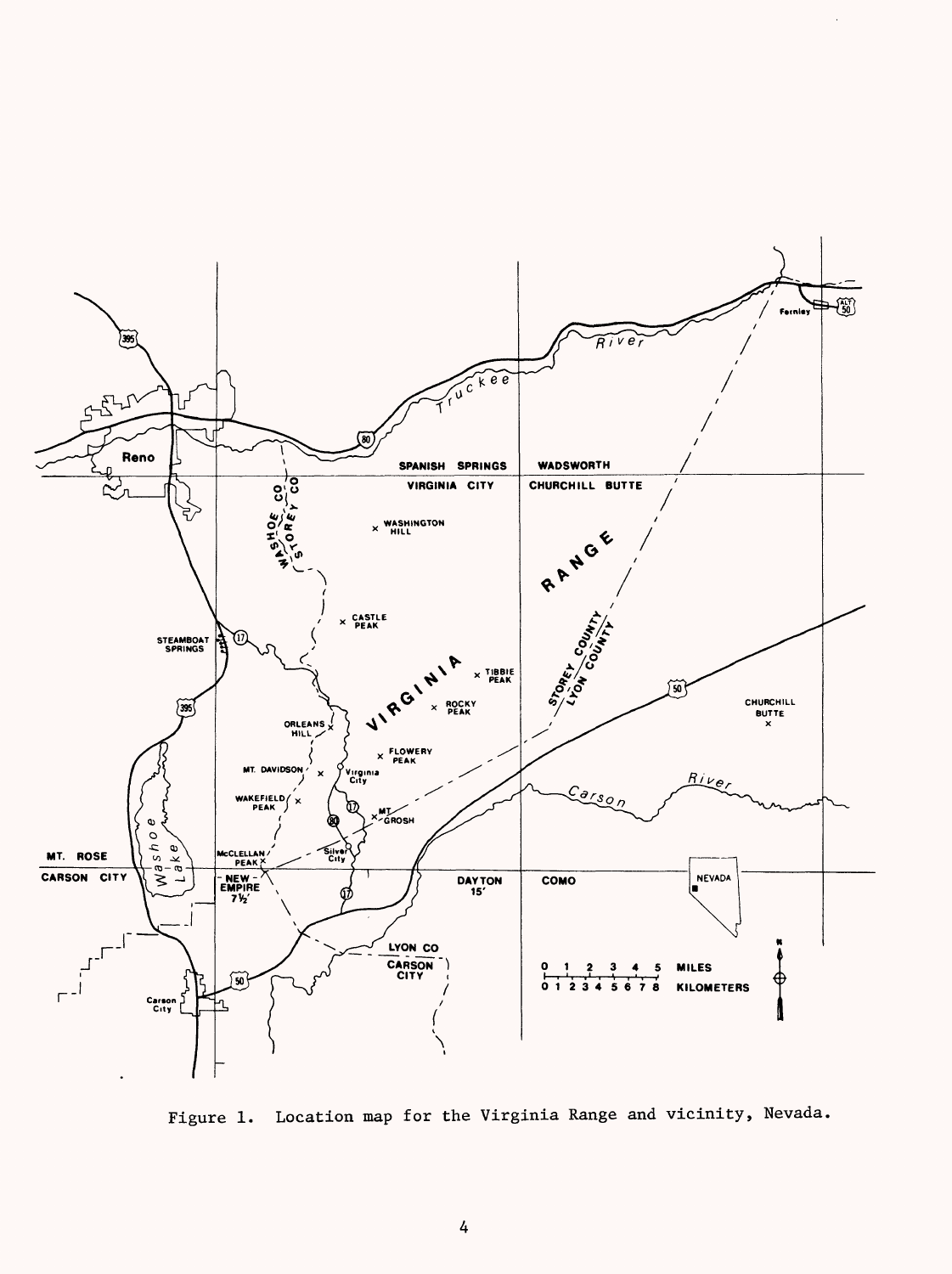

Ashley and others Fig 4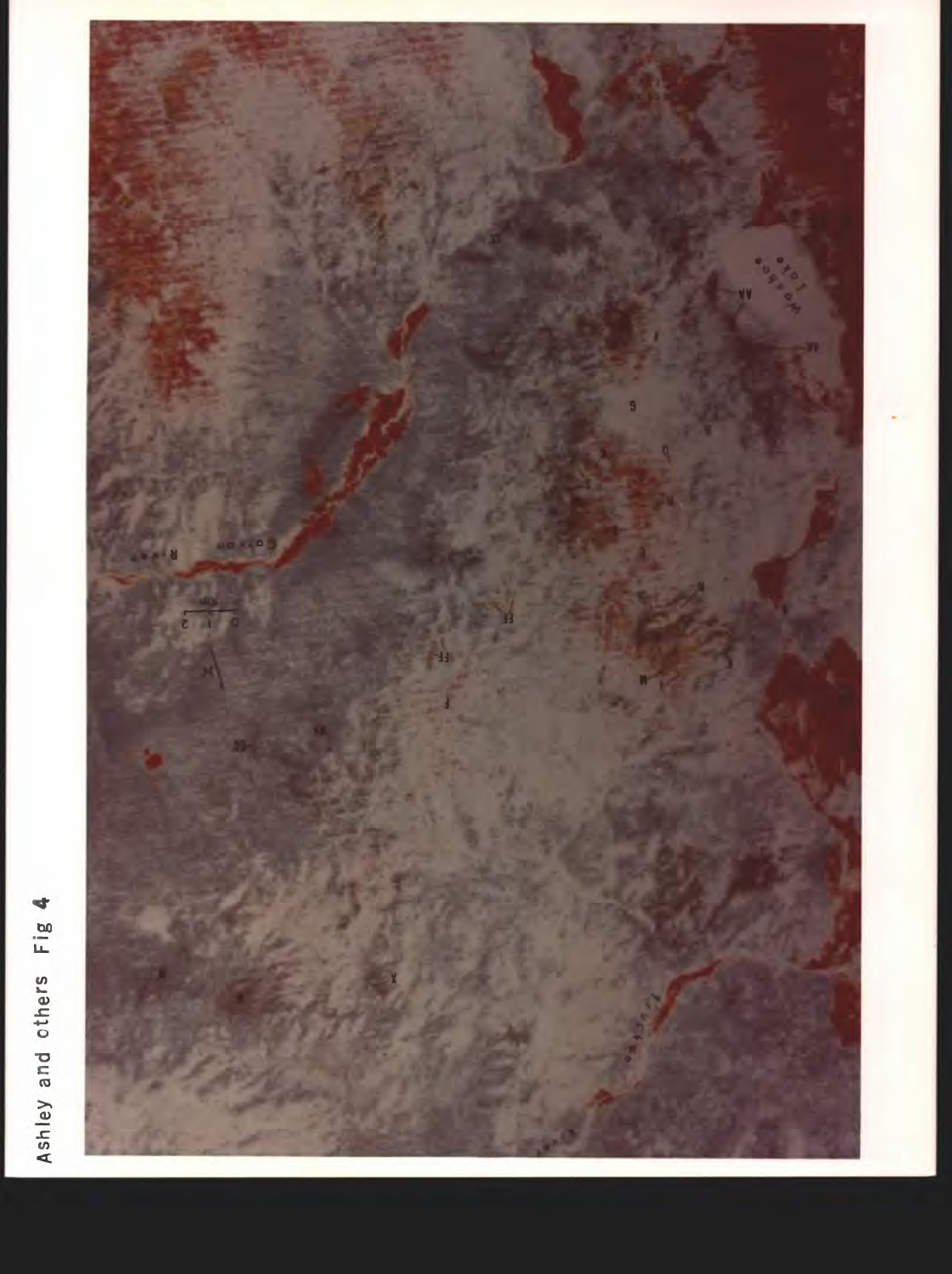spectral band or band ratio to the dynamic range of the film recording medium (see Rowan and others, 1974; Soha and others, 1976; and Goetz and others, 1975, for further explanation). A different proportion of vegetation in the scene (and to a lesser extent a different mix of rock types) therefore allows us to test whether the technique is highly sensitive to the type of stretch used, and if so, what variations in the technique may be required for optimum results in different areas. Although ratioing tends to remove first-order slope angle affects which are related mainly to variations in sun angle, steep topography may produce residual slope affects. Topographic relief in the altered areas studied in the south-central Nevada scene was not large enough to see whether such affects could produce significant variations in the appearance of altered areas in enhanced images. In the Virginia Range altered areas relief is relatively high, but generally not high enough to produce significant shadow areas, giving us a better opportunity to examine this potential source of variation.

#### ACKNOWLEDGMENTS

This study was carried out as part of NASA Landsat follow-on experiment number 389. We would like to thank personnel of the Nevada Bureau of Mines and Geology, especially E. C. Bingler and H. F. Bonham, for valuable discussions of the geology of the Virgina Range. Susan T. Miller of the U.S. Geological Survey assisted in making field spectral measurements and in laboratory work on samples. Helen Paley of the Jet Propulsion Laboratory assisted with reduction of the field spectral data and also assisted with field spectral measurements. Others who assisted in various ways for brief periods include Dennis Krohn, Gary Raines, Pamela Wetlaufer, and Carolyn Pugh of the U.S. Geological Survey, and James Soha of the Jet Propulsion Laboratory.

**METHODS** 

#### General

To evaluate the usefulness of the Landsat Multispectral Scanner (MSS) band-ratioing technique for delineating hydrothermally altered areas in terrain like that of the Virginia Range, we produced various color ratio composite images and intermediate image products and compared them with Thompson's (1956) geologic and alteration map. The altered areas were then examined in the field, with particular attention paid to localities where boundaries of altered areas determined by field mapping differed from those inferred from the CRC images. In an attempt to fully determine differences between altered and unaltered rocks and sources of variation within altered areas, we obtained in situ field spectral reflectance measurements, and determined the sources of spectral features by semiquantitative determinations of mineral composition. Thus to cover the full range of activities involved in this project, image processing methods, field measurement of reflectance spectra, field sampling methods, and laboratory petrographic methods must all be described. Abrams, Rowan, and Goetz were primarily responsible for image processing, Ashley and Rowan for image interpretation and field examination, Goetz and Abrams for field spectral reflectance measurements and data reduction, and Ashley for field sampling and petrography.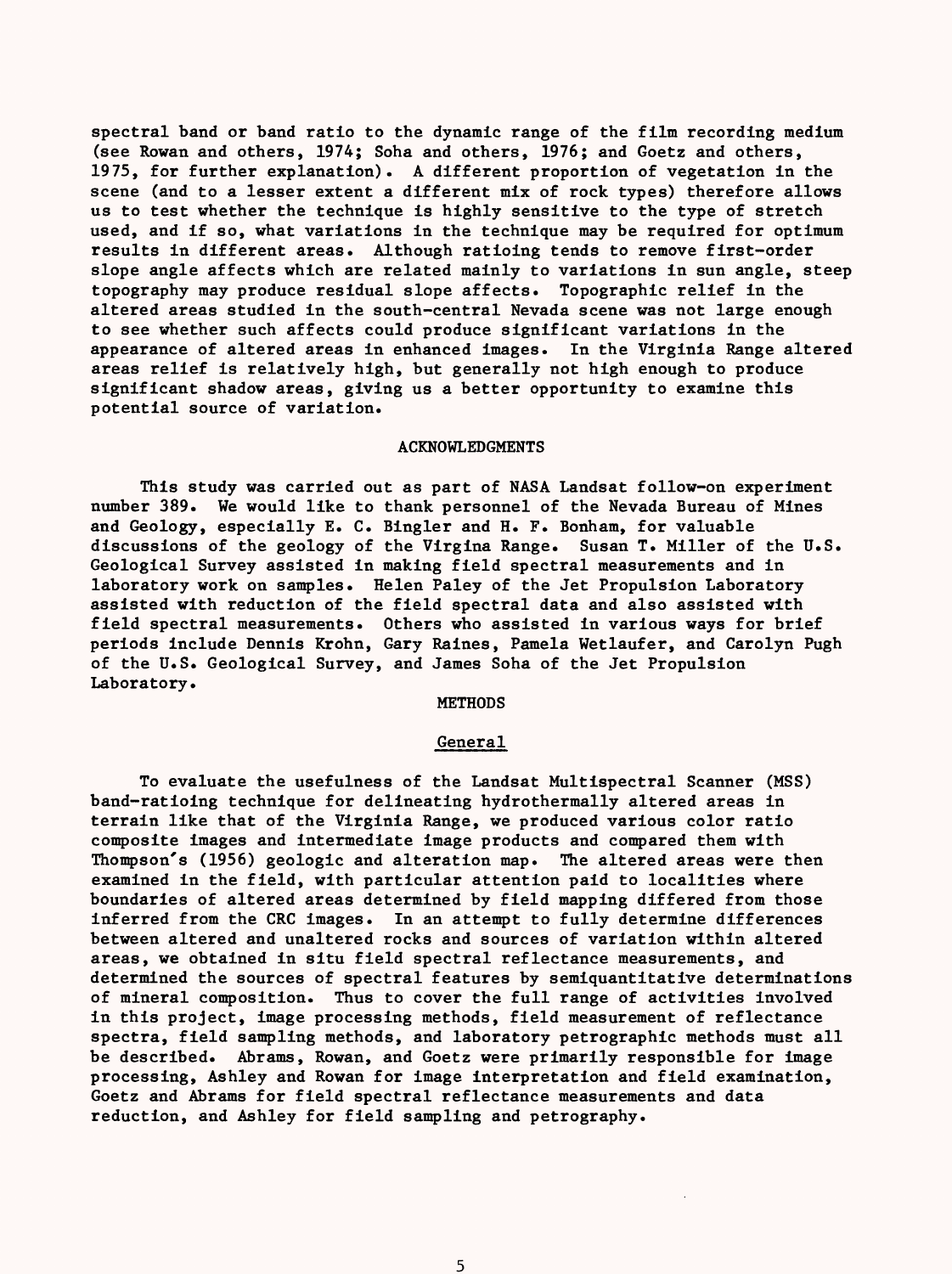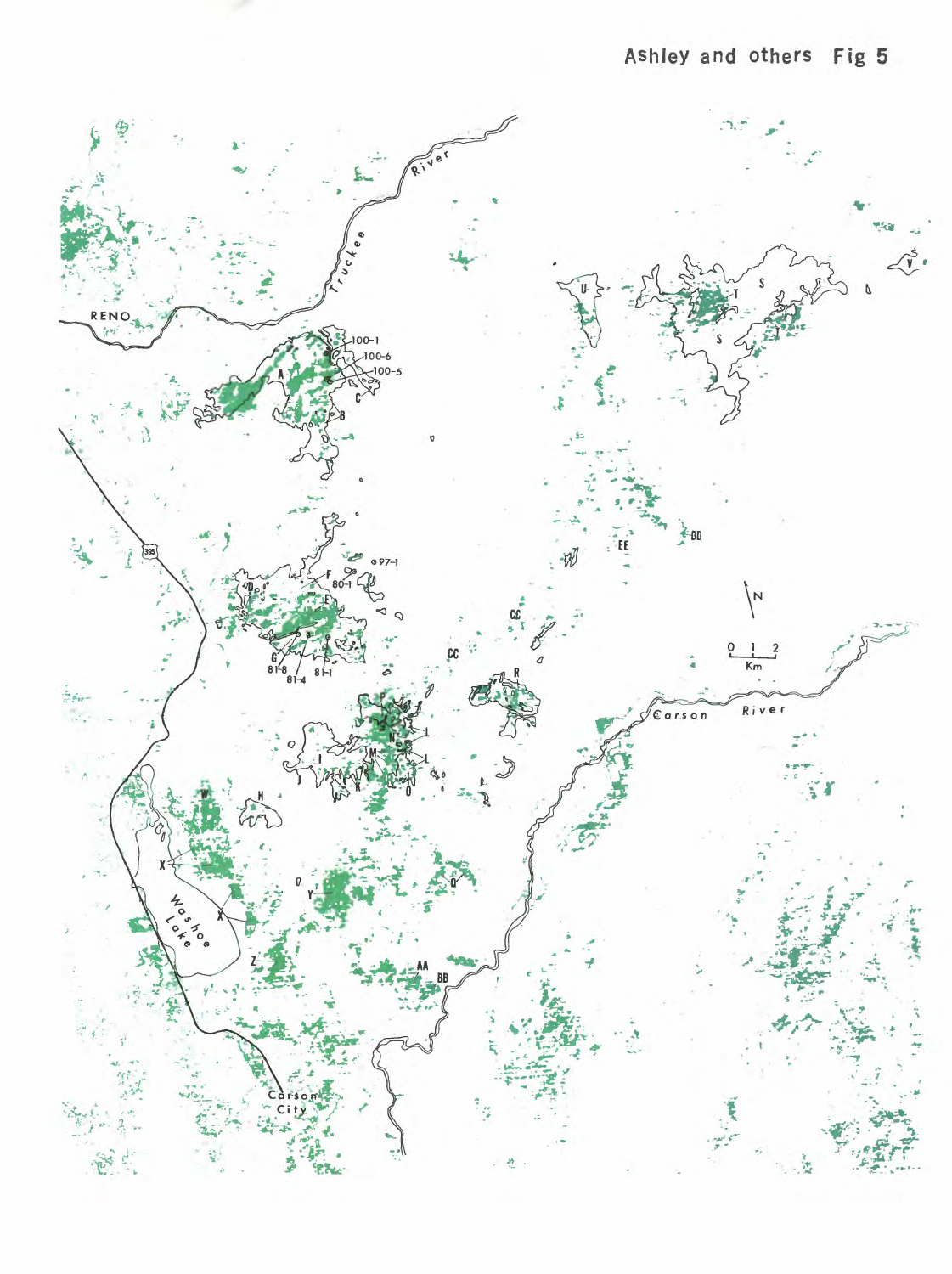# Image Processing

The Landsat image used for this study is E1380-18111, acquired August 7, 1973, with a sun elevation of 56°. Only the northeast quarter of this frame was subjected to the full range of image processing techniques employed. The following band ratios were produced from the digital number (DN) values, pixel by pixel: 4/5, 4/6, 4/7, 5/6, 5/7, 6/7. The values for each ratio were mathematically transformed using a cumulative density function (CDF stretch) Here the ratio values are transformed so that an equal number of values are assigned to each class interval of the distribution (here there are 256 class intervals each containing one number, labeled 0 through 255). When an image is produced from DN values or ratio values, the CDF stretch tends to increase contrast at the upper and lower ends of the DN range, but how it affects contrast in the middle of the range depends upon the shape of the original histogram. Geometrically corrected positive black-and-white film transparencies were made for each ratio using a large-format playback device, the Geospace 34/10 plotter; high ratios correspond to lighter tones in these transparencies. This playback device has a precision of about  $+0.25$  pixel at the original recording scale, about 1:158,000 for approximately one-fourth of an MSS scene. CRC's produced for earlier studies often had internal misregistrations of as much as several pixels, causing some pixels to be miscoded, and producing difficulties in using extreme enlargements. Use of this device eliminates these problems. Blue, yellow, and magenta diazo transparencies were then exposed using the positive film transparencies as screens. On the basis of experience gained previously by Rowan and others (1974), the diazo work was restricted to combinations of various exposures of 4/5 with blue film, 4/6 or 5/6 or both with yellow film, and 6/7 with magenta film. A composite consisting of blue film for 4/5, yellow film for 4/6, and magenta film for 6/7 produced the best results with respect to detecting hydrothermally altered rocks. Although 5/6 was more effective than 4/6 for the same purpose in southern Nevada, here the 5/6 image was noisy and had low contrast, giving rise to difficulties in providing the color ratio composite image with a suitably saturated yellow component. Reasons for this difference in most effective ratios are further explored in a later section. For additional details of this image processing method, see Rowan and others (1974), Goetz and others (1975), and Soha and others (1976).

The basic products selected for evaluation included three color ratio composite images that are the same except for differing degrees of exposure of the yellow diazo foil (4/6). Of these three, the CRC with the least saturation with respect to yellow was selected for discussion here. Other products obtained to help evaluate the image processing method include histograms of unstretched ratios 4/5, 4/6, 5/6, and 6/7, a density slice of the 5/6 ratio done in ten ten-percent increments and a scan of the CRC performed with the Dupont Line-0-Scan Model 204, adjusted to objectively classify green pixels in the image.

Tree cover estimates were made on 1:32,000 scale black-and-white aerial photographs using a stereo viewer at magnifications of both 4x and 8x. In each area selected for a tree cover estimate, 2 to 12 blocks of ground yielded individual estimates that provided a mean value and an idea of the range of variation in cover. These blocks ranged in size from about  $6,000 \text{ m}^2$  (nearly the size of a Landsat pixel) to about  $60,000 \text{ m}^2$ . These estimates provide an idea of tree cover only, because no other vegetation is visible in these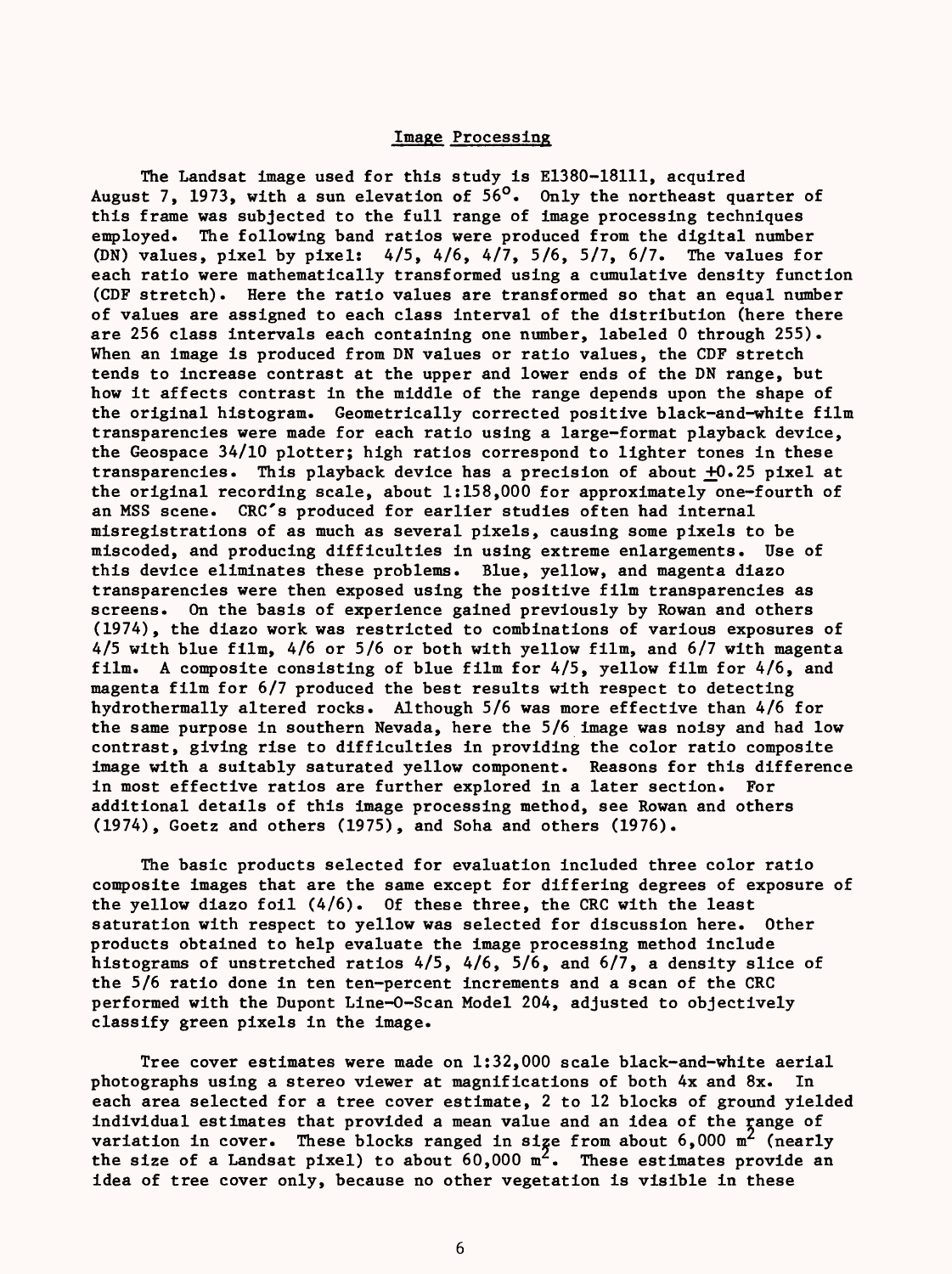photos. Shadows produced by the trees, on the other hand, are included with the trees in the estimates. Even with the tree shadows included, the estimates are probably minimal relative to total vegetation cover.

# Characterization of Spectral and Mineralogical

# Properties of Altered Rocks

# Field Spectral Measurements

The JPL portable field radiance spectrometer (PFRS) was used for all field measurements. At each field locality we usually obtained at least 10 spectra, each covering an area of about  $200 \text{ cm}^2$  on the ground, selected to include all typical materials present within an area of about  $100 \text{ m}^2$ . We made no attempt, either in the field or later in processing the data, to sample randomly or to weight individual spectra proportionally to the percentage of area represented at the site. Details of use of the instrument are given by Goetz and others (1975).

For this study we have attempted to characterize the spectral reflectance characteristics of some typical field localities by averaging the results for all PFRS sites at that locality and presenting an average curve with a  $+1\sigma$ envelope.

Field Sampling and Laboratory Procedures

In the Virginia Range substantial areas of outcrop are found mostly in parts of the range that are underlain by unaltered andesites, for example, along the range front east of Virginia City (figs. 1 and 2). Few large outcrop areas occur where hydrothermally altered rocks are abundant. The most common surficial material in altered areas consists of rock fragments from nearby or subjacent outcrops, with minor amounts of soil. Consequently, most of our samples consist of rock fragments with minor soil. Talus covers significant areas in the steeper parts of the range, such as on the east side of Mount Davidson above Virginia City, locally in the canyons northeast of Jumbo, and on the sides of the major canyon that occupies most of the Geiger Grade altered area.

At sites consisting of fragmental material with soil, we visually estimated the percentage of soil on the undisturbed surface, then collected the upper 2-3 cm of material using a shovel. In the laboratory the material was sized using U.S. Standard 200, 80, and in some cases, 32 mesh screens, and the size fractions weighed and X-rayed using cell packs in order to provide qualitative or crude semiquantitative estimates of the mineralogical composition of the soil. Although the sampling method used often biased the sample toward finer grain sizes, the 80 mesh screen size is about at the visual threshold where fragments are discernable; thus, an approximate correction for this bias was possible using the visual estimates of soil percentage on the undisturbed surface.

One or two rock chips (generally about 0.5 kg) were collected from PFRS sites on outcrops. A portion of each sample was ground to pass 200 mesh and X-rayed, again using a cell pack. In most cases, a standard thin section was prepared and in some cases a section stained for K-feldspar was also prepared. For the coarse fragmental portion of most of the soil-bearing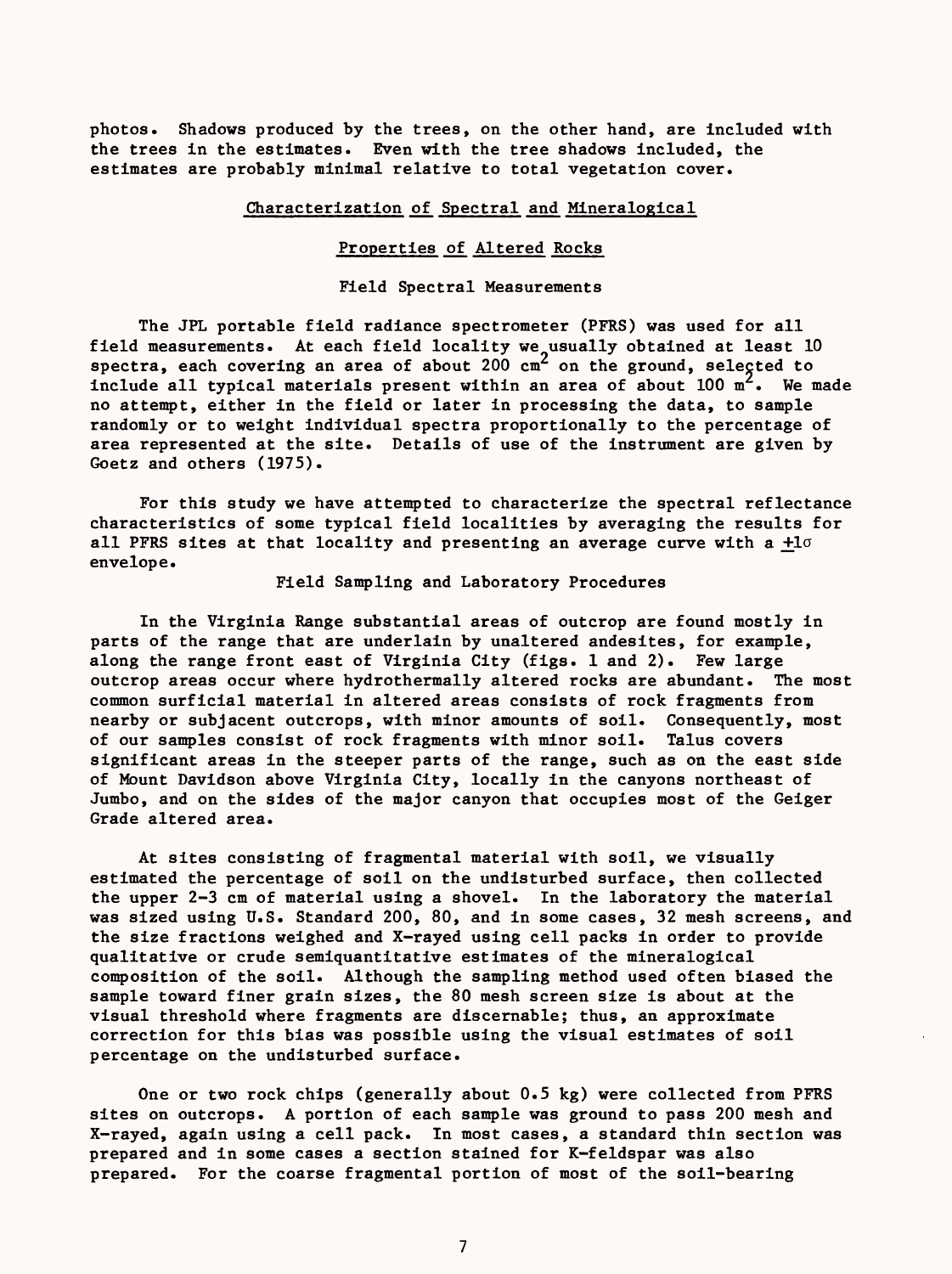samples, and for samples consisting of soil-free talus fragments, a representative-looking fragment was selected and treated in the same way as an outcrop sample.

Many rocks and soil fractions from hydrothermally altered areas in the Virginia Range and elsewhere contain expandable clays, especially montmorillonite and mixed-layer clays containing montmorillonite interlayers. Wherever we suspected the presence of such clays, we prepared an oriented mount by drying a clay-water suspension on a glass slide, treated the mount with ethylene glycol, and heated the preparation incrementally to 400<sup>o</sup> and 600°C, X-raying after each step.

Although the altered rocks dealt with here are generally very fine grained, a crude semiquantitative estimate of mineral proportions is usually possible to achieve by point-counting thin sections. For the purposes of this study, 300-400 points per section were considered adequate. Within groups of samples from single field localities, which were generally X-rayed and petrographically examined together, the point counts allowed us to make rough abundance versus peak height comparisons with the X-ray diffractograms.

Partial analyses for some altered rocks of relatively simple mineralogy provided a check on some of the semiquantitative estimates of mineral abundances made by the above methods.

## GEOLOGY

#### General

The Virginia Range is dominated by intermediate volcanic rocks of Miocene age. The pre-Tertiary metasedimentary, metavolcanic, and plutonic rocks on which these volcanic rocks lie are exposed in only a few places, mainly along the southern and southwestern edges of the range. The Miocene flows and breccias are extensively hydrothermally altered at many localities. Post-alteration sedimentary rocks and capping flows of basalt, basaltic andesite, and andesite appear mainly in the northern half of the Virginia City quadrangle, and just south of the quadrangle (figs. 1 and 2). Quaternary sedimentary deposits include pre-Lake Lahontan gravels, Lake Lahontan sands and silts, stream and alluvial fan deposits, and some talus deposits. Siliceous sinter deposits at Steamboat Springs, at the west edge of the Virginia City quadrangle, are also of Quaternary age.

# Rock Units

The oldest rocks in the Virginia Range are metasedimentary and metavolcanic rocks probably of Triassic age, with parts of the sequence possibly as old as Paleozoic and as young as Jurassic (Thompson, 1956; Thompson and White, 1964; Rose, 1969; see fig. 2). Sedimentary rock types include argillite, slate, phyllite, sandstone and conglomerate derived from volcanic rocks, and minor limestone. Volcanic rock types include basalt and andesite. These pre-Tertiary rocks have been metamorphosed everywhere to at least greenschist facies, best shown by development of albite, epidote, chlorite, and amphibole in the volcanic rocks. Near plutonic contacts more intense metamorphism produced amphibolite facies hornfels, schist, marble, and skarn. Both metasedimentary and metavolcanic rocks generally have low albedos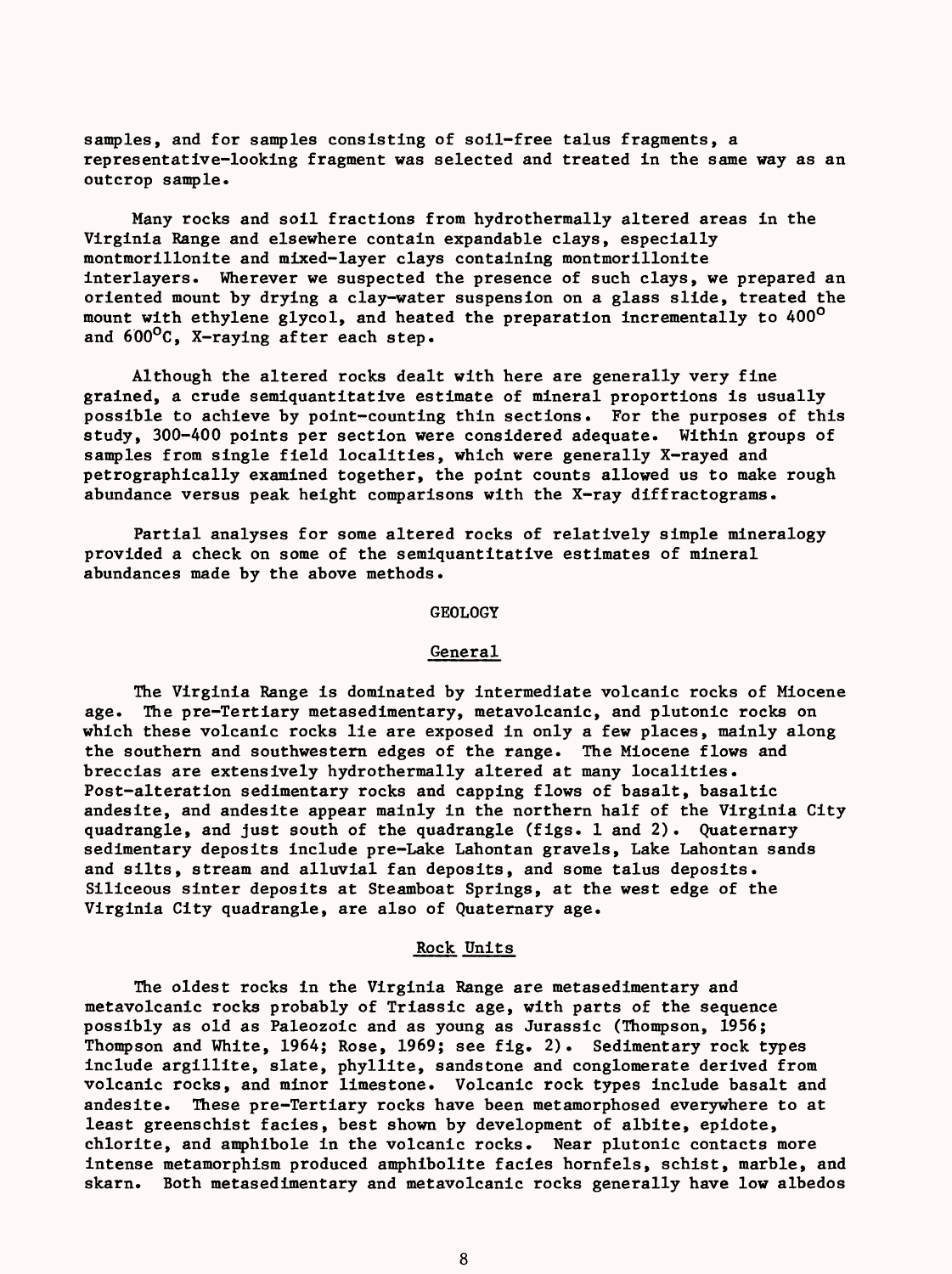

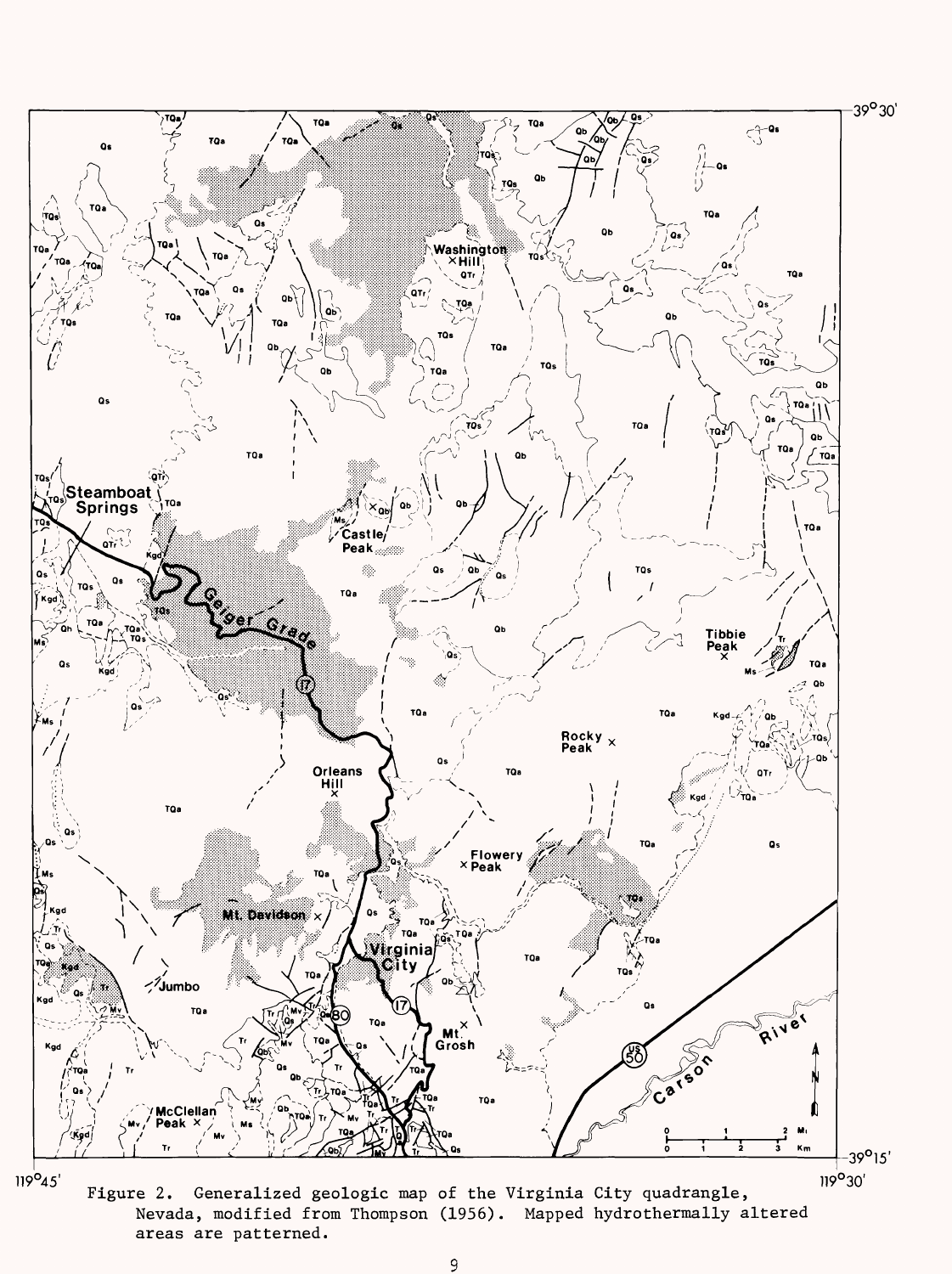# Figure 2 Explanation

- Qs Gravel, sand, and silt. Includes lacustrine deposits of Lake Lahonton and isolated higher small lakes, stream deposits, minor aeolian deposits, and talus, landslide and mine dumps in the Comstock Lode district
- Qh Hotspring deposits
- Qb Basaltic andesite and basalt flows. Includes Lousetown Formation of Upper Pliocene or Quaternary age, McClellan Peak Olivine Basalt of Quaternary age, and Knickerbocker Andesite of Pliocene or Quaternary age
- QTr Rhyolite domes, including Washington Hill Rhyolite of Middle or Upper Miocene age, and Steamboat Hills Rhyolite of probable Quaternary age
- TQs Sedimentary rocks, mainly Middle Miocene Truckee Formation of Thompson (1956), including volcanic sandstone and conglomerate, shale, and diatomite. Also includes pre-Lake Lahonton alluvial gravels of probable Quaternary age
- TQa Intermediate volcanic and intrusive rocks. Includes Alta and Kate Peak Formations of Middle Miocene age (mainly rhyodacite flows and breccias), and Mustang Andesite of Upper Miocene age (Morton and others, 1977). Also includes the Sutro Member of the Alta Formation (shale and conglomerate), American Ravine Andesite Porphyry, and Davidson Granodiorite recognized only in the Comstock Lode district
- Tr Rhyolite ash-flow tuffs (Hartford Hill Rhyolite of Thompson, 1956; see also Bingler, 1977,1978)
- Kgd Granodiorite, locally foliated, with minor pegmatite and aplite. Includes small quartz monzonite porphyry intrusions near the Comstock Lode
- Mv Metavolcanic rocks. Includes basalt and andesite regionally metamorphosed to greenschist facies and locally contact metamorphosed to higher grades
- Ms Metasedimentary rocks. Mainly dark-colored argillite, slate, and hornfels with minor limestone, locally contact metamorphosed to schist and marble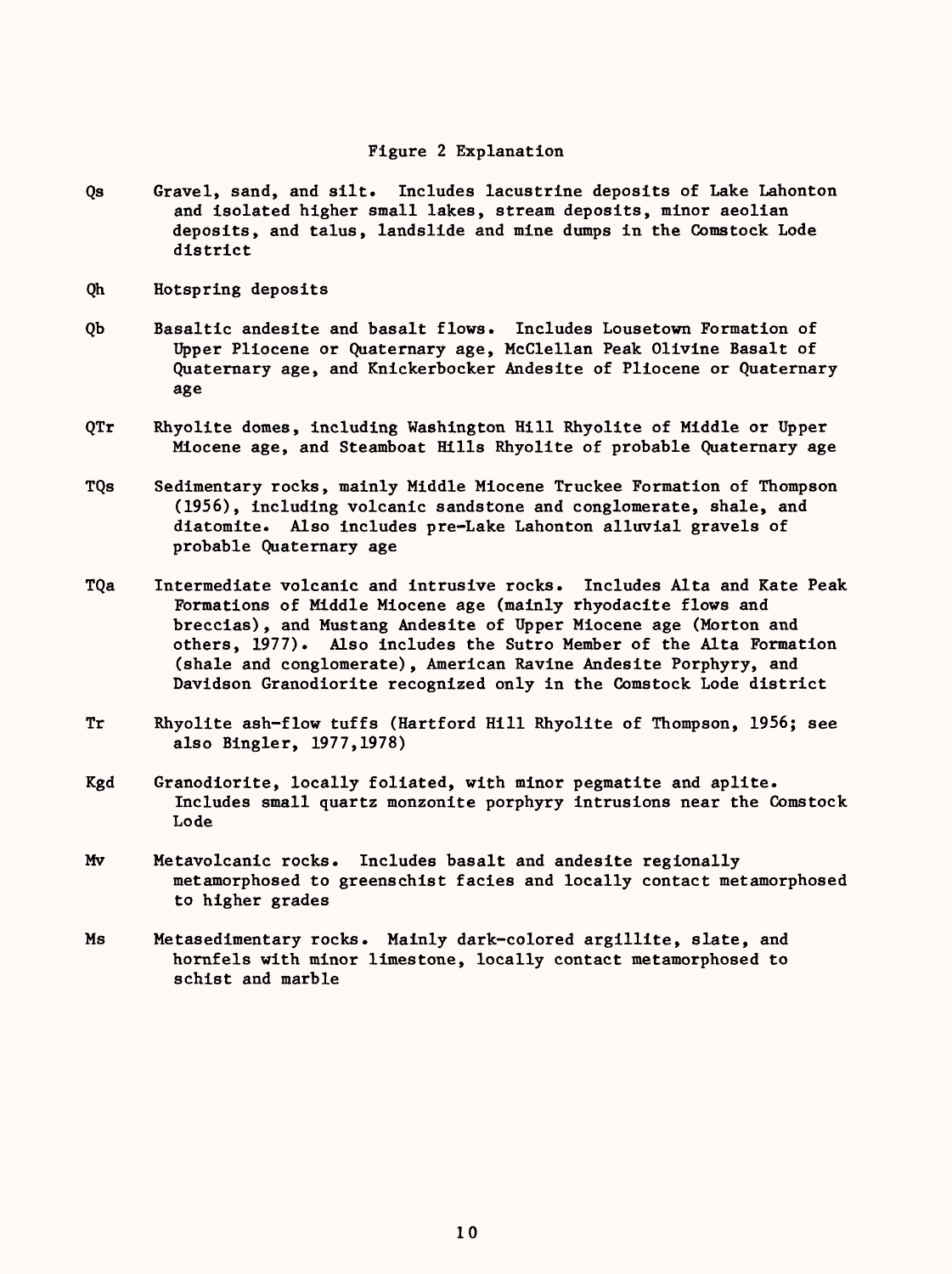and little limonite. Limonite is moderately abundant locally near plutonic contacts.

Plutonic rocks form scattered small bodies in the metavolcanics in the vicinity of Steamboat Springs and south of the Comstock Lode (fig. 2), and form a moderately large body east of Washoe Lake extending into the southwest corner of the Virginia City quadrangle and south into the Carson City and New Empire quadrangles. Another small body intrudes metasedimentary and metavolcanic rocks in the eastern part of the range just south of Ramsey. Several small inliers surrounded by Tertiary and Quaternary rocks also appear near the east edge of the Virginia City quadrangle and in the adjacent part of the Churchill Butte quadrangle. Most bodies are mainly granodiorite, but the small intrusions in the Comstock Lode area are quartz monzonite porphyry (Thompson, 1956; Thompson and White, 1964; Calkins, 1944). Unweathered plutonic rocks contain no limonite, and sulfide minerals, if present, must be very scarce. Minor but pervasive limonite stain, however, is common in weathered material, which is seldom exposed but visible locally in road cuts. Much of the regolith in areas underlain by plutonic rocks is grus; the constituent quartz and feldspar grains have very thin partial coatings of limonite, giving the grus a pale brown color. Because it has a high albedo, the grus is locally recorded as limonitic material on the color-ratio composite image, even though the actual amount of limonite present in probably less than one percent.

The oldest Tertiary rocks in the Virginia Range are rhyolite ash-flow tuffs originally mapped as Hartford Hill Rhyolite (Gianella, 1936), exposed mainly in the southwest corner of the Virginia City quadrangle, and also east of the Virginia City quadrangle in the Ramsey district. Recent work by E. C. Bingler (1977, 1978) in the New Empire quadrangle indicates that the Hartford Hill consists of several ash-flow units of late Oligocene to early Miocene age, some of which were recently recognized and named in the Singatse Range (Proffett and Proffett, 1976) and Gabbs Valley Range (Ekren and others, 1979), 30 to 120 km to the southeast of the Virginia Range. Some ash-flow units contain disseminated deuteric hematite, which is easily detected on the CRC.

Extensive eruptions of intermediate volcanic rocks followed deposition of the ash flows of the Hartford Hill. This volcanism was the first and most voluminous from sources within the Virginia Range. The resulting volcanic pile has been divided into two major formations, the Alta and the Kate Peak (Gianella, 1936; Thompson, 1956; Thompson and White, 1964). The two formations include flows, tuffs, tuff breccias, and intrusions. Volcanic conglomerates and sandstones, and, in the Alta Formation, shales are interbedded with the flows and pyroclastic rocks. Rock compositions include andesite, trachyandesite, dacite, rhyodacite, and rhyolite in the Kate Peak Formation, and andesite and soda trachyte in the Alta Formation (Thompson and White, 1964; Whitebread, 1976). Petrographically, all but the most silicic varieties in the Kate Peak have only plagioclase phenocrysts and some combination of pyroxene, hornblende, and less commonly biotite phenocrysts, so that in the field these rocks have generally been called andesites. Rose (1969) included olivine-bearing trachybasalt exposed in the Truckee Canyon in the Wadsworth quadrangle with the Alta Formation. The most common rock type in the Virginia Range is probably rhyodacite, and the most common textural variety is tuff breccia (Thompson and White, 1964).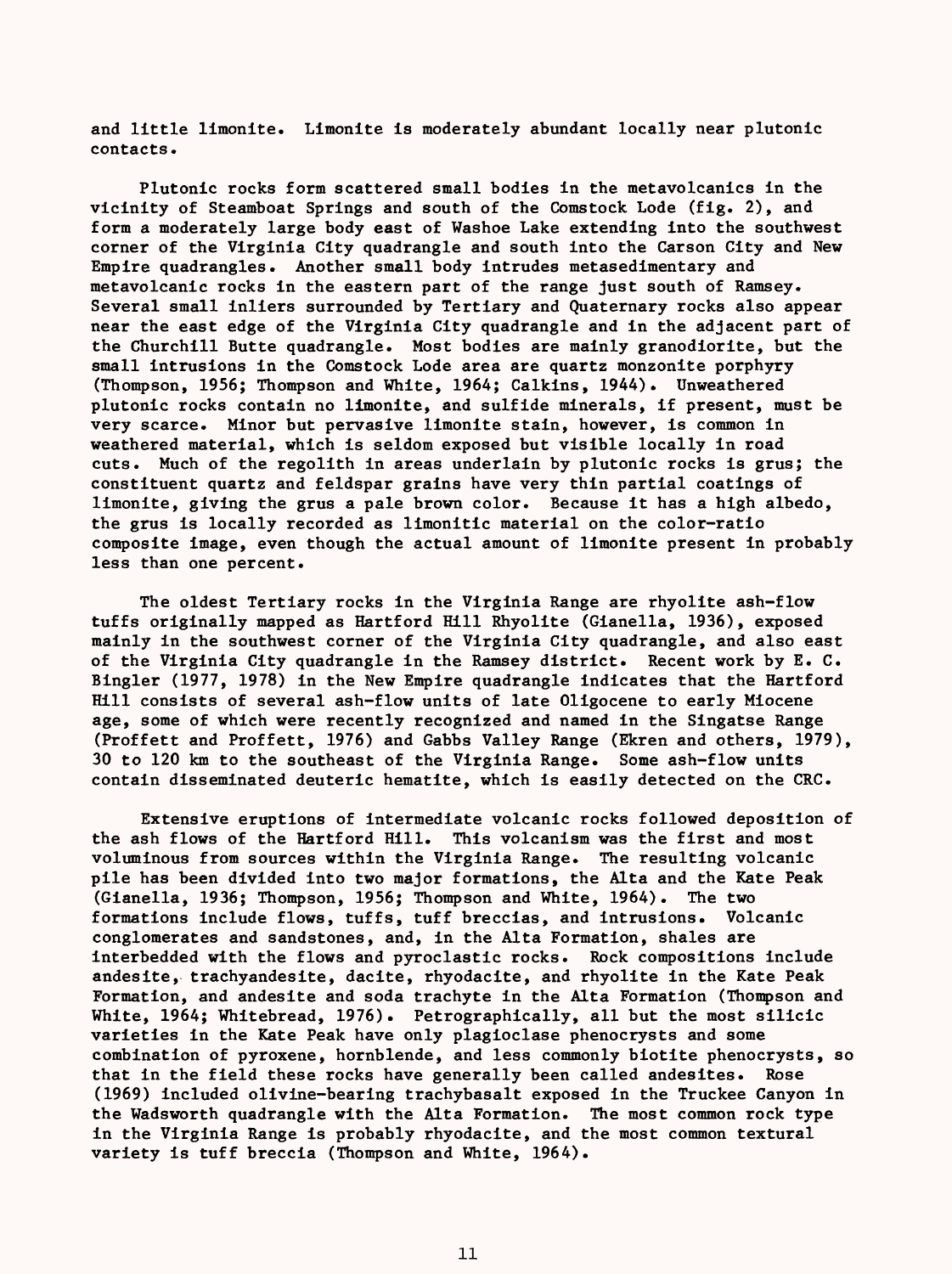The Alta and Kate Peak were originally distinguished in the vicinity of the Comstock Lode on the basis of unconformable relations and more pervasive alteration of the Alta. Thompson and White (1964, p. A12), however, state,  $"$ \* \* \*structural discordance, though marked locally, is slight or nonexistent on a regional basis; and the degree of alteration, relied on by previous workers, varies more from area to area than from one formation to the other. Evidence that the two formations may intertongue was found in the Virginia City quadrangle (Thompson, 1956, p. 52) ." Potassium-argon ages reported by Whitebread (1976) and Silberman and McKee (1972) for the Alta and Kate Peak range from about 12 to 16 m.y. and overlap in the vicinity of 14 m.y., and are thus consistent with the idea that the two formations represent a somewhat arbitrary subdivision of the products of a single episode of intermediate volcanism. Zircons from the Davidson Granodiorite, which cuts the Alta, yield ages of about 17 m.y. (Ashley, unpub. data). Thus the episode of intermediate volcanism lasted at least 5 million years.

In the south half of the Wadsworth quadrangle, at the northeast corner of the Virginia Range, Rose (1969) described a 1,900-m-thick section of interbedded rhyolite tuffs, tuffaceous sandstones and shales, diatomite, and flows having the full range of compositions seen in the Alta and Kate Peak. He assigned these rocks to three formations which, from oldest to youngest, are the Old Gregory, mainly rhyolite tuff, the Chloropagus, mainly basalt and andesite flows, and the Desert Peak, mainly basalt, andesite, dacite, and rhyodacite flows, and tuffaceous and diatomaceous sedimentary rocks. This section lies between the Alta and Kate Peak Formations. It seems to represent interfingering of intermediate-composition flows with affinities to the Alta and Kate Peak with tuffs and sediments deposited in a basin located to the east and northeast of the Virginia Range. An age of 14.5+1.5 m.y. reported by Bonham (1969) for the Chloropagus Formation is in accord with stratigraphic placement of this section between the Alta and Kate Peak.

Two other units have been mapped separately near the Comstock Lode: the American Ravine Andesite Porphyry and the Davidson Granodiorite (Gianella, 1936). The age of the American Ravine Andesite Porphyry is somewhat uncertain, but it is probably between the Alta and the Kate Peak as they are distinguished south of the Comstock Lode (Calkins, 1944; Thompson, 1956), and thus is part of the major episode of intermediate volcanism that produced the Alta and the Kate Peak Formations.

The Davidson Granodiorite is a Tertiary stock that cuts the Alta Formation on and near Mount Davidson, immediately west of the Comstock Lode. It is medium grained with hypidiomorphic-granular texture. Thompson (1956) gives evidence indicating that the Davidson Granodiorite is contemporaneous with the Kate Peak Formation, but recent potassium-argon and fission-track dating of the Davidson (M. L. Silberman and R. P. Ashley, unpub. data) suggests that it is older, having been emplaced about 17 m.y. ago. The Davidson is important as the only known intrusion in the Virginia Range having a texture suggesting relatively deep (but still probably hypabyssal) emplacement. Its composition is similar to that of dacitic rocks found commonly in the Kate Peak Formation.

The Alta Formation, Kate Peak Formation, American Ravine Andesite Porphyry, and Davidson Granodiorite are probably all cogenetic products of Miocene intermediate volcanism of regional extent, and thus are designated as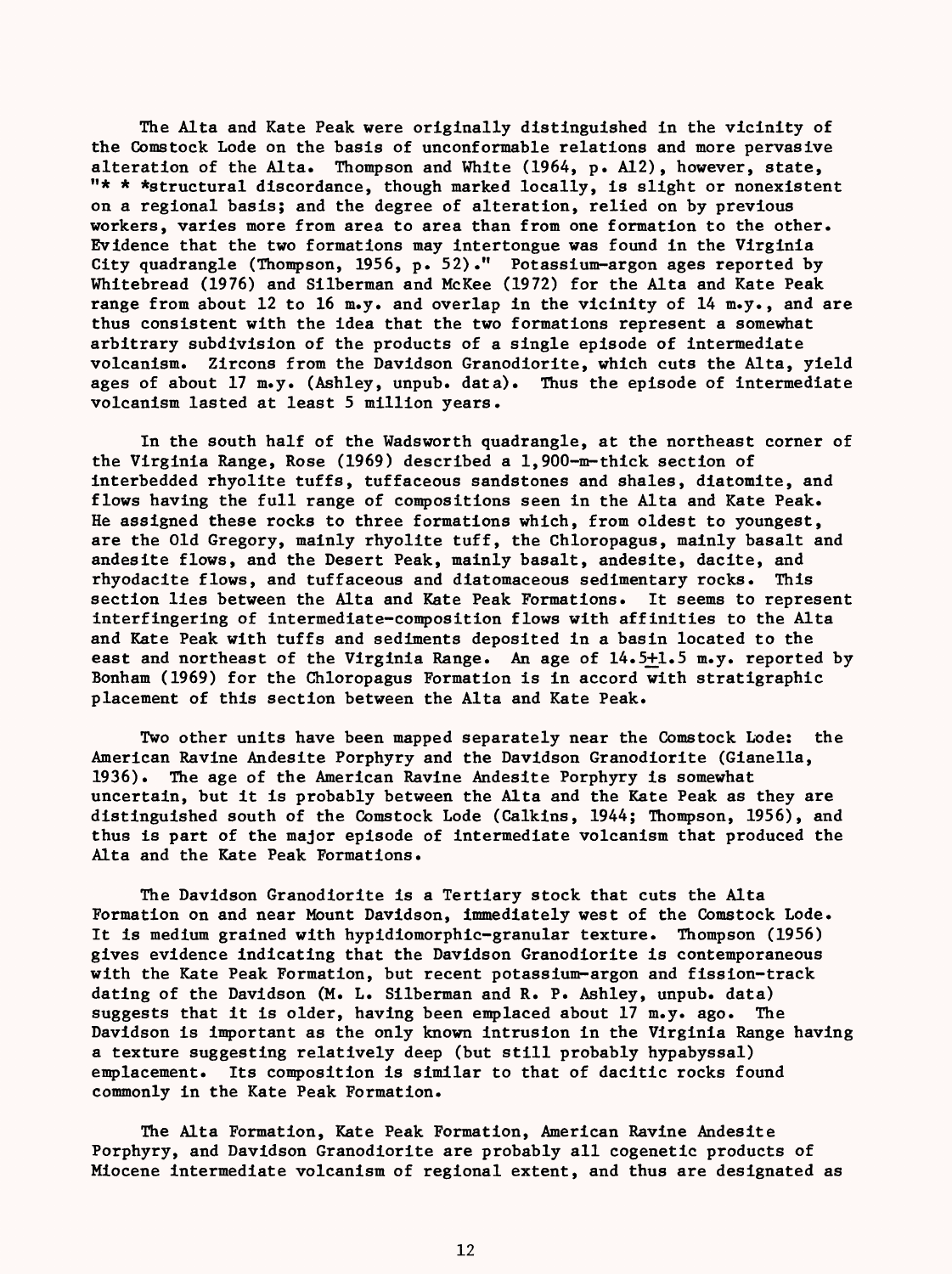a single unit on figure 2. All show effects of hydrothermal alteration at many localities. Mineralization in the Comstock Lode probably took place during emplacement of the Kate Peak Formation, according to potassium-argon ages from the Alta, Davidson, Kate Peak, and vein minerals from the mineral deposits (Bonham, 1969; Silberman and McKee, 1972; Whitebread, 1976; Ashley and Silberman, unpub. data). The dominantly intermediate calc-alkalic volcanic pile of the Virginia Range is similar to other volcanic piles in western Nevada that host large epithermal precious metal deposits (Silberman and others, 1976). These rocks are particularly important to this study because of the extensive hydrothermal alteration and mineralization found within them. Where unaltered, these rocks generally contain little limonite, but locally they contain enough limonite coatings on fractures, disseminated deuteric hematite, or both, to be identifiable as limonitic material on the CRC image.

The Kate Peak Formation is overlain by fluvial and lacustrine sedimentary rocks designated Truckee Formation. The Truckee is composed predominantly of andesitic-rhyodacitic conglomerate and sandstone derived mainly from the Kate Peak Formation (Thompson, 1956; Thompson and White, 1964). Lacustrine deposits that accumulated in several local basins include shale and diatomite. Rose (1969) found an area of similar lacustrine deposits and associated fluvial deposits north of U.S. Highway 50 and south of the Ramsey district, and included it with the Coal Valley Formation. Tuffs and tuff breccias similar to those of the Kate Peak are interbedded with the Truckee sedimentary rocks, showing that some volcanism continued during deposition of the Truckee. The Kate Peak Formation interfingers with the Truckee, and locally contains volcanic conglomerates of earlier Kate Peak debris formed between flows. These relations indicate that the transition from the Kate Peak to the Truckee represents a waning of intermediate volcanism, with eruptions occurring at increasingly long intervals, so that erosion and sedimentation in local basins became dominant over accumulation of new lavas, tuffs, and breccias. Sometime during Truckee deposition, intermediate volcanism finally ceased. The Truckee is widely distributed in the vicinity of Reno, but in the Virginia City quadrangle the only large exposure areas are located south and southeast of Washington Hill, in the east-central and north-central parts of the quadrangle. The Truckee ranges in age from Late Miocene to early Pliocene. A pumice block from a rhyolite tuff breccia in the Truckee in the Virginia City quadrangle yielded a potassium-argon age of 12.3+0.5 m.y. (Silberman and McKee, 1972). The Truckee is generally limonite poor.

Late Miocene, Pliocene, and Pleistocene basalt, basaltic andesite, and andesite flows, and rhyolite domes are scattered throughout the Virginia Range. The oldest of this group of generally unaltered Late Tertiary units is the Washington Hill Rhyolite, which forms a dome near the northern edge of the Virginia City quadrangle. Pumice produced during an early explosive phase of Washington Hill activity is incorporated in beds of the Truckee Formation. The rhyolite dome itself, mostly devitrified, cuts the Kate Peak Formation and the Truckee, and later beds of the Truckee contain fragments of devitrified rhyolite from the dome (Thompson, 1956, p. 56). The Washington Hill Rhyolite is thus contemporaneous with the upper part of the Truckee Formation. Silberman (unpub. data, 1976) obtained a potassium-argon age of approximately 10 m.y. on the Washington Hill dome.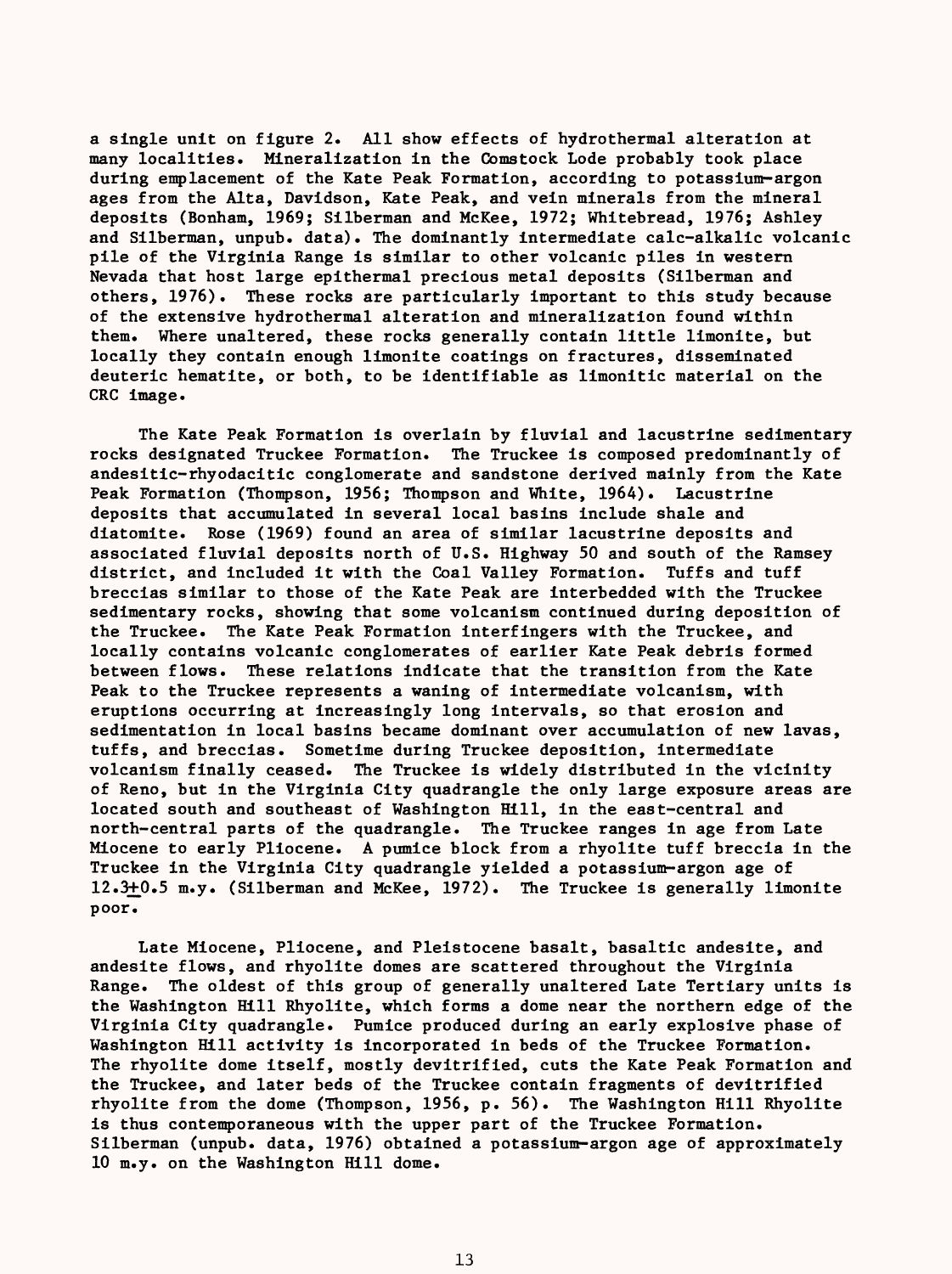Distinctly later rhyolite domes of Pleistocene age are fresh, glassy and pumiceous, and locally perlitic. These domes, named Steamboat Hills Rhyolite by Thompson (1956, p. 58) for a dome in the Steamboat Hills, 4 km west of the west-central edge of the Virginia City quadrangle, occur also at the west edge of the range just northwest of Geiger Grade, and near the east edge of the quadrangle at the southeast edge of the range near the Flowery district (figs. 2 and 3). Potassium-argon ages of 1.2 to 1.5 m.y. (Silberman, unpub. data, 1976) were obtained from alkali feldspars in these domes.

Post-Truckee Formation andesite, basaltic andesite, and basalt flows are much more voluminous and widespread than the Washington Hill Rhyolite or Steamboat Springs Rhyolite. The major formations recognized include the Lousetown Formation (basaltic andesite and basalt), Mustang Andesite, and McClellan Peak Olivine Basalt. Of these, the Lousetown flows are most extensive, covering about 40 km $^{\epsilon}$  in the Virginia City quadrangle (fig. 2), a similar but slightly smaller area in the adjacent Mount Rose quadrangle, and about half that area at the east end of the range, in the Wadsworth and Churchill Butte quadrangles. Dalrymple and others (1967) report a potassium-argon age of 6.9+0.2 m.y. for the lower part of the Lousetown. The Mustang Andesite is found mainly in a patch spanning the northern border of the Virginia City quadrangle, partly surrounding a vent just outside the quadrangle boundary at the north end of Clark Mountain. Morton and others (1977) give potassium-argon ages of about 9 m.y. for two samples of Mustang Andesite. The McClellan Peak olivine basalt is named for flow remnants found south and southeast of McClellan Peak, in the New Empire quadrangle (Thompson, 1956, p. 59; Bingler, 1977). The series of outcrops of McClellan Peak basalt extending from Cinder Mountain and an adjacent cinder cone in the northwest part of the Churchill Butte quadrangle to the Truckee River north of the Virginia City quadrangle constitute an intracanyon flow that went down Long Valley Creek into the Truckee River Canyon (Thompson, 1956, p. 59; Rose, 1969). Doell and others (1966) report a potassium-argon age of 1.14+0.04 m.y. for a small remnant of McClellan Peak basalt near Silver City. The post-Truckee units are all limonite poor except for some small low-albedo areas of hematitic red cinder associated with the McClellan Peak basalt.

Quaternary sedimentary deposits are mainly gravel and sand forming stream alluvium, terrace gravels, fans, and pediment surfaces. Limonitic rock debris is abundant enough to be detectable on the CRC image in only a few places. These deposits range in age from Late Pliocene or early Pleistocene (pre-Lake Lahontan) to recent (Thompson, 1956, p. 60-62). Lake deposits composed of sand and silt occupy the major valleys on both sides of the Virginia Range and some small dry lakes in closed basins within the range. Lacustrine materials along the Carson and Truckee Rivers were clearly deposited from Lake Lahontan. Patches of windblown sand derived from both fluvial and lacustrine deposits are widespread and are common in the vicinity of the Carson River.

Talus accumulations are common on steep slopes in the Virginia and Flowery Ranges and in the deeper canyons, but most cover relatively small areas. Many surfaces underlain by Kate Peak Formation are characterized by a lag of subangular and subrounded andesite or rhyodacite blocks weathered out of the relatively soft matrix of underlying volcanic breccias typical of the formation.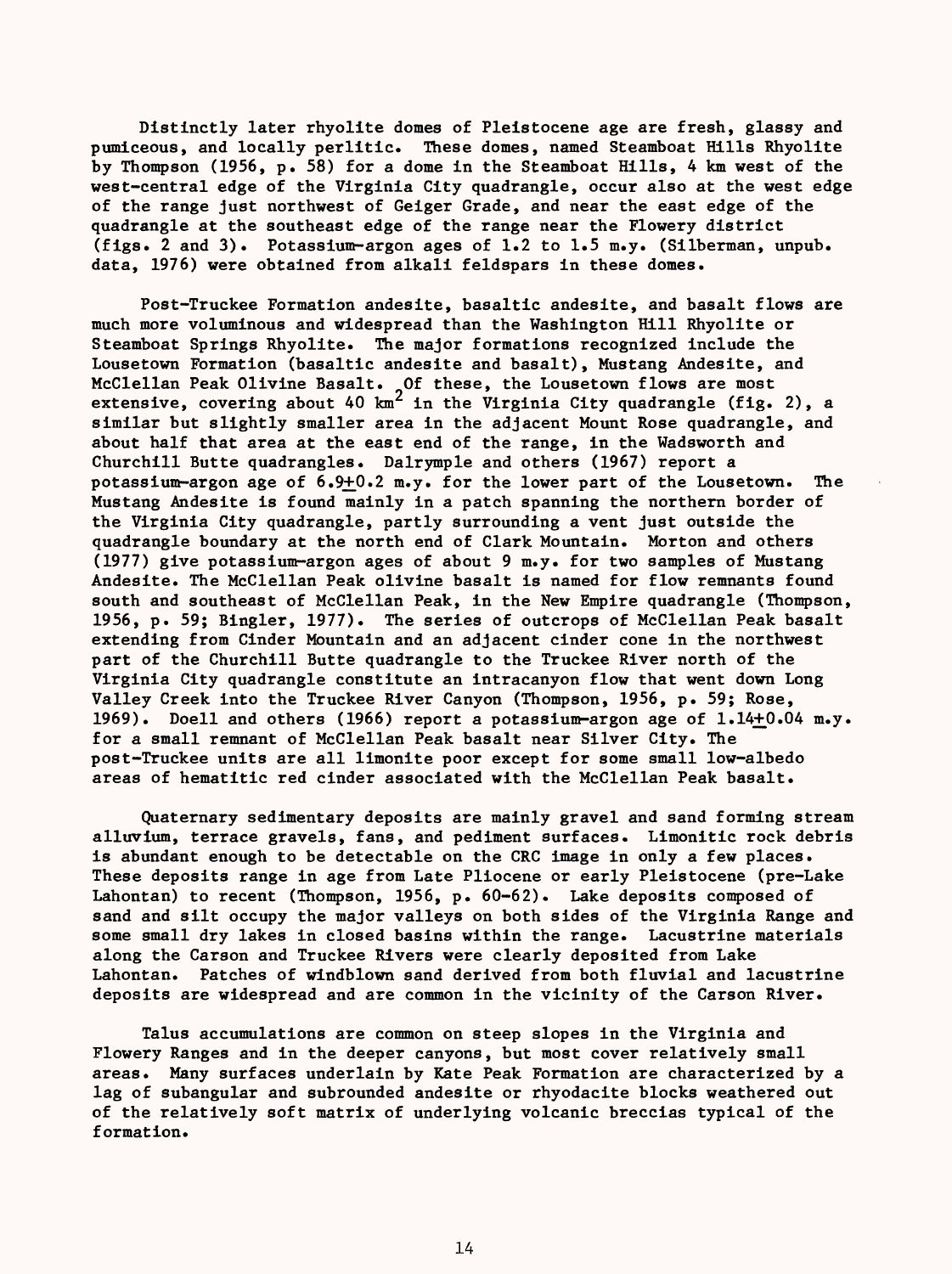

Figure 3. Map of the Virginia Range and vicinity, Nevada, showing orebearing areas: (1) Comstock Lode district, (2) Silver City district, (3) Flowery district, (4) Occidental Lode district, (5) Jumbo district, (6) Castle Peak mine, (7) Ramsey-Comstock mine, (8) Talapoosa district, (9) Gooseberry mine.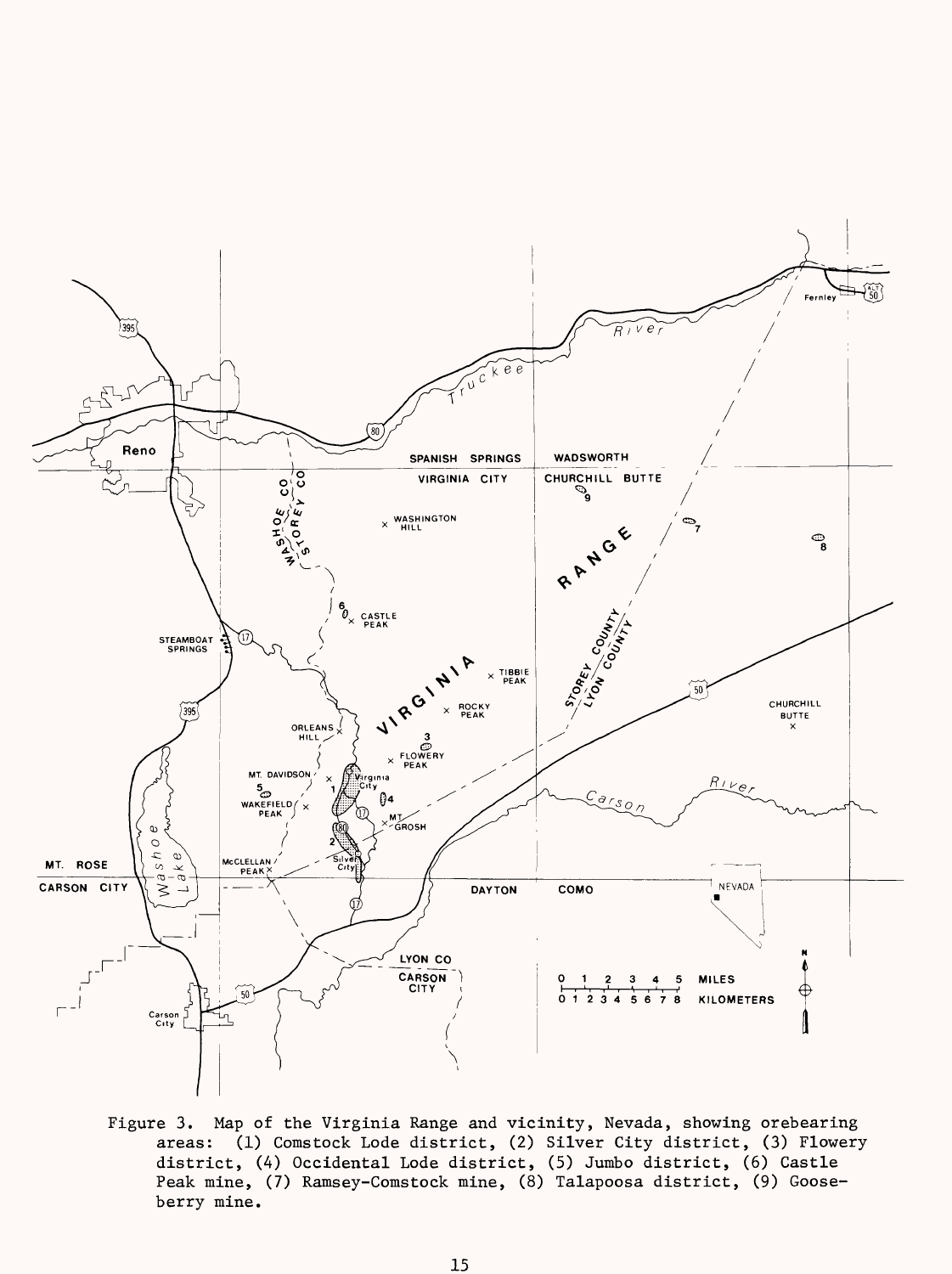## Structure

Faults in the western part of the Virginia Range are mostly northerly trending and steeply to moderately steeply dipping to the east (Thompson, 1956; Thompson and White, 1964; Bonham, 1969). Displacements are probably mainly dip-slip. Bedding generally dips at low to moderate angles to the west. Relatively low easterly dips of some faults are probably the result of concurrent rotation of the fault planes from originally steep easterly dips. In the eastern part of the Virginia Range normal and high-angle reverse faults with east-west trends are common (Rose, 1969). The longest single fault zone in the Virginia City quadrangle is the Comstock Fault, which is at least 11 km long. The precious metal production of the Comstock Lode is mainly from this fault zone, and where it is productive the fault zone lies in hydrothermally altered rocks. Other major altered areas, however, such as those at Geiger Grade and Washington Hill, are not obviously related to other major faults (fig. 2). The faults range in age from Miocene to Quaternary; some cut only Alta and Kate Peak rocks whereas others cut younger units including pre-Lake Lahontan gravels.

# Altered Rocks

Mineralization in the Virginia Range is of three ages: pre-Tertiary, Miocene, and Holocene. The pre-Tertiary mineralization consists of mineralized fault zones, veins, and local skarns near the contacts of Mesozoic granitic rocks (Bonham, 1969; Moore, 1969). These deposits have yielded minor amounts of tungsten, lead, zinc, copper, and precious metals, and include an iron deposit.

The Miocene deposits are mainly epithermal veins containing bonanza ore bodies, including the major veins on and near the Comstock Fault and lesser veins on the Silver City fault, Occidental fault, and on faults in the Flowery district and at Jumbo (see Thompson, 1956, and fig. 3). The Castle Peak mine, immediately northwest of Castle Peak, produced a modest amount of mercury. In the eastern part of the Virginia Range, modest amounts of gold and silver were produced from silicified fracture zones at Ramsey and Talapoosa, and silver is currently being produced from a single vein at the Gooseberry mine. This episode of mineralization has been directly dated at about 12-14 m.y. by means of three potassium-argon determinations on adularia from the Comstock and Occidental veins (Whitebread, 1976; Bonham, 1969). Seven potassium-argon age determinations on the Kate Peak range from 12 to 15 m.y. (Whitebread, 1976; Silberman and McKee, 1972; Bonham, 1969). Potassium-argon age determinations on adularia from Talapoosa and the Gooseberry mine give 10-11 m.y., distinctly younger than presently available Kate Peak ages (Garside and Silberman, 1973; Silberman, 1977). The particular Kate Peak flows that host these deposits, however, have not been dated. The widespread hydrothermal alteration typically affects rocks as young as Kate Peak Formation, but not younger units. An exception is local bleaching of the Truckee Formation near Washington Hill (Thompson, 1956, p. 63), but a potassium-argon age determination of 12.3+0.5 m.y. for the Truckee (Silberman and McKee, 1972) overlaps ages determined for the Kate Peak. In the Comstock Lode, wallrock alteration was approximately contemporaneous with introduction of vein material (Becker, 1882; Gianella, 1936). Alteration at other deposits in the range is probably also essentially the same age as mineralization or slightly older. Thus the age of hydrothermal alteration in the Virginia Range, although somewhat variable from place to place, is probably  $10-14$  m.y.

16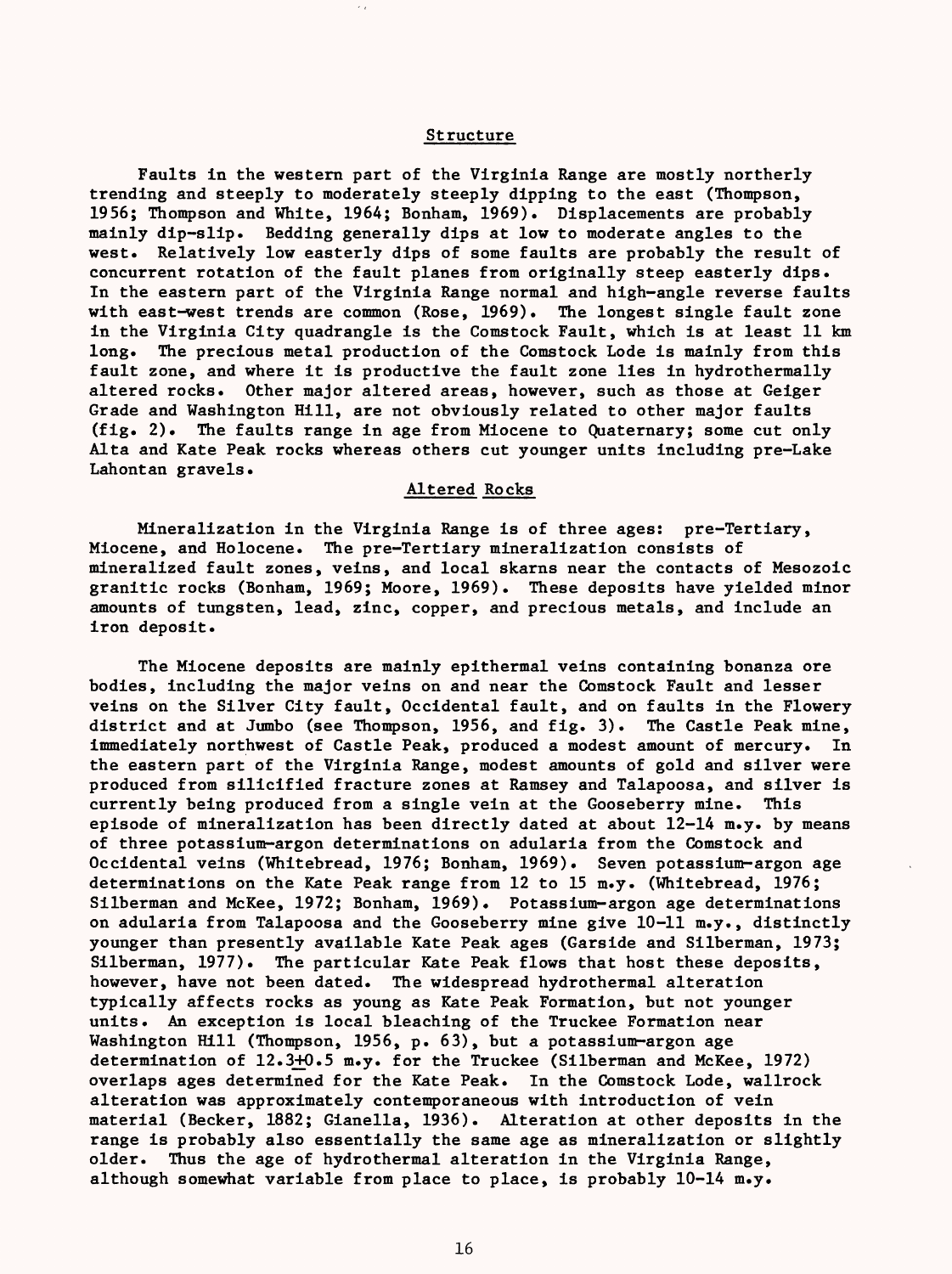Steamboat Springs is an active hydrothermal system presently depositing siliceous sinter from hot spring waters. Hydrothermal alteration produced by this system probably began more than 2 million years ago (M. L. Silberman and others, in press), and continues in the subsurface beneath the sinter deposits (White, 1964; Schoen and others, 1974). Some sinter and mud in hot pools contains minor but anomalous amounts of mercury, antimony, gold, and silver (White, 1967). Hot water was abundant below a depth of about 300 m in the mine workings of the Comstock Lode (Becker, 1882).

The only other mineral deposits of Holocene age are gold placers located at the south end of the Virginia Range. The most productive placer ground was in Gold Canyon, mainly in the lower part of the drainage southeast of Silver City within the Dayton quadrangle, and on the north side of the Carson River Valley in the vicinity of Dayton (Moore, 1969).

This report is concerned mainly with the extensive surface manifestations of the hydrothermal alteration of Miocene age. The largest altered areas in the Virginia City quadrangle are those just west of Washington Hill, at Geiger Grade, 2 km northeast of Jumbo, at Virginia City, and at the Flowery district. Mineralogical and zonal variations within these altered areas have been described by Becker (1882), Gianella (1936), Coats (1940), Calkins (1944), Thompson (1956), Thompson and White (1964), and Whitebread (1976). A summary of their descriptions and additional data generated in the course of this study follows.

Propylitized rocks form a zone of weak alteration transitional to unaltered rocks. The most characteristic mineral assemblage is albite-epidote chlorite-calcite (Coats, 1940), but montmorillonite and pyrite are also common, and zeolites are abundant locally. Epidote, furthermore, is not always present. Whitebread (1976) described in detail the following assemblages: chlorite-montmorillonite-calcite-quartz, montmorillonitechlorite-calcite-quartz-pyrite, and montmorillonite-calcite-quartz-pyrite. The second assemblage differs from the first not only in presence of pyrite, but in containing more montmorillonite as well.

The propylitized rocks also grade into argillized rocks, which are more intensely altered. The assemblage montmorillonite-calcite-quartz-pyrite is most commonly found in the transition zone between montmorillonitechlorite-calcite-quartz-pyrite propylitized rocks and argillic rocks containing mixed-layer illite-montmorillonite.

Argillic zone mineral assemblages described in detail by Whitebread include montmorillonite-cristobalite-pyrite, illite-montmorillonite (mixed layer)-quartz-pyrite, and kaolinite-quartz-pyrite. The montmorillonitecristobalite-pyrite assemblage was common in two of the four drill holes (three located 3 km south of Lousetown, and one located 1.5 km west of Washington Hill) that provided unoxidized materials for Whitebread's study. Zeolites were locally but commonly developed. The two drill holes with abundant cristobalite are no more than about 60 m apart so this mineral assemblage may not be typical of the altered rocks throughout the Virginia City quadrangle.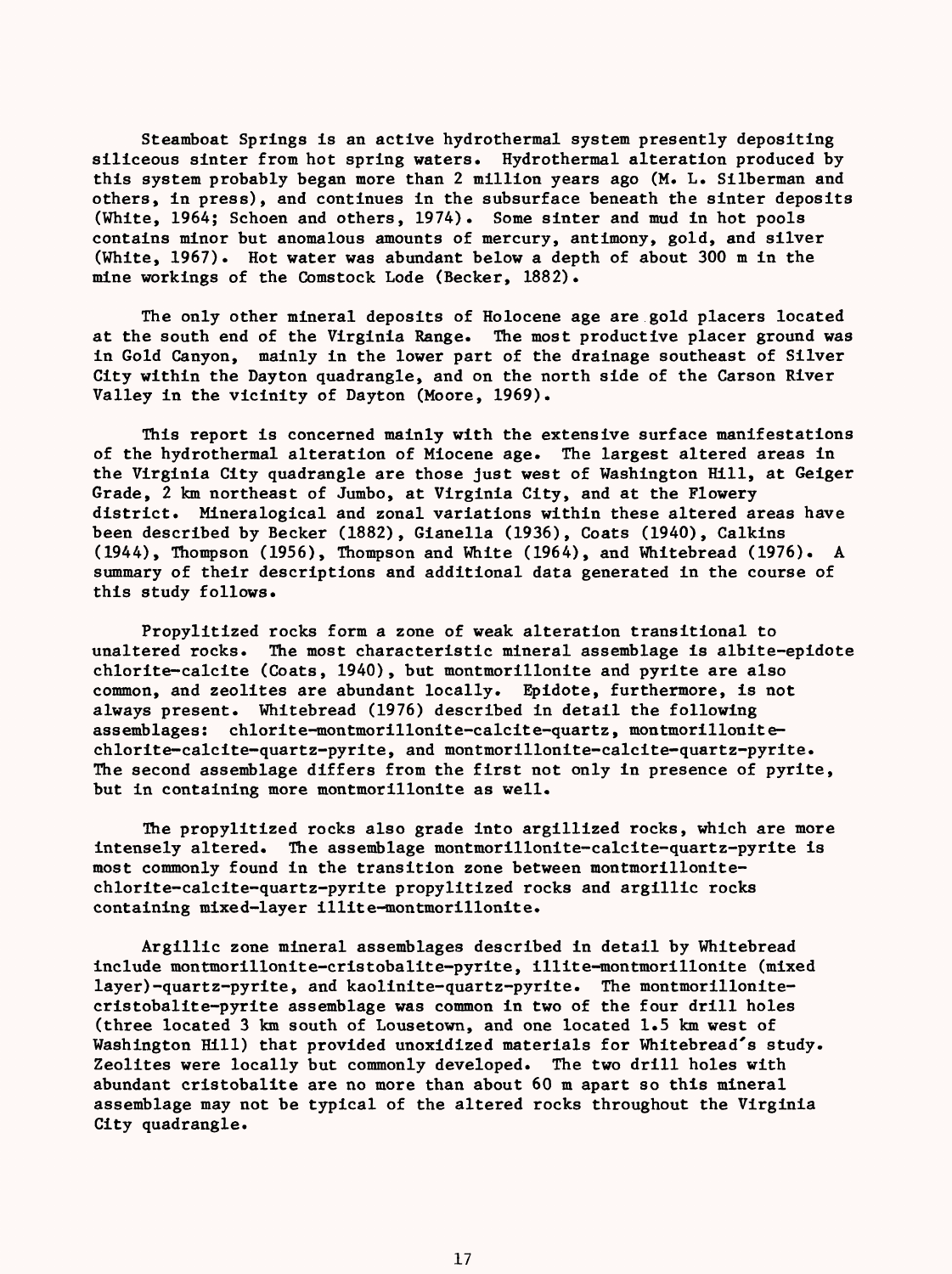Rocks having the illite-montmorillonite (mixed layer)-quartz-pyrite assemblage are probably common. The illite and montmorillonite layers in the mixed layer clay are usually regularly interstratified. These rocks may also contain montmorillonite and illite (not mixed layer), kaolinite, mixed layer montmorillonite-chlorite, and chlorite.

Kaolinite-quartz-pyrite rocks surround alunitized rocks and separate them from rocks with montmorillonitic argillic assemblages. The greatest thickness of kaolinitic argillic rock encountered in any of Whitebread's drill holes was 6 meters, whereas montmorillonitic argillic rocks reached thicknesses as great as 20 m, indicating that montmorillonite-free rocks form a relatively small part of the argillic zone.

Silicified rocks typically having the mineral asemblage alunitequartz-pyrite also occur in Whitebread's drill holes. The alunite preferentially replaces former feldspar phenocrysts. One silicified rock interval was pyrite free, with the assemblage alunite-jarosite-quartz. Silicified zones form along fractures; they represent the most intensely altered rocks in the hydrothermally altered areas. Owing to the abundance of quartz, which forms an interlocking microcrystalline mosaic, these rocks form craggy outcrops where they are exposed at the surface. Pyrophyllite and diaspore found in some surface exposures are probably also hypogene minerals. The outer parts of some resistant silicified zones exposed at the surface are slightly less resistant than the cores of the zones, and have the assemblage quartz-kaolinite, similar to the inner part of the argillic zone except for greater abundance of quartz.

Oxidation of pyrite near the surface produces sulfuric acid, which reacts with relict minerals and to a lesser extent with hypogene minerals to further modify the mineralogy of the altered rocks. The most conspicuous change is conversion of pyrite to limonite, which includes the minerals jarosite, goethite, and hematite. Jarosite is relatively uncommon, although probably more common than is generally recognized, because it is unstable with respect to goethite and hematite (Brown, 1971). The iron freed during oxidation of pyrite may remain at the sites of the pyrite grains as limonite pseudomorphs, or may be transported distances of millimeters to tens of meters and deposited in small pores in the rock, leaving a limonite stain, or as limonite coatings in fractures (Blanchard, 1968). All these modes of occurrence of limonite are seen commonly in the Virginia Range and in other pyritic hydrothermally altered areas. Unoxidized altered rocks are typically pale to medium gray in color, but after supergene oxidation they are bleached white where pyrite was removed and stained yellow, brown, orange, or red where limonite was deposited. Other changes include increases in the amount of clay minerals present, particularly kaolinite, bleaching of biotite to colorless hydromica, and formation of alunite, gypsum, or halloysite veinlets. Bleached rocks and their interpretation with respect to their parent unoxidized hydrothermally altered rocks are particularly important to this study, as these rocks are visible in enhanced Landsat imagery (see following section of this report)

In general, mineralogical changes associated with supergene alteration are minimal in rocks previously subjected to the most intense hypogene alteration even though almost all such rocks are pyrite bearing. Rocks with progressively weaker hypogene alteration show progressively greater supergene changes, although in most cases the exact proportions of minerals of hypogene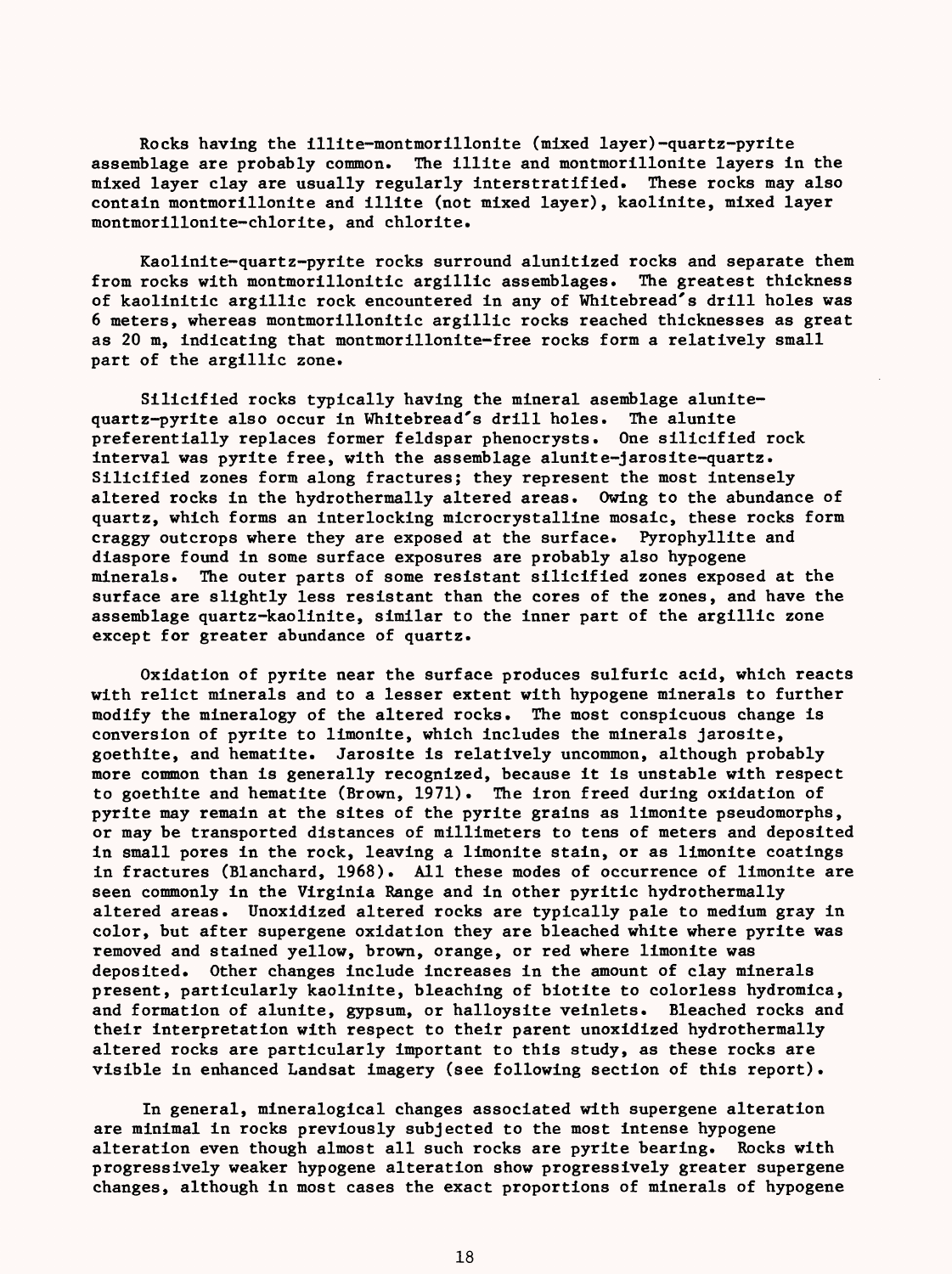versus supergene origin are ambiguous. Oxidized silicified rocks, aside from being limonitic, show no conspicuous changes relative to equivalent unoxidized rocks, although at the weathered surface there may be some enrichment of silica owing to more rapid removal of alunite and kaolinite relative to quartz. Some redistribution of silica may occur during supergene alteration, furthermore, resulting in deposition of additional quartz in the silicified zones. Part of the kaolinite in both silicified and montmorillonite-free argillized rocks may be supergene, but since much of the kaolinite is intergrown with quartz and relict textures are often well preserved, it seems likely that most of it is hypogene. Montmorillonitic argillized rocks often contain several clay minerals, including kaolinite, illite, and mixed-layer clays in addition to montmorillonite. Partly altered phenocrysts, particularly plagioclase, may have clays of different mineralogical and textural character than the groundmass. Also, gypsum veinlets are particularly common in montmorillonitic rocks. These features suggest that supergene alteration, although variable in intensity, has a significant effect on the mineralogy of these rocks. Pyritic propylitized rocks are most strongly affected by supergene alteration. Supergene acid attacks relict plagioclase and albite that is a propylitic product, converting them to clays. It also attacks relict mafic minerals, bleaching biotite to hydromica or illite and converting other mafics to clays. Chlorite is oxidized to oxychlorite or altered to mixed-layer clays, and calcite is depleted or removed. Whitebread studied a road cut at the top of Geiger Grade where an unoxidized relict of weakly propylitized rock containing pyrite is exposed. His examination revealed that pyritic propylitized rocks here were converted to bleached rocks with the assemblage quartz-montmorillonite-illite. This observation indicates that propylitized rocks with sufficient pyrite can be converted into rocks indistinguishable from oxidized argillized rocks.

All samples collected at field spectra sites are oxidized. In the Geiger Grade altered area, argillized rocks sampled (16 rocks and soils) contain montmorillonite and mixed-layer illite-montmorillonite in varying proportions, quartz, and relict plagioclase. Leucoxene is a minor constituent and kaolinite or K-mica or both occur in some samples. A few samples contain some opal. Geothite occurs in all samples but jarosite or hematite or both are present in many. In the Washington Hill altered area, the five samples examined all contain quartz, montmorillonite and mixed-layer illite-montmorillonite, possibly opal, goethite, jarosite, and relict plagioclase.

Advanced argillic rocks at Geiger Grade (4 samples) contain abundant alunite, generally lesser amounts of quartz, minor amounts of leucoxene, and minor amounts of kaolinite. One sample contains a trace of pyrophyllite. Goethite is present in all samples and is accompanied by hematite in most. Three samples from Washington Hill included in this alteration zone are also mainly alunite and quartz, and all have goethite and minor leucoxene. Two samples, however, also contain opal and jarosite; one contains minor pyrophyllite and the other a trace of diaspore. No phyllic rocks or montmorillonite-free argillic rocks were encountered in our sampling in the Virginia Range.

Silicified rocks in the Geiger Grade area (23 samples) all contain quartz and greatly varying amounts and proportions of alunite and kaolinite, with the exception of one highly leached rock that is almost entirely quartz with minor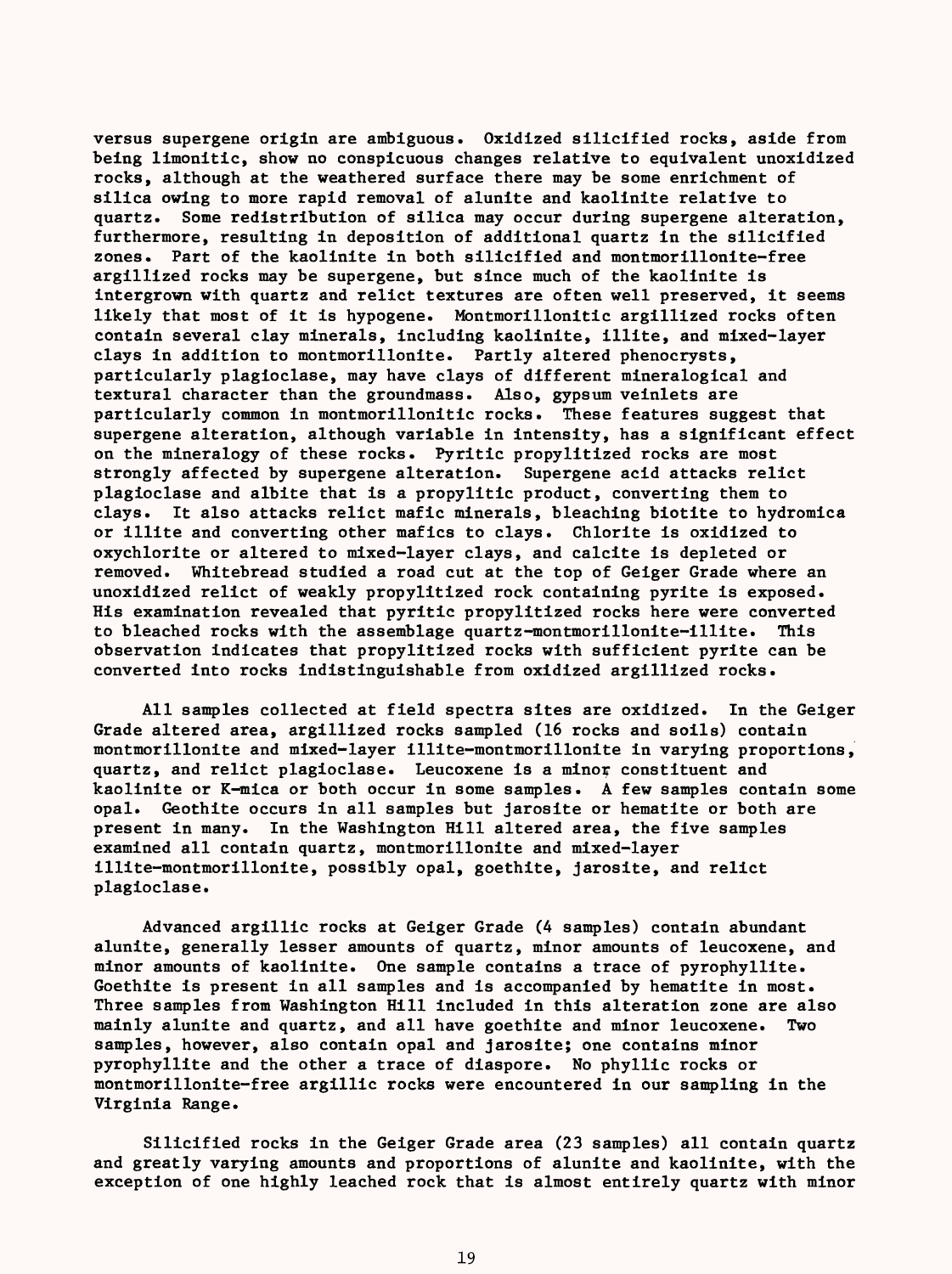rutile and goethlte. Most samples contain goethlte and hematite; a few have goethite only or hematite only, and a few have jarosite in addition to hematite and goethite. Leucoxene is present in minor amounts in every sample except for the sample noted above, which has rutile, and two other rutile-bearing samples. Several samples have minor pyrophyllite.

Silicified rocks in the Washington Hill area (4 samples) all contain quartz, goethite, and jarosite. Three samples have moderately abundant alunite; only one of these has kaolinite and the other two have minor opal. One sample has neither alunite nor kaolinite but instead has pyrophyllite and K-mica. Again, all samples contain minor leucoxene.

Mineralogically, the altered rocks sampled fall into two major groups; one group in which montmorillonite and mixed-layer illite-montmorillonite are the most important alteration minerals and relict feldspar is often present, and one in which quartz, alunite, and kaolinite are the most important minerals. The montmorillonitic rocks are typically soft, easily eroded, and are an important contributor to soils in the altered areas. The quartz-alunite-kaolinite rocks are relatively well exposed, forming outcrops that disintegrate and shed talus fragments over adjacent argillized rocks. Overall, alunite is more abundant than kaolinite in these rocks. It is uncertain whether montmorillonite-free kaolinitic argillized rocks are truly scarce in these areas or whether our sampling by chance missed them. The unoxidized altered rocks encountered by Whitebread (1976) in drill holes include such rocks, as described earlier in this section.

### INTERPRETATION OF COLOR RATIO COMPOSITE

## Construction of Color Ratio Composite Image

The color-ratio composite image (fig. 4) was produced by making positive transparencies for MSS band ratios 4/5, 4/6, and 6/7. The 4/5 transparency was used to screen a blue diazo transparency, 4/6 a yellow transparency, and 6/7 a magenta transparency. As decribed earlier, with this system, depth of color produced is inversely proportional to ratio value. The diazo transparencies were registered together to produce a color-subtractive color-ratio composite (CRC) image. This enhancement procedure is similar to that used in the southern Nevada test area by Rowan and others (1974) except that here 4/6 along with 4/5 and 6/7 was more successful in detecting altered rocks than 5/6. The reasons for this are discussed below. Regardless of this difference, altered areas appear green on this CRC, just as is the case for the 4/5, 5/6, 6/7 composite for the southern Nevada test site.

# Effect of Vegetation

Healthy green vegetation is scarlet, red, or magenta on the CRC image, owing to high reflectance at  $0.8-1.1$   $\mu$ m, and in consequence, has a very low 6/7 ratio and a low to moderate 4/6 ratio. Most obvious are tree-covered slopes of the Carson Range (A, fig. 4), meadow and tree-covered areas in Truckee Meadows (northwest corner of Virginia City quadrangle, B, fig. 4), Steamboat Valley (west center edge of Virginia City quadrangle, C, fig. 4), and along the Carson River  $(D, fig. 4)$ . Trees in the latter three areas are mainly cottonwoods. Locally vegetation is dense enough at high elevations in the Virginia Range, especially on north-facing slopes, to produce magenta in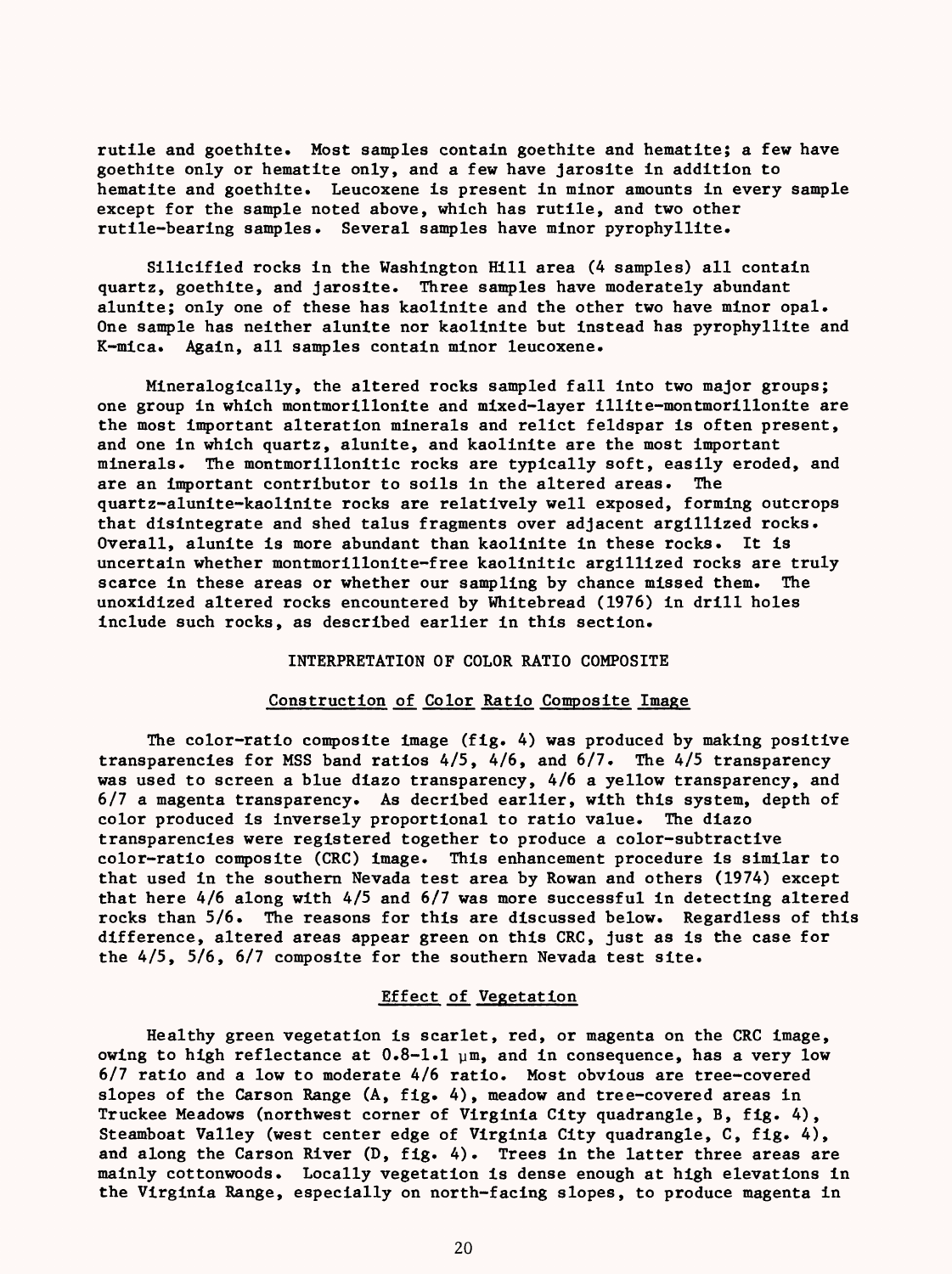Figure 4. Landsat color ratio composite (CRC) image of the Virginia Range and vicinity, Nevada. See text for explanation of locations designated by letters.

 $\sim$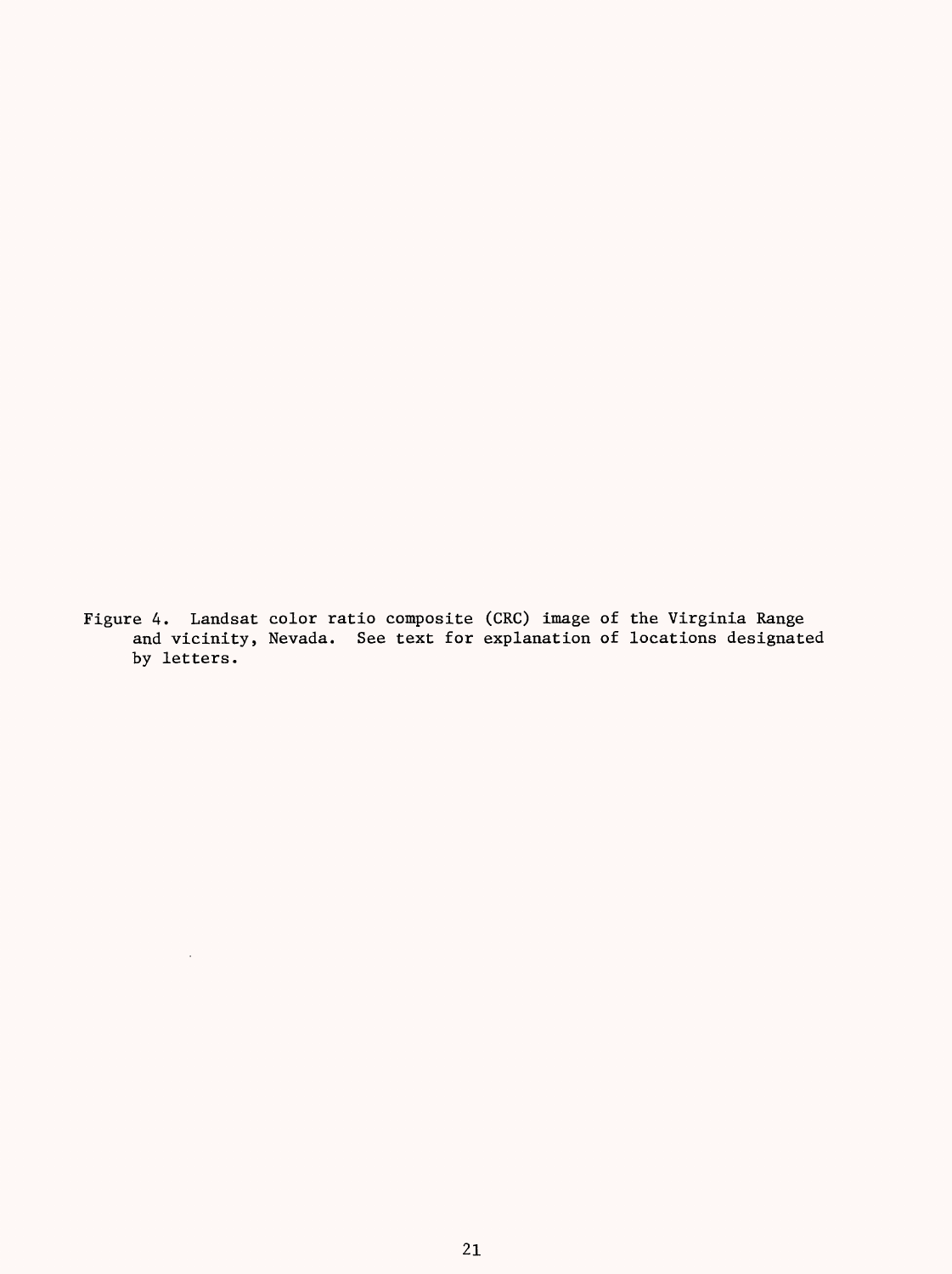the CRC. A strip extending from Mount Davidson north to the ridge north of Geiger grade is particularly prominent  $(E, f_1g, 4)$ . The patchy appearance of magenta within this strip results from variations in vegetation density. Vegetation density varies markedly with sun exposure, and varies to a lesser extent within areas of similar sun exposure, presumably as a result of subtle differences in soil conditions or other factors that affect availability of water. Some variations on uniformly oriented slopes are visible here, apparently because vegetation is just dense enough to have a marginal affect on the CRC image in many pixels. A smaller magenta strip follows the crest of the Flowery Range (F, fig. 4). The white area extending from Jumbo eastward to the ridge crest south of Mt. Davidson (G, fig. 4) is the site of a range fire that occurred in July 1973, only about one month before the Landsat frame used here was acquired. The charcoal that must have dominated the surface at this time apparently has very low spectral reflectance throughout the visible-near infrared (VNIR) range.

All vegetation areas have some associated yellow pixels. The yellow usually results from moderate green vegetation density. This results from the large rise in reflectance of green vegetation at about  $0.7 \mu m$ . Because the spectral reflectance curve continues to rise to about  $0.85 \mu m$  and remains high to 1.1  $\mu$ m, heavy green vegetation cover has relatively low 6/7 as well as 4/6, and thus is orange, red, or magenta. Since the decrease in 4/6, however, is more pronounced than the decrease in 6/7 (see Siegal and Goetz, 1977), addition of green vegetation is noticed first in 4/6, with a resulting shift of the CRC image to yellow. Heavy sage cover can produce the same effect on the CRC image as moderate green vegetation cover, because sage shows a sharp increase in reflectance at  $0.7 \mu m$  but a relatively minor increase in reflectance beyond 0.7  $\mu$ m, so that the only ratio sage affects notably is 4/6 (see Rowan and Abrams, 1978). Green vegetation, however, is likely the dominant cause of yellow in the CRC. Yellow areas west of Virginia City and at Geiger Grade (H and I, fig. 4) apparently result from partial vegetation cover over altered rocks. This will be discussed further in a later section. The 4/5 ratio (blue) is little affected by any type of vegetation.

# Discrimination of Unaltered Rocks

The unaltered intermediate volcanic rocks that dominate the Virginia Range are mostly pale blue to white on the CRC image. Average spectral reflectance curves with one-standard-deviation envelopes for three sites (fig. 5) normalized by ratioing to a Fiberfrax standard, are shown in figures 6 and 7 for representative rocks from this group. Reflectance is low to moderate throughout the visible-near infrared (VNIR) range, and except for some dropoff toward  $0.4 \mu m$ , the curves are relatively flat. White in the image indicates areas with very flat spectral reflectance curves; all three ratios (4/5, 4/6, 6/7) are relatively high (see Table 1), so there are no color contributions from any of the three diazo transparencies used to make the composite. Where these rocks appear blue in the CRC, the 4/5 ratio is low enough to add blue to the image, as one might predict from some of the spectral reflectance curves. The white to blue areas include most of the outcrops of pre-Tertiary rocks, unaltered parts of the Kate Peak Formation, the Truckee Formation, Washington Hill Rhyolite, Lousetown Formation, Steamboat Hills Rhyolite, Mustang Andesite, and McClellan Peak Basalt (fig. 2). North and northwest of McClellan Peak, small areas of Hartford Hill rhyolite are also white to blue (J, fig. 4). The spectral reflectance curves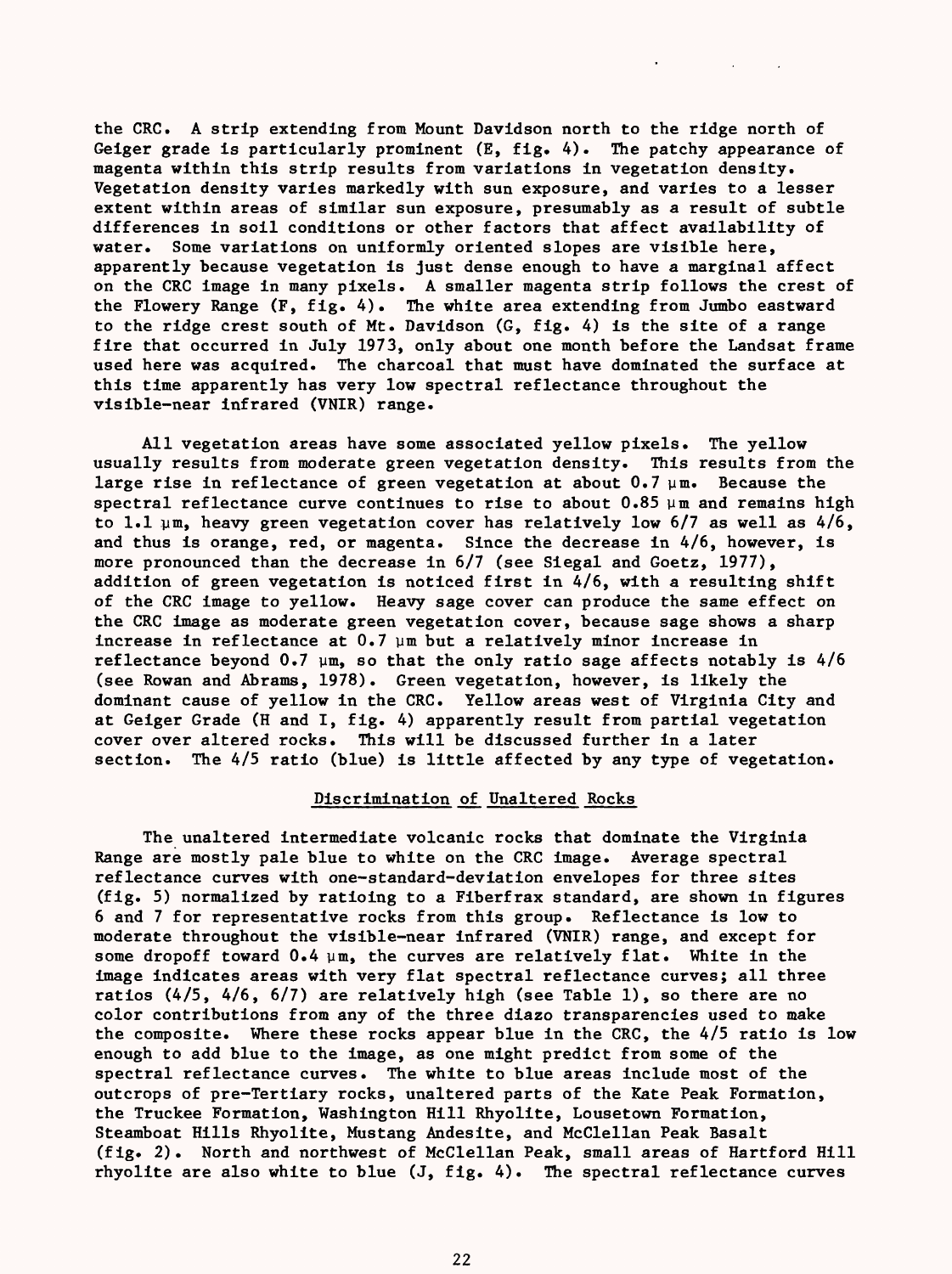Figure 5. Hydrothermally altered areas of the Virginia Range (from Thompson and White, 1964, and rose, 1969), compared with green pixels from CRC image (fig. 4), shown in green. Classification and compilation of green pixels performed with Dupont Line-0-Scan Model 204. Numbered localities provided field spectra shown in figures 6 and 7. See text for explanation of localities designated by letters.

 $\ddot{\psi}$ 

J,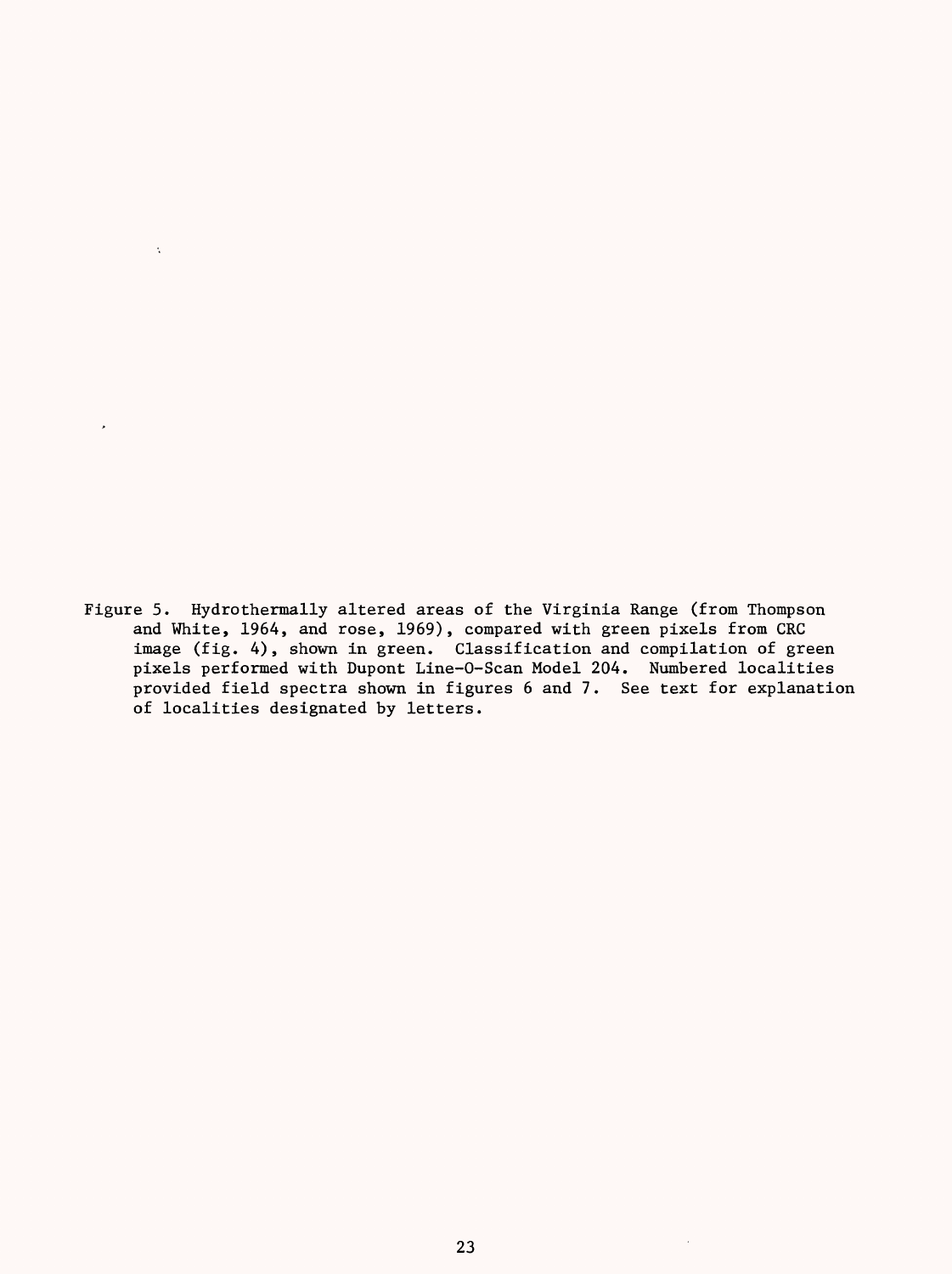

Figure 6. Average spectral curves for 5 sites at Geiger Grade. The middle curve of each diagram is the average curve; the curves above and below the average curve are +lo and -lo curves, respectively. Sites 80-1 and 97-1 are in unaltered rocks; 81-1, 81-4, and 81-8 are in altered rocks.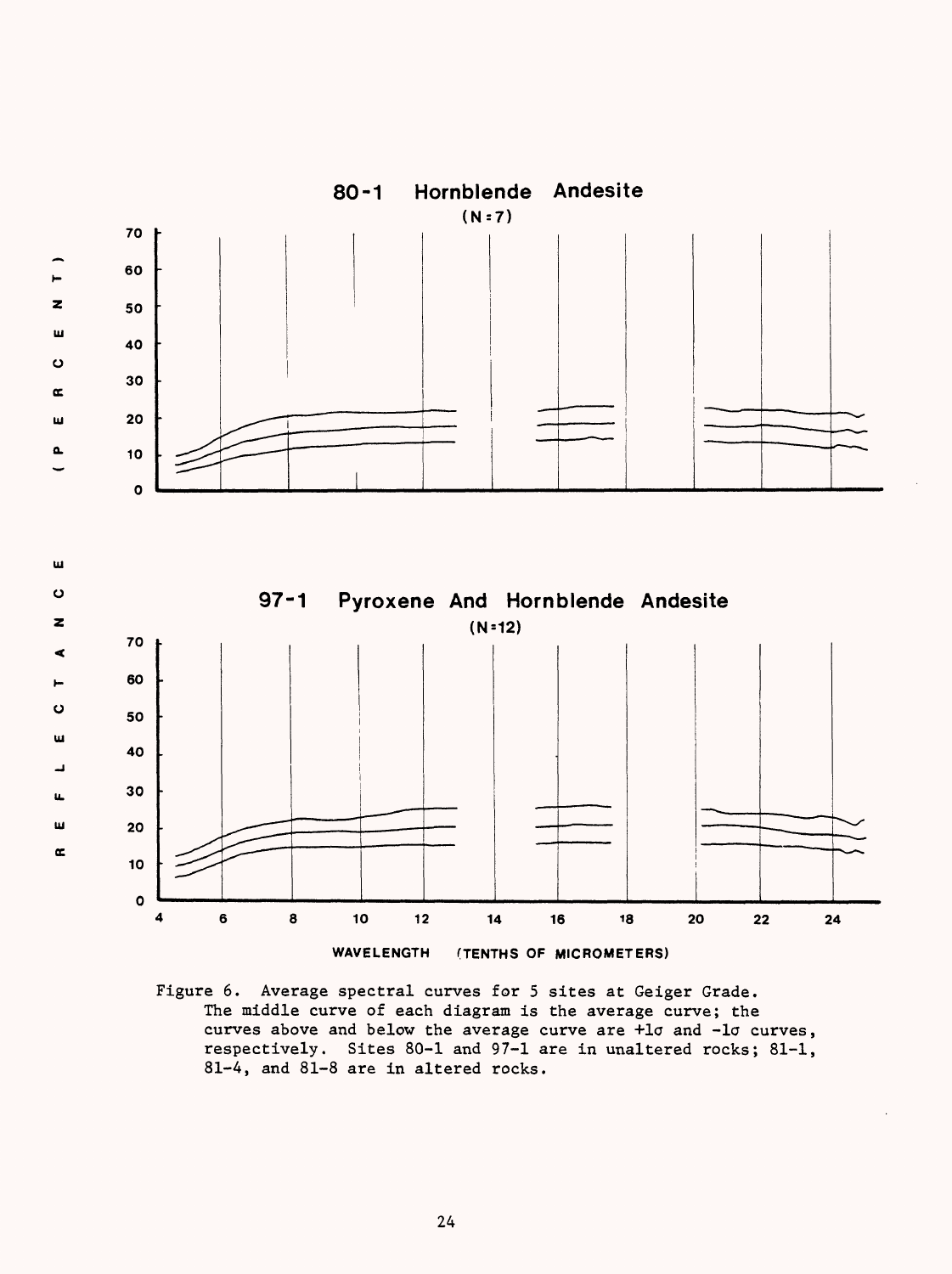81-1 Andesite Silicified



z UJ o oc UJ 0.

UJ o

z

o UJ \_l u. **Ui** oc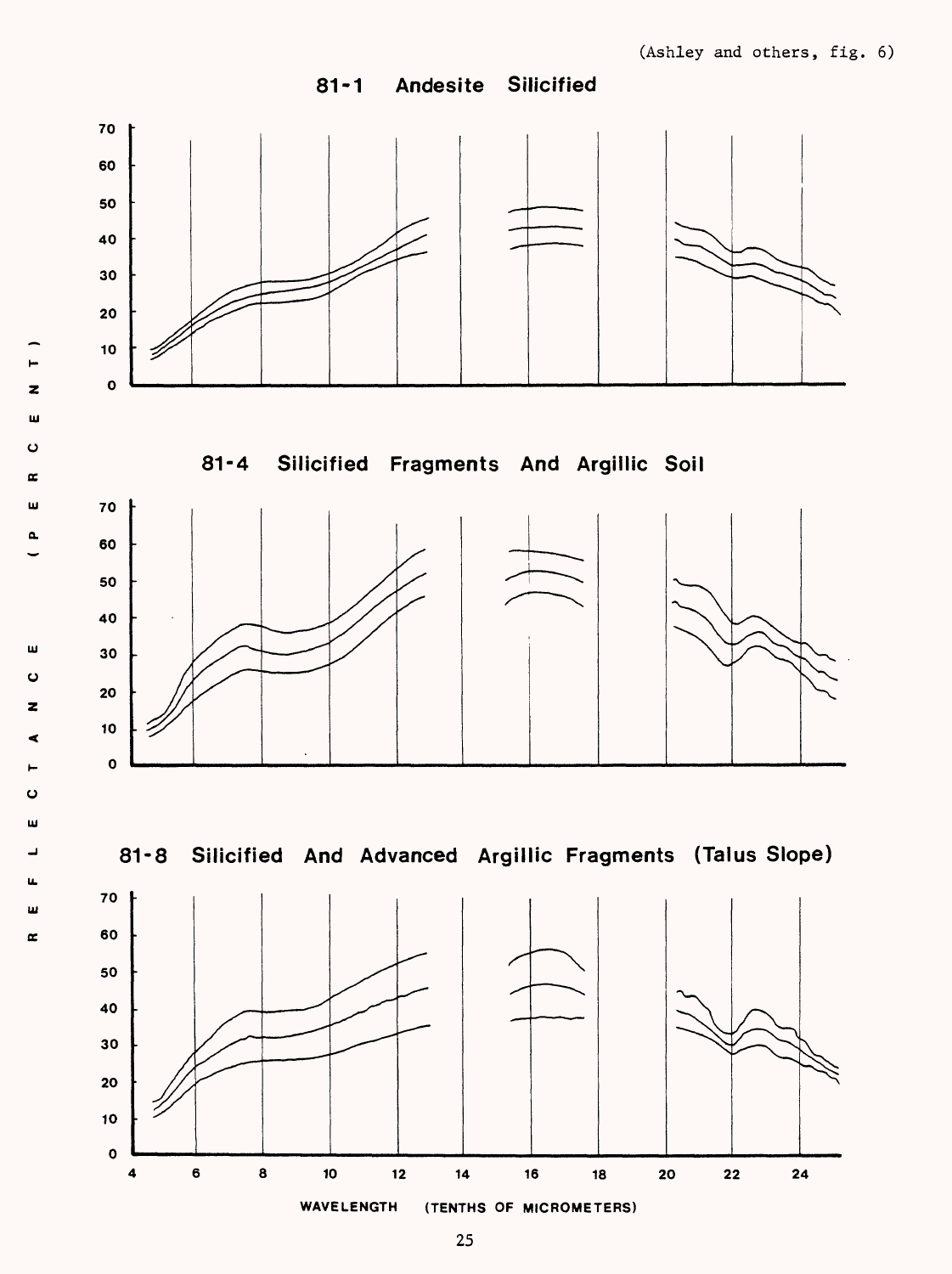Figure 7. Average spectral curves for 3 sites at Washington Hill. The middle curve of each diagram is the average curve; the curves above and below the average curve are +10 and -10 curves, respectively. Site 100-6 is in unaltered rock; sites 100-5 and 100-1 are in altered rocks.



 $\pmb{z}$ ш ပ  $\alpha$ ш

w Ō z ď

 $\ddot{\mathbf{C}}$ ш

Щ ш  $\mathbf{r}$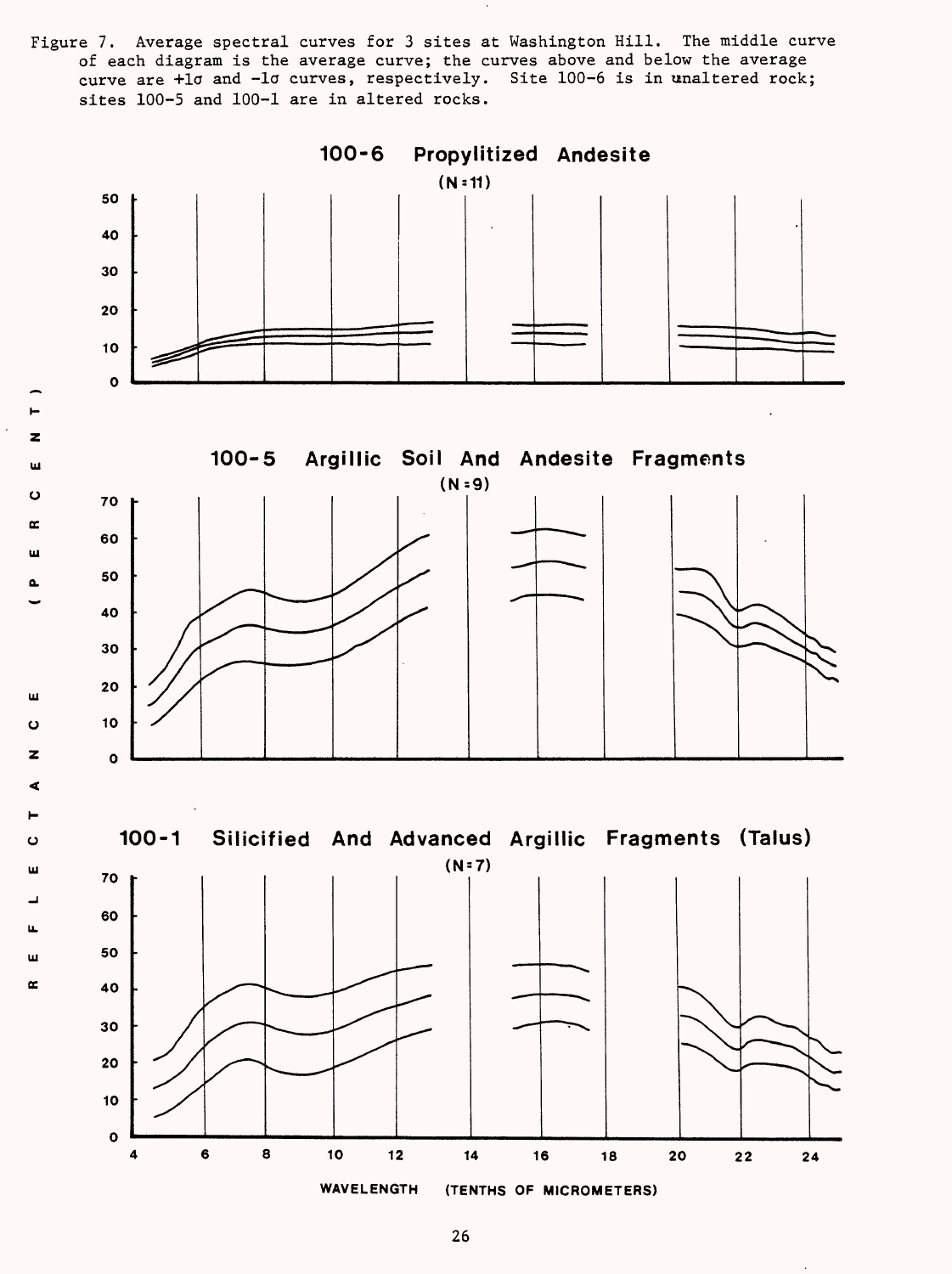Table 1.-MSS band ratios for sites at Geiger Grade and Washington Hill, Virginia Range, derived from field spectra obtained with JPL portable field reflectance spectrometer (ratio values differ from actual MSS ratio values but are adequate for comparison purposes; see Rowan and others, 1977).

| Locality        | Description                                          | 4/5   | 4/6   | 6/7   |
|-----------------|------------------------------------------------------|-------|-------|-------|
| Geiger Grade    |                                                      |       |       |       |
| $80 - 1$        | Unaltered andesite                                   | 0.727 | 0.633 | 0.920 |
| $97 - 1$        | Unaltered andesite                                   | .759  | .680  | .959  |
| $81 - 4$        | Silicified fragments,<br>argillic soil               | .626  | .534  | 1.013 |
| $81 - 8$        | Silicified and advanced<br>argillic fragments        | .679  | .593  | .956  |
| $81 - 1$        | Silicified andesite                                  | .651  | .540  | .925  |
| Washington Hill |                                                      |       |       |       |
| $100 - 6$       | Propylitized andesite                                | .729  | .652  | .968  |
| $100 - 1$       | Silicified and advanced<br>argillic fragments        | .655  | .589  | 1.088 |
| $100 - 5$       | Argillic soil and<br>unaltered andesite<br>fragments | .704  | .631  | 1,029 |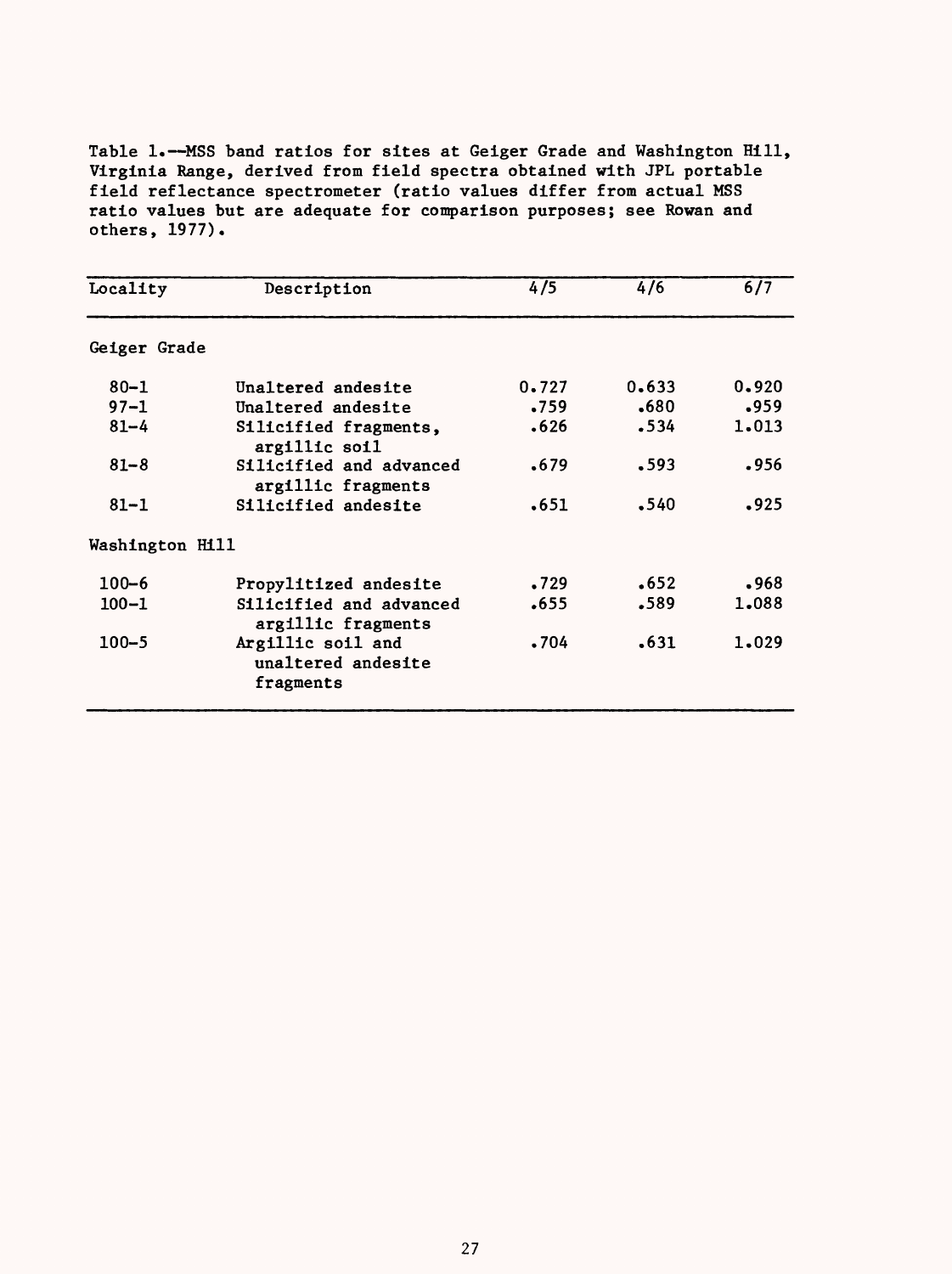for all these rocks are relatively flat regardless of albedo, which is low for the Lousetown, low to intermediate for the andesitic units, and moderately high for the rhyolitic units and the Truckee Formation. Consequently, because ratioing largely eliminates albedo variations, all these rock types look the same on the CRC. Blue instead of white seems to result from very minor amounts of limonite. Most of the alluvium within and on alluvial fans around the Virginia Range is blue; this alluvium typically includes as much as 10 percent rock fragments with yellow-brown surface coatings of goethite. Blue within bedrock areas of the range presumably also results from at least minor limonite, again mostly as surface coatings.

# Discrimination of Altered Rocks

Thompson (1956) mapped several large areas and numerous small areas of bleached rocks in the Virginia Range (figs. 2 and 5). The two largest areas are those at Geiger Grade and Washington Hill. We collected field spectra at 19 sites in the Geiger Grade area and six sites near Washington Hill. Figures 6 and 7 show the results of these measurements at 5 sites (fig. 5) presented as average spectral curves with one-standard-deviation envelopes. All spectra representing altered materials show a relatively rapid rise in reflectance from 0.5 to 0.6  $\mu$ m, then a less pronounced rise to 0.75  $\mu$ m, and a broad absorption band centered at about  $0.87-0.90$  um. Above  $0.9$  um reflectance increases again relatively rapidly. Ferric iron produces the absorption features at about  $0.9$  um and below  $0.55$  um that account for the typical spectral shape seen at all these sites. The most abundant ferric iron-bearing (limonite) mineral is goethite, with more or less subordinate hematite. Jarosite is also important at several localities, particularly in the Washington Hill area. The depths of these absorption bands are approximately proportional to the abundance of limonite minerals, if the surface is not obscured and darkened by black limonite coatings or desert varnish. The spectra for altered rocks show two other characteristic features: an absorption band at about 2.2  $\mu$ m, and high reflectance at 1.6-1.7  $\mu$ m. These features, although of great importance for mapping hydrothermally altered rocks, are beyond the 1.1  $\mu$ m upper limit of the Landsat MSS. Mineralogical details related to the ferric iron spectral absorptions are discussed elsewhere (Hunt and others, 1971; Hunt and Ashley, in prep.).

The spectral curves for altered rocks and the MSS band ratios derived, therefore, serve to demonstrate the color effects expected in the CRC. These rocks should produce notably lower 4/5 and 4/6 ratios than do unaltered rocks, but, because band 7 averages intensities for wavelengths across nearly the entire 0.9 absorption band, 6/7 should not change much. Table 1 shows that 4/5 and 4/6 are lower in altered rocks than in unaltered rocks, but 6/7 values overlap between the two groups of rocks. In the CRC image the result should be increased amounts of blue and yellow, but not magenta, producing green.

Comparison between Thompson's map of bleached rocks in the Virginia City quadrangle (fig. 2) and areas of green pixels on the CRC (fig. 4) show considerable correspondence in the major altered areas (see fig. 5). Careful examination of Thompson's map, aerial photographs, and distribution of rock units and surficial materials in the field, shows that discrepancies between areas of mapped alteration and green pixels can be categorized as follows: (1) unaltered rock talus or alluvium covering altered rocks, (2) limonitic weakly altered rocks mapped as unaltered rocks, (3) enough vegetation so that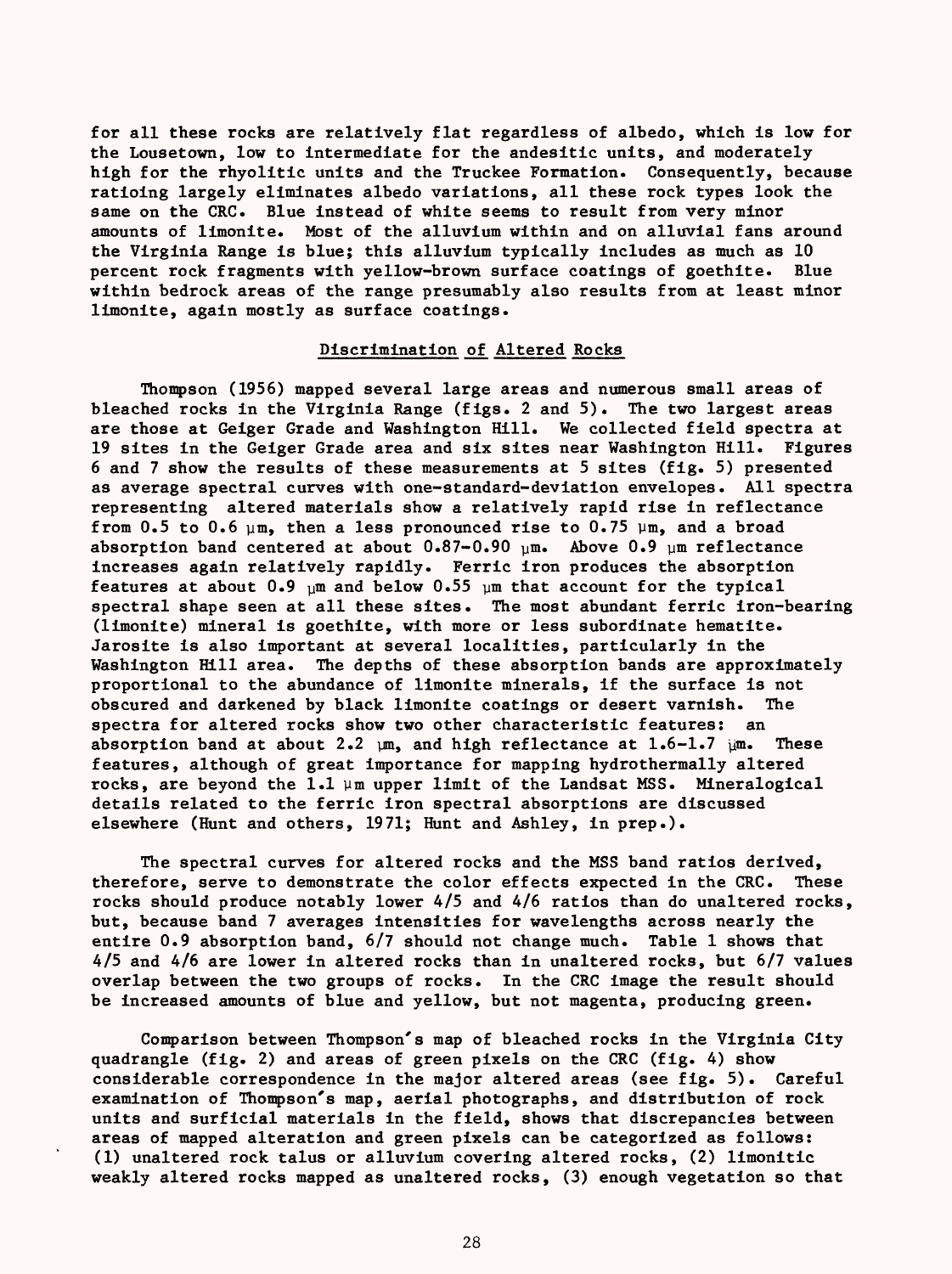its spectral radiance is dominant over rock and soil, (4) unaltered rocks containing enough limonite and bright enough to have the same effect on the CRC image as altered rocks, and (5) altered rocks containing so little limonite that they appear the same on the CRC image as unaltered rocks.

In the Washington Hill area almost all green pixels are within the area of mapped hydrothermal alteration, but substantial parts of the area show white or blue instead of green pixels. Along the north edge of the area, unaltered rock colluvium from adjacent rhyodacite breccias of the Kate Peak Formation partly covers the altered rocks. In addition, many patches of unaltered andesite and rhyodacite occur within the altered area. Although these unaltered patches are small, they shed debris over adjacent altered rocks, which are argillized (montmorillonite bearing) and consequently soft and poorly exposed. At A, figure 5, gray to white limonite-free silicified rocks dominate exposures; the resulting pixels in the CRC image are mainly white. The east side of the area, immediately west and southwest of Washington Hill, is obscured by unaltered rock colluvium (stabilized talus with soil developed) from the adjacent Washington Hill Rhyolite and Truckee Formation (B, fig. 5). Altered rocks in Long Valley in secs. 34 and 35 are also obscured by talus (C, fig. 5). Southwest of A, figure 5, altered rock debris dominates alluvium in sec. 36, T. 19 N., R. 20 E., producing green pixels located outside the mapped altered area. The Washington Hill altered area is relatively unvegetated, supporting 10 to 20 percent juniper cover, and thus vegetation has no discernible affect on the green color anomaly produced in the CRC image by altered rocks.

In general, the Geiger Grade area is well delineated on the CRC image. As is the case with the Washington Hill area, however, in detail the CRC image response is quite varied. Here most of the major drainages are completely within the altered area, but in the northwest corner of the area scattered relicts of unaltered Alta and Kate Peak flows and small outliers of postalteration Lousetown Formation flows partly cover the altered rocks (K, fig. 4; D, fig. 5). The northern edge of the area is mainly white and blue instead of green, because unaltered Kate Peak Formation forms the ridge crest to the north, and it forms talus which completely covers altered Alta Formation (northeast of K, fig. 4; D, fig. 5). Large, well-exposed south-facing slopes of altered rocks, especially the one on the north side of the old Geiger Grade Toll Road, are green on the CRC image (L, fig. 4; E, fig. 5), but nearby north-facing slopes have many yellow pixels. The north-facing slopes have considerably more vegetation than the south-facing slopes, mainly increased numbers of pinyon pines and sage brush with some junipers, and locally vegetation is dense enough to produce magenta pixels on the CRC image  $(M, fig. 4; F, fig. 5)$ . The vegetation may be responsible for the shift from green to yellow on the CRC image, and perhaps important is the fact that north-facing slopes also have more soil than south-facing slopes, which have more loose talus. We saw no consistent differences, however, between field spectra for altered rocks and soils derived from the same rocks, probably because the weathering process in this environment is dominated by mechanical disintegration. Siegal and Goetz (1977) showed that increasing amounts of green vegetation over limonitic argillized rocks decrease MSS 4/6 strongly relative to 4/5 and 6/7, which show only minor changes. Thus argillized rocks and vegetation combined could be responsible for the yellow in the Geiger Grade area and other vegetated altered areas. The CRC image pixels seem to shift to yellow when tree cover reaches about 30 percent, and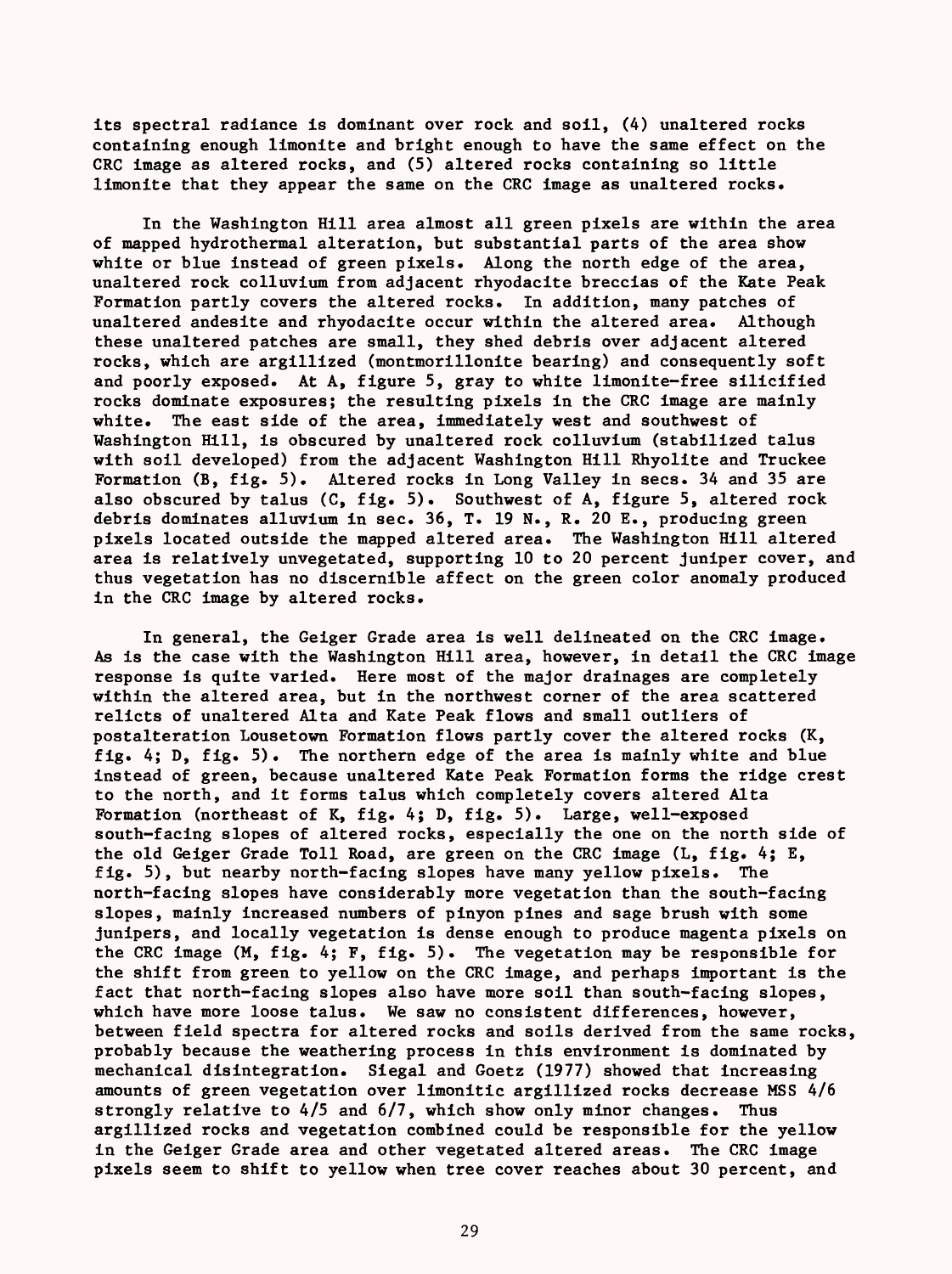to magenta when it reaches about 45-50 percent. Unexplained, however, are blue and white pixels on the north-facing slope south of the Old Geiger Grade Toll Road (N, fig. 4; G, fig. 5). This steep slope is composed entirely of altered rock talus with scattered outcrops, and has moderately heavy to heavy pinyon pine cover (35-75 percent) with patches occupied solely by scattered ponderosa pine (Billings, 1950; cover about 15 percent). Apparently the effective sun angle on this slope at the time of overflight was low enough (about 20-25 degrees) that the characteristic spectral signatures of altered rocks and vegetation are lost. In order to avoid destroying spatial information needed for locating features on the CRC image, no path radiance correction was made. When the angle between the perpendicular to a slope and the sun becomes large, sky illumination becomes a significant part of the energy received by the spacecraft unless this correction is made. Where this angle is large the correction is difficult because it depends in detail on variations in slope orientation (Rowan and others, 1977). As path radiance becomes larger, spectral reflectance of the surface becomes relatively smaller, and the error consequently introduced in a band ratio rapidly becomes larger. This situation is similar to the increase in ratio error with decrease in average spectral reflectance at constant path radiance calculated for  $4/5$  by Rowan and others (1977, fig.  $6$ ).

A small altered area mapped by Thompson 1 to  $2.5$  km west of Jumbo has small associated green areas on the CRC image (0, fig. 4; H, fig. 5). The alteration here affects ash-flow tuff of the Hartford Hill Rhyolite, and granodiorite. Unaltered alluvium in the drainage that cuts through this altered area is blue-white on the CRC image. The southeastern part of this altered area is obscured by the western end of the burned-over area described earlier.

The large patch of bleached rocks centered 3 km northeast of Jumbo is represented by yellow pixels with small spots of green broken up by east-west bands of orange, red, and magenta pixels (P, fig. 4; I, fig. 5). The latter areas are north-facing slopes in the canyons of westward-flowing intermittent streams that drain the northerly trending crest of the Virginia Range. Tree cover here reaches 60 percent, and low-growing vegetation is denser than anywhere else in the range. The most abundant species are mountain mahogany and willow, but many other species thrive here as well. These sheltered slopes at altitudes of 2,000-2,280 m must retain snow cover, providing wet enough conditions to partially exclude the pinyon-juniper-sage community. The south-facing slopes, however, have only slightly higher density of tree cover than the south-facing slopes at Geiger Grade, which are 300-500 m lower (average cover at Jumbo is about 15-20 percent versus average cover at Geiger Grade of about  $10-12$  percent). Thus the dominance of yellow pixels is not explained by differences in tree cover alone. Possibly additional sage and grass cover at Jumbo is responsible for the shift to yellow in the CRC image. The narrow belt of altered rocks extending westward 2 km north of Jumbo has moderate tree cover, and adjacent unaltered Alta flows and Kate Peak plugs shed debris over these altered rocks, so the CRC image shows white and some magenta pixels  $(Q, fig. 4; J, fig. 5)$ . The only part of this area that appears notably green is the L-shaped patch that extends along the crest of the range southwestward toward Wakefield Peak and southeastward to Mount Bullion  $(R, fig. 4; K, fig. 5)$ . Along the crest vegetation is generally sparse, consisting of stunted sage (maximum 20 percent cover) with occasional stands of fir.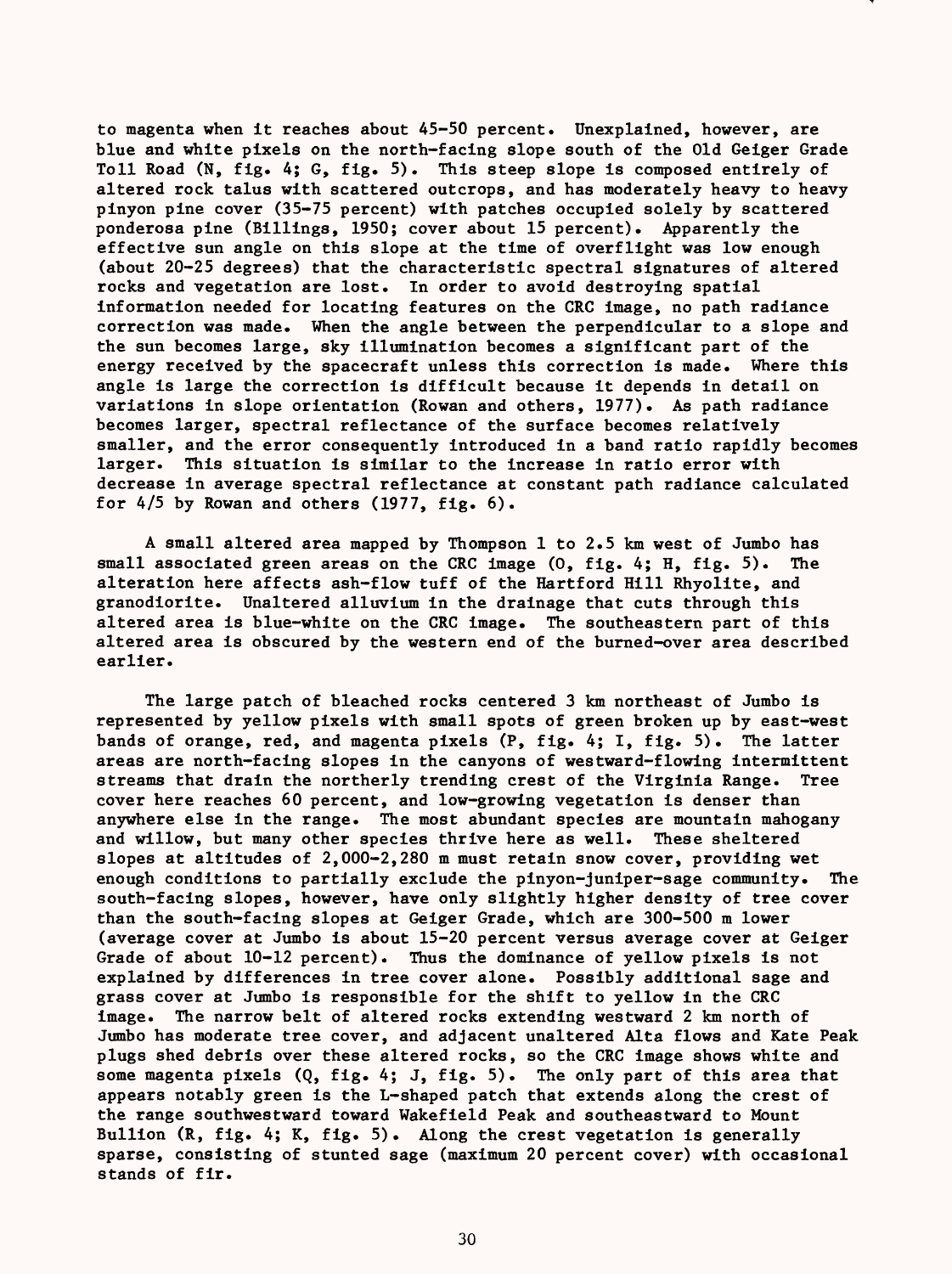Immediately east of the above described area is the large altered area surrounding the main productive part of the Comstock Lode (fig. 2; L, fig. 5). Much of the bedrock here is covered by alluvium. The CRC image shows a narrow strip of green pixels that trend north-northeast along the west (uphill) side of the townsite (S, fig. 4; M, fig. 5). Altered rocks exposed in extensive open cuts coincide with the east side of this strip, but green pixels on the west side of the strip are apparently produced by moderately limonitic oxidized propylitized andesites. Some exposures of these rocks appear highly limonitic, but close examination shows that much of the limonite is on fractures, and is really only moderately abundant. The amount of pyrite present in these rocks before oxidation is unknown; presumably it was sufficient to produce limonite but not sufficient to produce bleaching. Because these rocks disintegrate by breakage along the limonite-coated fracture planes, much limonite is exposed in soils and talus where these limonitic propylitized rocks occur. Limonitic quartz debris eroded from quartz veins and fragments of limonitic bleached rocks which form halos around these veins are also present.

Some green areas appear in the patch of alluvium upon which most of Virginia City is built (N, fig. 5). These green areas probably represent extensive mine dumps and material washed downslope from them, but because precise geographic location on the CRC image is difficult, it is not possible to identify specifically which dumps notably affect the CRC image. Oxidation of pyrite at the surface of dumps results in bleaching, and produces a variety of hydrated iron sulfate minerals, the most conspicuous one being yellow copiapite.

The irregular area of green pixels extending south-southwest from Virginia City includes the southern extension of the Comstock fault and extends eastward to include the northern end of the Silver City fault. The rocks here are altered and contain abundant goethite stain and fracture coatings. They are mostly medium brown in color with patches of both gray unaltered rocks and pale-brown bleached rocks; they probably were not mapped as bleached by Thompson because of their relatively dark color. Owing to extensive natural and man-made exposures including pits, dumps, and roads, they nevertheless produce green pixels in the CRC. Colluvial soil on the steeper slopes in the western part of this area contains abundant fragments of limonitic more or less strongly bleached andesite and limonitic quartz vein material.

The southeastern part of the Virginia City bleached area mapped by Thompson is partly blue white on the CRC image, owing to patches of unaltered Alta Formation (0, fig. 5).

The extension of the Virginia City bleached area northwestward onto Cedar Hill is well represented on the CRC image (P, fig. 5). The western part is obscured by abundant sage brush and other bushes (70-80 percent vegetation cover) in the same way that parts of the altered area north of Jumbo are obscured (T, fig. 4). The green area on the CRC image (U, fig. 4; P, fig. 5) is larger than that mapped by Thompson: it extends southward into Ophir Ravine and northward into the lower part of Cedar Hill Canyon. Limonitic propylitized rocks locally bleached along fractures, similar to those on the west side of Virginia City, described above, are the cause.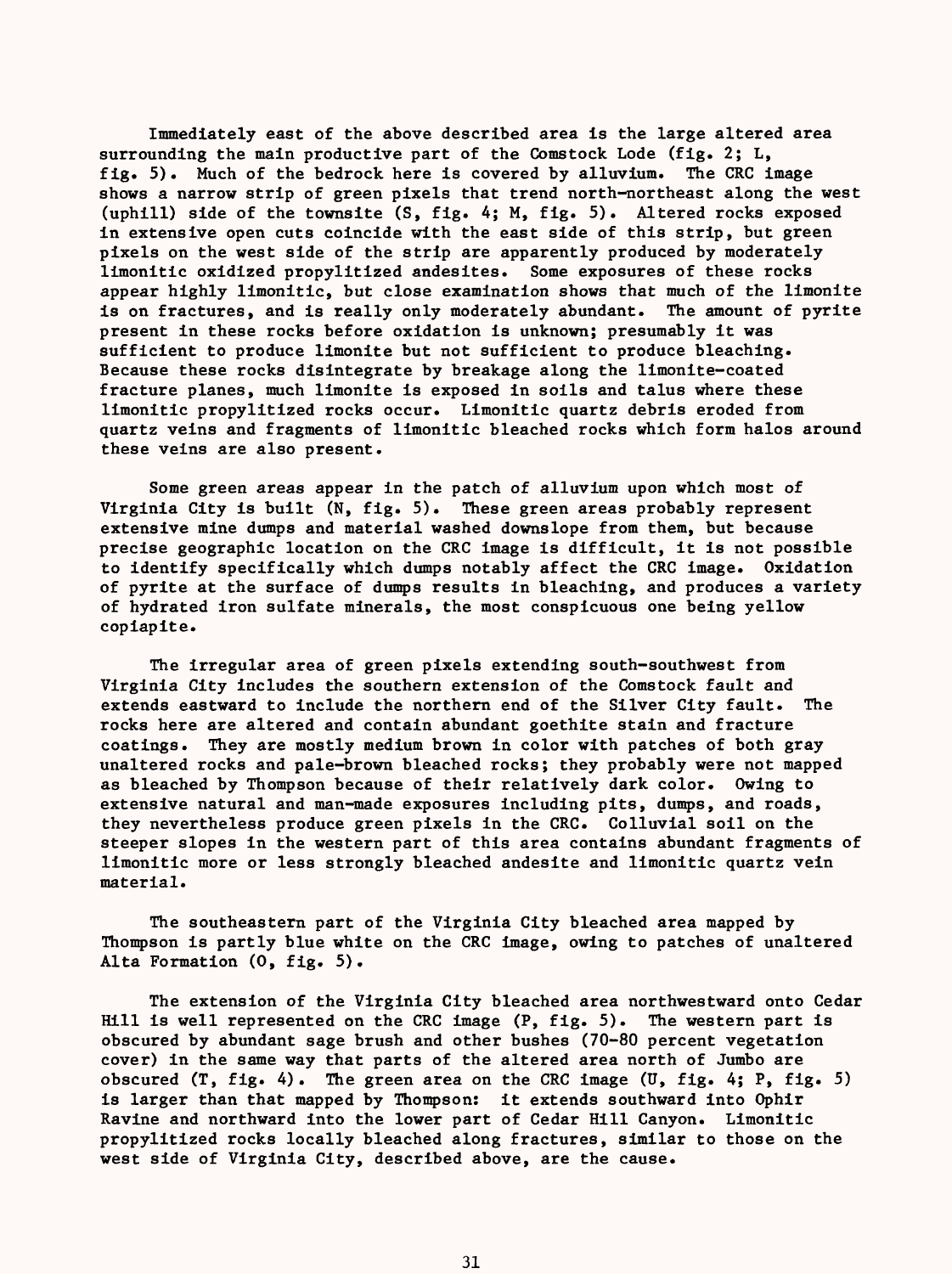Although Thompson mapped no bleached rocks in the vicinity of Silver City, the CRC image shows a green area shaped like an inverted "V" extending southwest and southeast of Silver City (V, fig. 4; Q, fig. 5). Alteration here is generally weak, manifested by conversion of feldspar and biotite to clay, limonite staining, and limonite coatings on fractures in Hartford Hill Khyolite (here an ash flow that is part of the Santiago Canyon Tuff; Bingler, 1977). The Kate Peak, Alta, and pre-Tertiary metavolcanic rocks are not bleached but limonite stains and coatings on fractures are common. The metavolcanics generally have low albedo, whereas the tuff has high albedo, so most of the green area on the CRC image corresponds to outcrops of the tuff. The limonitic character of these rocks, which host several productive veins, is probably the result of weak but nearly pervasive hypogene pyritization. Thus, although Thompson must have considered this area too weakly altered to warrant mapping it as bleached rock, the green color anomaly on the CRC image is a valid indication of mineralization.

The bleached area mapped by Thompson (1956) which includes the Flowery district, located at the eastern front of the Virginia Range, matches well with another large but patchy green area on the CRC image  $(R, fig. 5)$ . This area is similar to the Washington Hill area in that vegetation is sparse and therefore not a problem, but the CRC image includes significant areas of blue and white pixels within the area mapped as bleached. Patches of pre-Lake Lahontan gravels, composed mostly of unaltered Kate Peak Formation rhyodacite clasts, conceal the altered rocks over larger areas than are shown on Thompson's map because they cap ridges and shed debris over altered rocks on adjacent slopes. The Flowery altered area also contains many patches of propylitized rocks including green limonite-free, dark brown weakly limonitic, and medium brown moderately limonitic, and weakly bleached varieties. These dark rocks with little or no limonite are probably as important as the pre-Lake Lahontan gravels in producing the patchy response of the CRC image. The stream drainages contain unaltered rock debris derived both from Kate Peak Formation to the north and from the pre-Lake Lahontan gravels on adjacent ridges. This debris obscures small parts of the mapped altered area.

The only other large altered area in the Virginia Range is located at Ramsey (fig. 3), near the north edge of the Churchill Butte quadrangle. Green areas on the CRC only partly coincide with outlines of the altered area as mapped by Rose (1969; S, fig. 5). Rose's alteration boundary seems to be a line drawn around all occurrences of bleached or propylitized rocks in the Kate peak Formation in the vicinity of Ramsey. It thus includes substantial areas of more or less limonitic but unbleached propylitized rocks (S, fig. 5) which grade into bleached rocks that were probably originally propylitic and relatively pyrite rich (P. Wetlaufer, unpub. data). It also includes some patches of unaltered rhyodacite of the Kate Peak Formation. In addition to the propylitized rocks there are two east-northeast-trending belts of limonitic argillized and alunite-bearing silicified rocks, one about 2 km long extending from the Ramsey-Comstock mine to San Juan Hill, and one possibly as much as 3 km long centered about 2 km southeast of the Ramsey-Comstock mine. The two largest and most coherent green patches on the CRC in the vicinity of Ramsey coincide with these belts of argillized and silicified rocks (W, fig. 4; T, fig. 5). The southeastern belt is not shown on Rose's map because the alteration affects units other than Kate Peak, which is the only stratigraphic unit for which alteration is shown. The smaller green patches within Rose's alteration boundary are scattered spots of propylitized rocks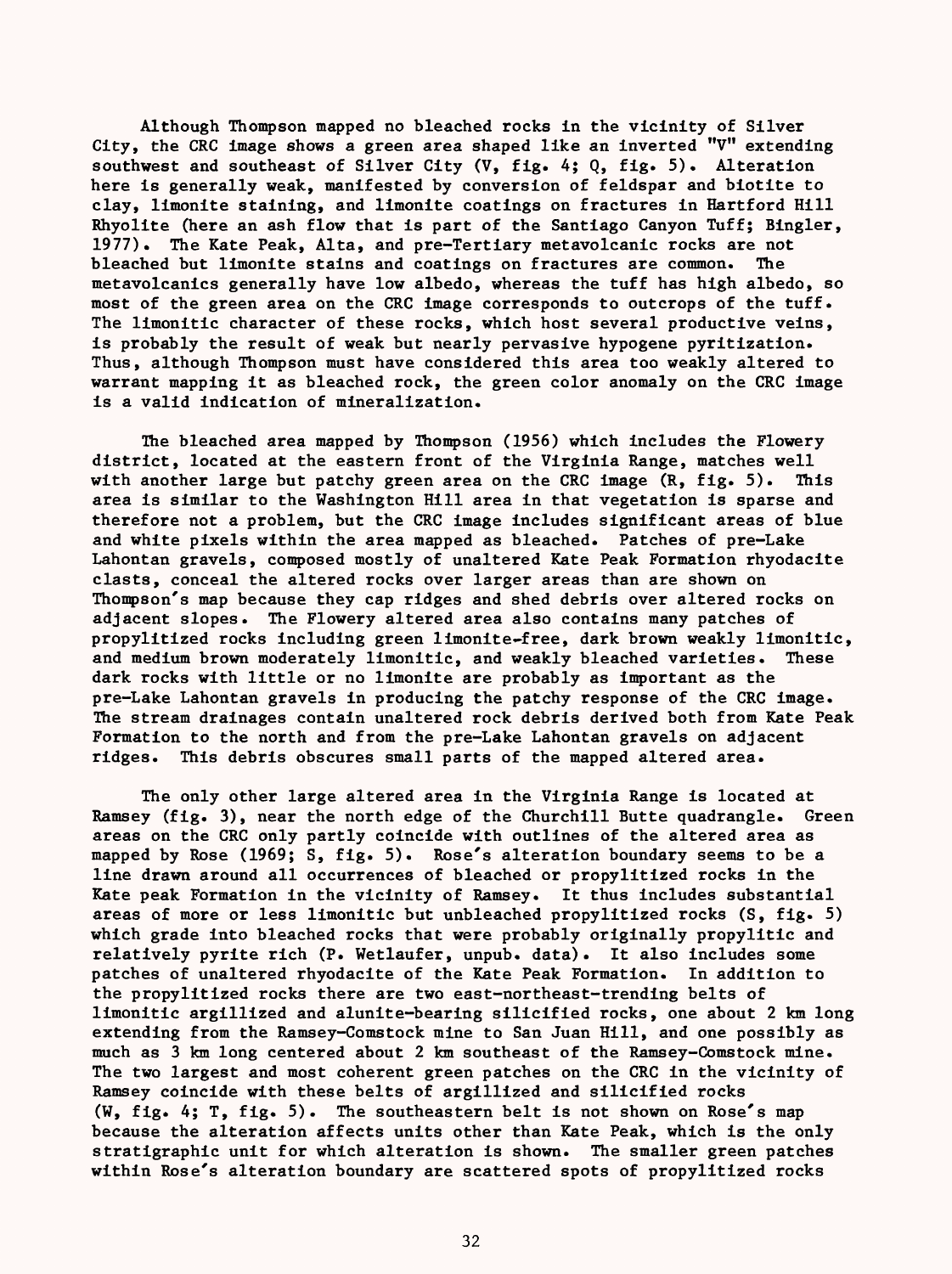that are bright enough and contain enough limonite to notably affect the CRC image. Rose inferred that alteration comes to about the same stratigraphic level on the west and north sides of the mapped altered area, and his alteration boundary reflects this, but here talus cover from adjacent unaltered Kate Peak flows is extensive. Thus the discrepancies between the mapped altered area and the CRC image are due partly to unaltered rock debris also.

The Gooseberry mine, currently active, is located near the northwest corner of the Churchill Butte quadrangle, about 7 km west-northwest of the Ramsey-Comstock mine. The CRC image shows a green area immediately south of the mine  $(X, fig. 4)$ , whereas Rose's (1969) map shows an altered area that includes the Gooseberry mine and much of the east-west-trending fault zone that contains the Gooseberry vein, and extends southward from the mine for about  $3 \text{ km}$  (U, fig. 5). Field examination shows that the rocks in the immediate vicinity of the fault and vein are only locally weakly altered. Beginning 0.5 km south of the vein, however, and extending southward for 1 km, is a belt of bleached rocks, representing mainly oxidized pyritic propylitized Kate Peak flows. The green areas on the CRC image coincide with these bleached rocks. The western boundary of this green area against adjacent blue and white on the CRC image is very irregular, owing possibly to local hematitic areas in adjacent unaltered rhyodacite flows of the Kate Peak Formation.

The Talapoosa mine, located 9.5 km east-southeast of the Ramsey-Comstock mine, also is surrounded by altered rocks of the Kate Peak Formation according to Rose (1969;  $V$ , fig. 5). The corresponding green area on the CRC image, however, is much smaller than the altered area shown on Rose's map. The part of the Talapoosa altered area shown on figure 5 is almost completely surrounded by hills capped with unaltered basalts mapped as Lousetown Formation by Rose. Debris from these flows and from unaltered rhyodacite, adjacent to the altered area, cover most of the altered rocks. The few exposures within the altered area are mostly nonlimonitic or dark brown, weakly to moderately limonitic propylitized rocks. Only a small spot of argillic and limonitic propylitized rocks east of the Talapoosa mine is well enough exposed to produce green pixels on the CRC image.

The siliceous sinter deposits of Steamboat Springs are white to pale blue on the CRC image  $(Y, fig, 4)$ . At the surface these deposits consist of white limonite-free porous opaline sinter. Although this material has very high albedo, its spectral reflectance curve must be nearly flat.

#### Other CRC Image Anomalies

The CRC image also includes many green areas that do not coincide with mapped altered areas, but some of these are related to other mineralization.

The green area about 2 km in diameter located about 2 km east of the north end of Washoe Lake (Z, fig. 4; W, fig. 5) contains local tungsten mineralization in skarn associated with the contact zone between Mesozoic metasedimentary rocks and Cretaceous granodiorite (Bonham, 1969; Tabor and Ellen, 1975). Although the skarn deposits form only a very small part of this anomalous green area, the metasedimentary host rocks typically have goethite coatings on fractures. Limonitic metasedimentary rock outcrops occupy the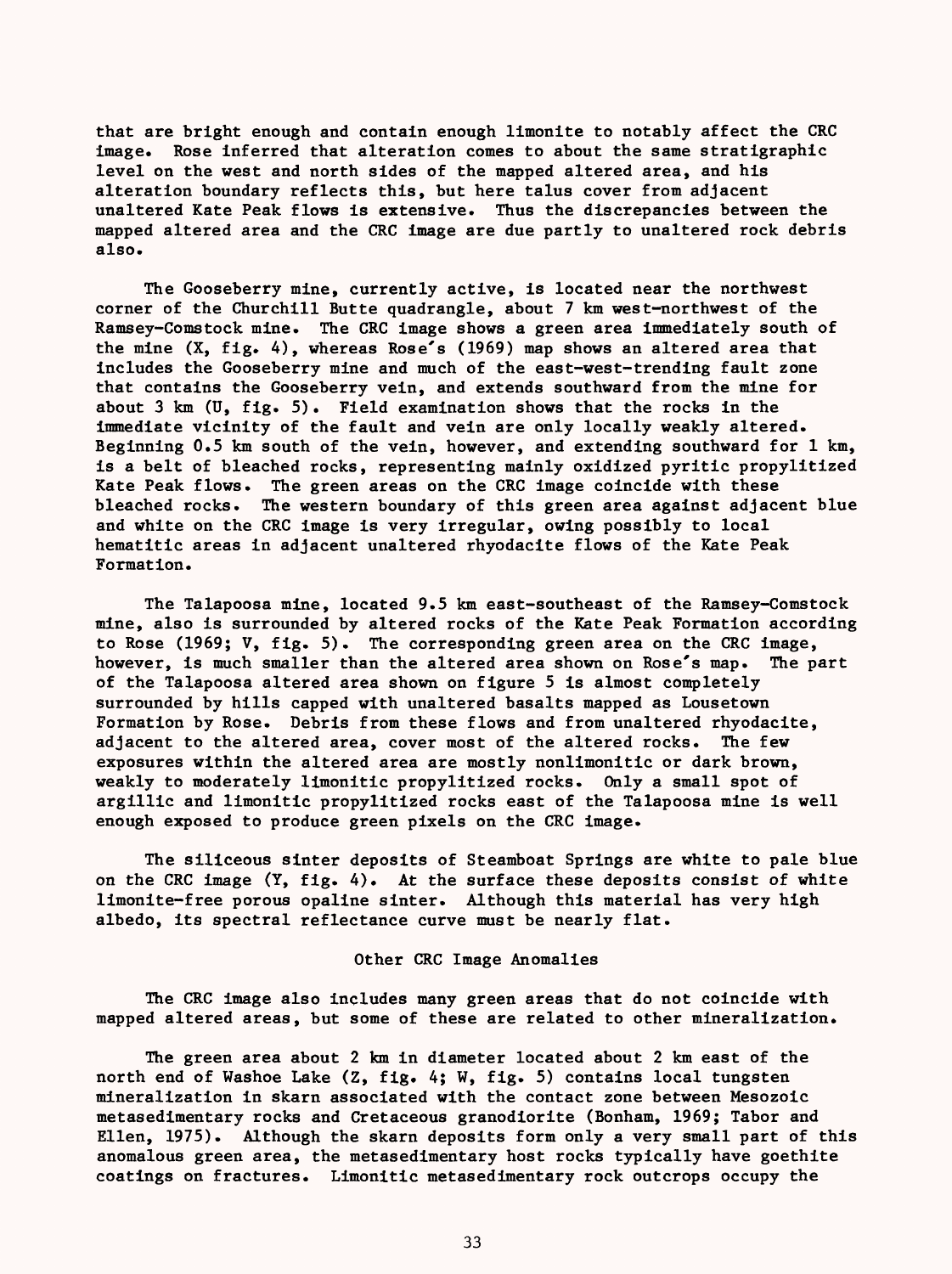northernmost quarter of the anomalous green area, but debris from these rocks spreads widely downslope over adjacent granodiorite, which weathers to grus. The quartz and feldspar grains of the grus also have thin partial goethite coatings. The limonitic debris scattered over the high-albedo grus surface and the limonite in the grus apparently accounts for the remainder of this green area.

 $\cdot$ Patchy green areas on the east side of Washoe Lake, just south of the metasedimentary-rock area described above, are mostly in alluvial materials, including transported sand derived from the nearby granodiorite grus, and stream alluvium forming the fan at the mouth of Jumbo Creek and other fans immediately south of Jumbo Creek (AA, fig. 4; X, fig. 5). The source of the CRC image anomaly in the sand is again goethite coatings on the grains, giving the sand a pale brown color. The Jumbo Creek fan contains both grus-derived sand and altered-rock debris derived from the hydrothermally altered area on the ridge crest east and northeast of Jumbo, and possibly from other completely eroded altered areas in the vicinity of Jumbo.

A large green area appears at McClellan Peak (BB, fig. 4; Y, fig. 5), on the southern border of the Virginia City quadrangle. It extends from the top of the peak down the east side. No alteration is associated with this anomaly; it is caused by abundant hematite of deuteric origin in devitrified ash-flow tuffs of the Hartford Hill Rhyolite (mapped mainly as Mickey Pass Tuff and Lenihan Canyon Tuff by Bingler, 1977).

An irregular green area immediately southeast of Washoe Lake is mainly grus derived from underlying granodiorite (CC, fig. 4; Z, fig. 5), but the surface is littered with abundant angular chips of hematitic and limonitic tuff derived from an ash flow (Nine Hill Tuff, Bingler, 1977) that covers part of the west flank of McClellan Peak and caps the higher hills. Minor goethite in the grus and hematitic debris from a cinder deposit at the west edge of the McClellan Peak basalt may also contribute to this color anomaly. The white area between this anomaly and the top of McClellan Peak is McClellan Peak basalt.

The patchy green area forming an east-west belt north of the Carson River about 8 km northeast of Carson City (DD, fig. 4; AA, fig. 5) is again tuff originally mapped as Hartford Hill Rhyolite and now including Mickey Pass Tuff, Nine Hill Tuff, and Santiago Canyon tuff (Bingler, 1977). Tuff in this green patch and in a smaller green area about 2 km farther northeast is mainly unaltered but contains deuteric hematite. Along the railroad grade from Mound House south to the Carson River, however, the tuffs may be zeolitized and have abundant goethite and locally hematite stain and coatings on fractures (EE, fig. 4; BB, fig. 5). The CRC image anomaly results from limonitic fragments and soil produced by weathering of the tuffs.

Many small green spots with some associated yellow occur along the crest of the Flowery Range in the vicinity of Rocky Peak and Tibbie Peak (FF, fig. 4; CC, fig. 5). No alteration is mapped here, and field examination confirms that the porphyritic rhyodacite flows and flow breccias that dominate this part of the area are indeed unaltered. Deuteric hematite occurs locally in some fragments in the breccias but does not seem abundant enough to account for these CRC image anomalies. Goethite occurs locally on fractures. Some of these goethitic areas appear to affect the CRC image while others do not.

34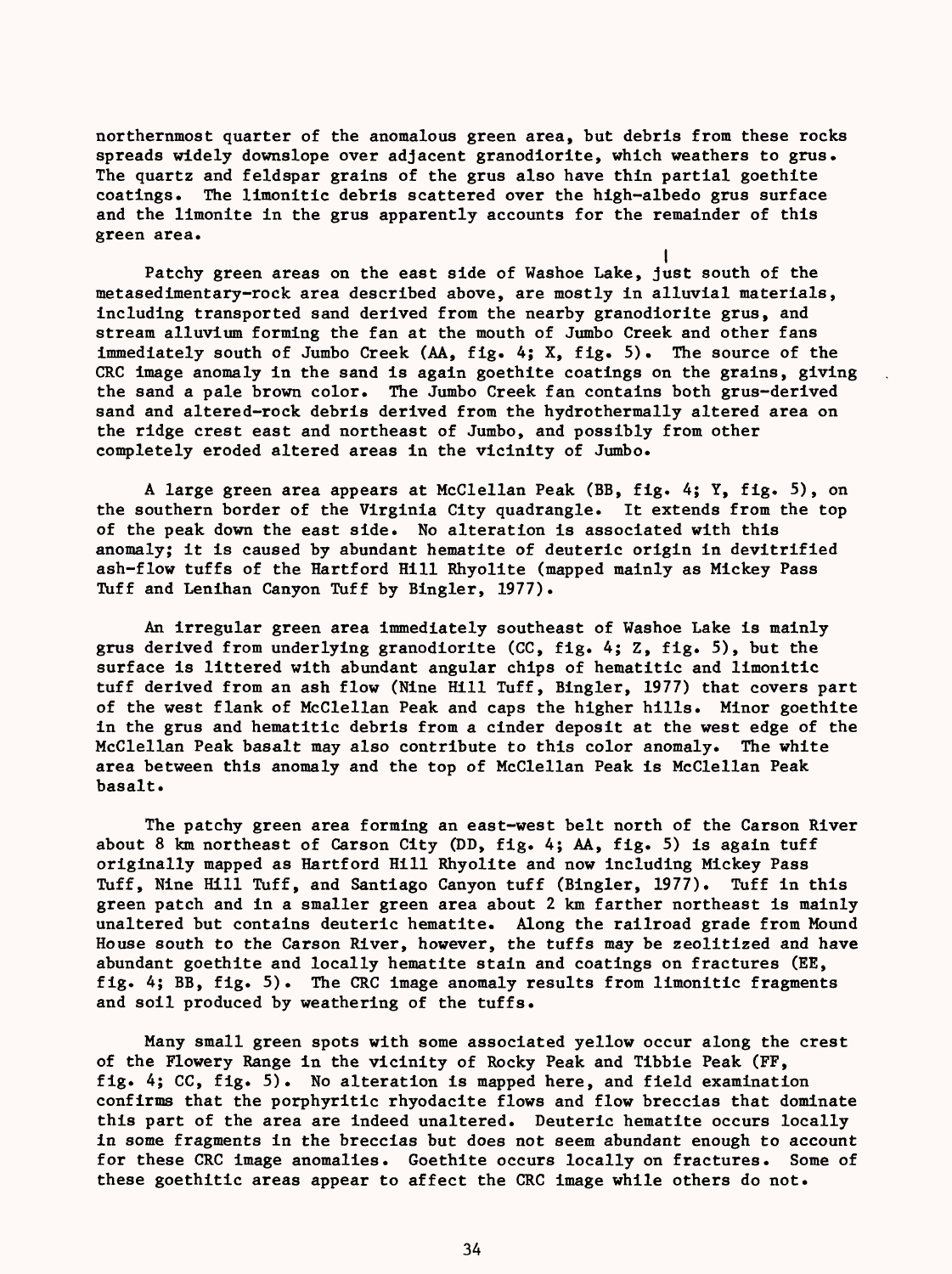Amount of goethite, albedo of the rocks, and possibly vegetation cover (here pinyon cover is about 10-15 percent) apparently interact to affect the spectral signature in a complex manner within each pixel, making it difficult to relate field observations to CRC image response in a consistent manner.

The CRC image shows a green area at the site of the Dayton iron deposit, about 6 km west-northwest of the conspicuous cultivated field on U.S. Highway 50, along the east front of the Virginia Range about halfway between the Flowery and Ramsey districts (GG, fig. 4; DD, fig. 5). The color anomaly centers on a low hill occupied by a partly oxidized contact (skarn) magnetite deposit (Roylance, 1966). The surface here consists of abundant pebble- and cobble-size fragments of hematite and magnetite in dark yellowish-brown soil. The soil probably contains goethite derived from pyrite by oxidation; unoxidized iron ore beneath the hill averages about 7 percent pyrite. The hematite and goethite produce the CRC image anomaly. Magnetite is opaque throughout the visible near-infrared spectral region, and thus could not itself directly affect the CRC image except by reducing albedo somewhat (Hunt and others, 1971).

About 3 km west of the Dayton iron deposit, and a similar distance north-northwest of U.S. Highway 50, is an area about 1 km in diameter having patchy green color on the CRC image (HH, fig. 4; EE, fig. 5). This area is underlain by small patches of propylitized granodiorite that intrude Triassic-Jurassic metasedimentary rocks. The granodiorite, which has moderately abundant limonite coatings on fractures and weathers to small blocky fragments or grus, and limonitic contact metamorphosed wall rock, probably account for this CRC image color anomaly. A stronger anomaly northwest of the Dayton iron deposit is in diorite which intrudes Mesozoic metasedimentary rocks and is probably of similar origin. The CRC image anomalies located 1.5 to 3 km northwest of Talapoosa (V, fig. 5) are caused by prominent outcrops of silicified volcanic breccia within the Desert Peak Formation (Rose, 1969). These outcrops have abundant red-brown and yellow-brown limonite coatings on fractures and shed limonitic debris over large surrounding areas of poorly exposed argillic rocks.

# OPTIMUM BAND RATIOS

The most effective MSS band ratios for detecting limonite in the Virginia Range are  $4/5$ ,  $4/6$ , and  $6/7$ , whereas in southern Nevada  $4/5$ ,  $5/6$ , and  $6/7$ proved to be the best ratios for this purpose (Rowan and others, 1976). The reasons for this difference are discussed in this section.

Figure 8 shows cumulative frequency (probability) plots for MSS ratio 5/6 for Goldfield (northeast quarter of Landsat frame 1054-18001) and the Virginia Range (northeast quarter of Landsat frame 1380-18111). The cumulative frequency distribution for Goldfield can be approximated between the 0.03 and 95 percentiles by two straight lines intersecting at about the 5 percentile. Because a straight line on a probability plot represents a Gaussian distribution, the Goldfield data (excluding 5 percent at the upper tail and 0.03 percent at the lower tail) form two overlapping Gaussian distributions. Density slicing of the 5/6 ratio image at 10 percentile intervals reveals that the lower Gaussian distribution (0.3-5 percentiles) must be dominated by vegetation. In the upper distribution, vegetation affects a significant number of pixels up to about the 20 percentile (5/6=1.02), but pixels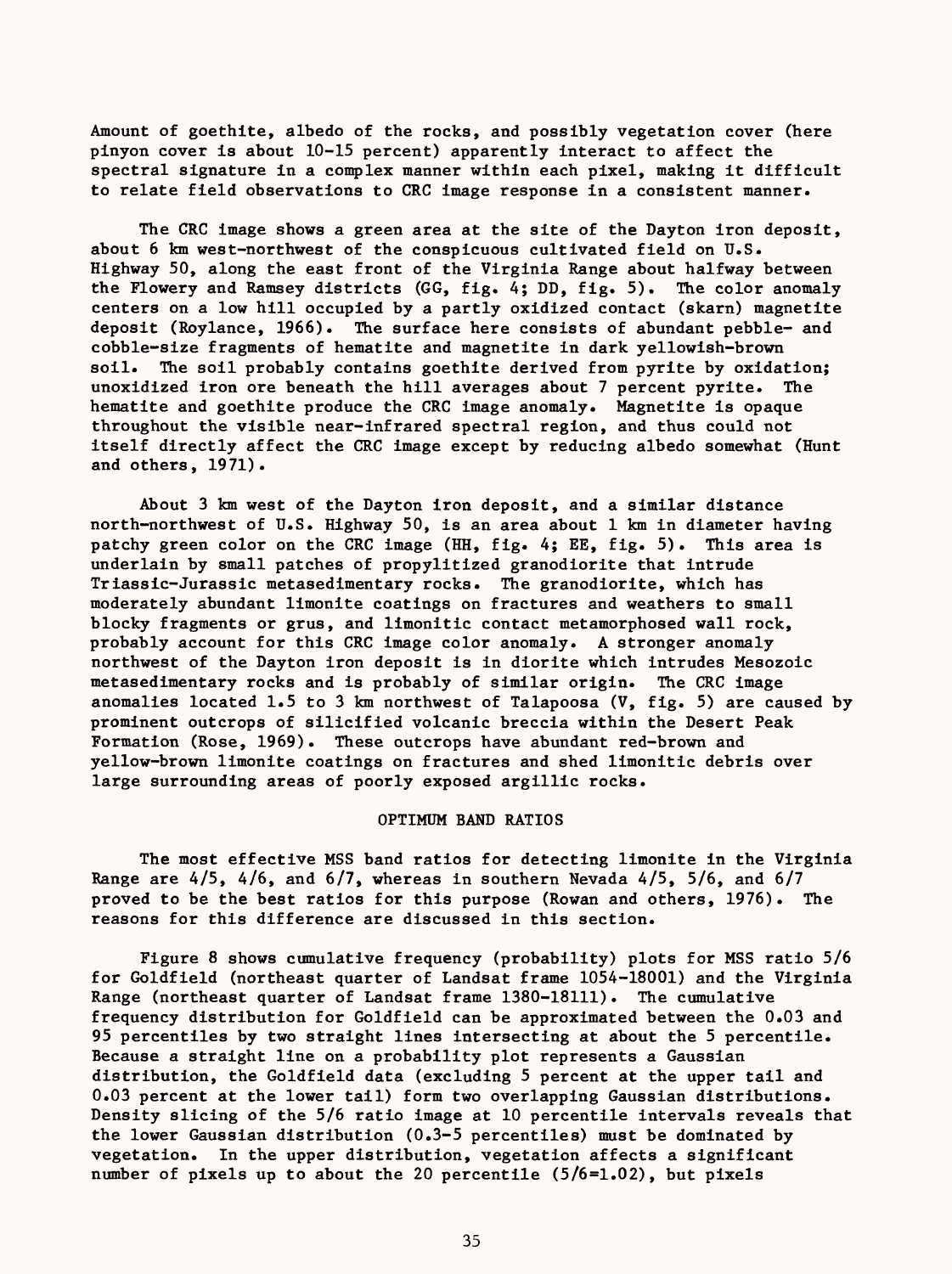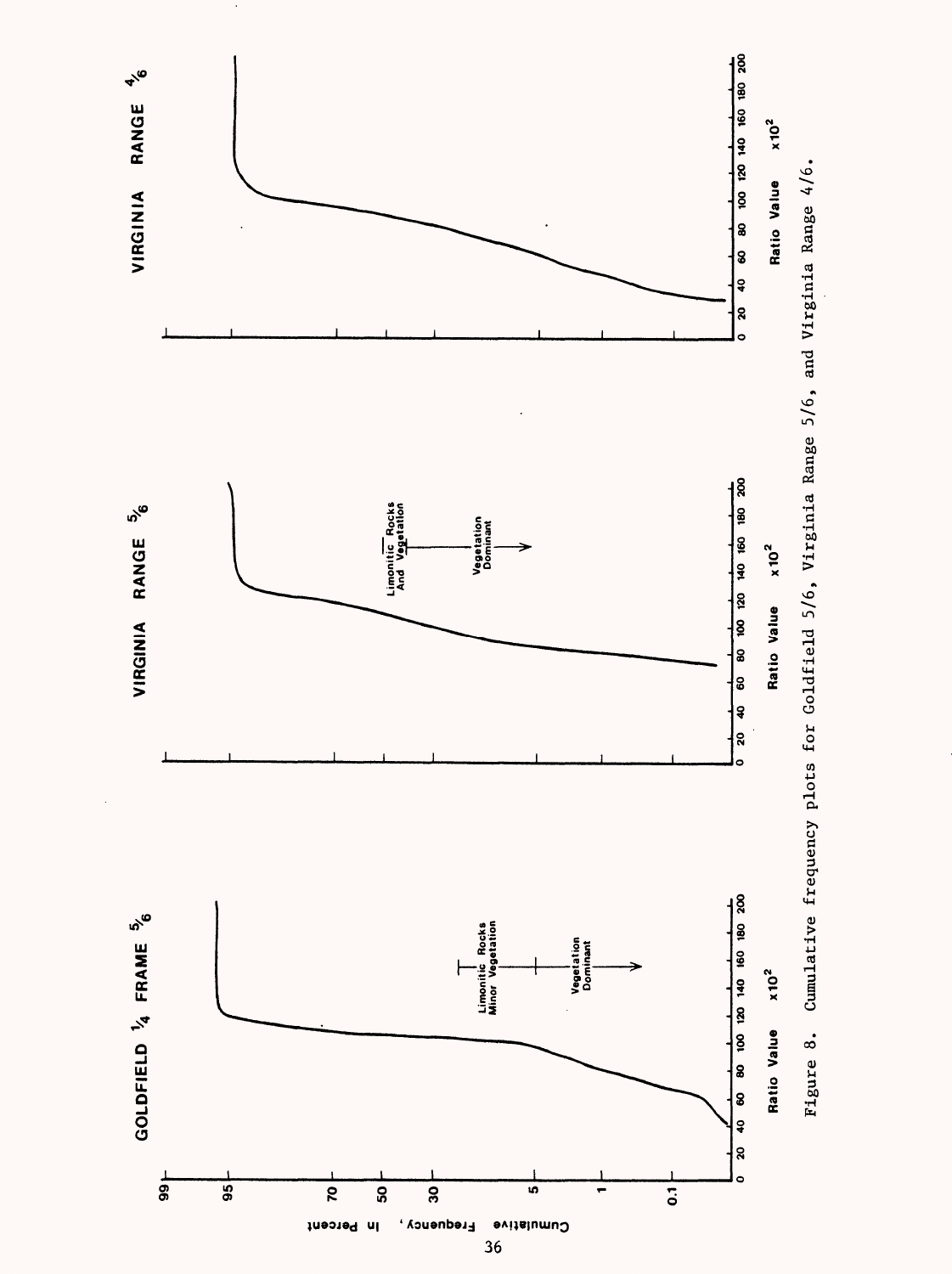dominated by limonitic rocks become increasingly important with increasing 5/6. Limonite-dominated pixels are also important in the 20-30 percentile range. The stretch used to produce a film transparency for diazo compositing was a linear stretch with approximately the lowermost 3.5 percent and uppermost 3.5 percent of the ratio values saturated (Rowan and others, 1974). Because limonitic areas have 5/6 ratios that fall in the lower part of the frequency distribution, any typical automatic linear stretch, in which 2-10 percent of the highest and lowest values is saturated, will result in high film densities for limonitic rocks. The high film densities in turn produce intense yellow on the diazo film used for 5/6, providing a satisfactory enhancement of limonitic areas, even though overall contrast in the 5/6 film positive is low (see Rowan and others, 1974).

The probability plot for the Virginia Range area, which includes considerably more vegetation than the Goldfield area, departs significantly from a Gaussian distribution below the 94 percentile, but contains no sharp breaks, making subdivision of the data set by fitting it to two or three overlapping Gaussian distributions ambiguous. Density slicing at 10 percentile intervals here shows that most pixels below the 40 percentile level owe their relatively low 5/6 to vegetation. Limonitic areas are conspicuous only in the 40-50 percentile range. In this case, limonitic areas would be near the middle of the gray scale with any linear stretch that might commonly be applied, and no enhancement would result. Enhancement can be produced only by a severe stretch, in which a very large part (20 percent or more) of the data at the tails of the distribution are saturated. Rowan and Abrams (1978) tried this approach at Tintic, Utah, but found that such a severe stretch produced a very noisy image, owing to overemphasis of small radiance variations represented in the remaining data.

The third cumulative frequency curve shown in figure 8 is of MSS 4/6 for the Virginia Range area. The lower part of the distribution is also dominated by vegetation, but the bulk of the 4/6 data cover a DN range 50 percent larger than the bulk of the 5/6 data. Thus the severe stretch required to enhance limonite pixels is possible here because the contrast available in the remaining data is large enough so that the image does not become too noisy.

For this particular study, a cumulative density function (CDF) stretch was actually applied to the entire distribution instead of a linear stretch. The result in this case, however, is similar to a 10 percent automatic linear stretch.

## **CONCLUSIONS**

This study confirms results of earlier work in the vicinity of Goldfield, Nevada, showing that alteration products typical of acid-sulfate hydrothermal activity in volcanic rocks, including silicified, advanced argillic, and argillic types are easily detectable in Landsat multispectral images by using enhancement techniques designed to take advantage of the spectral characteristics of limonite minerals.

The Virginia Range test area differs from the Goldfield test area in having more abundant vegetation. In the color-subtractive diazo color-ratio composites used to enhance limonitic materials, altered rocks shift from green to yellow when tree cover reaches about 20-30 percent, the variation possibly being due to amount of sage and other low-growing species, and to orange or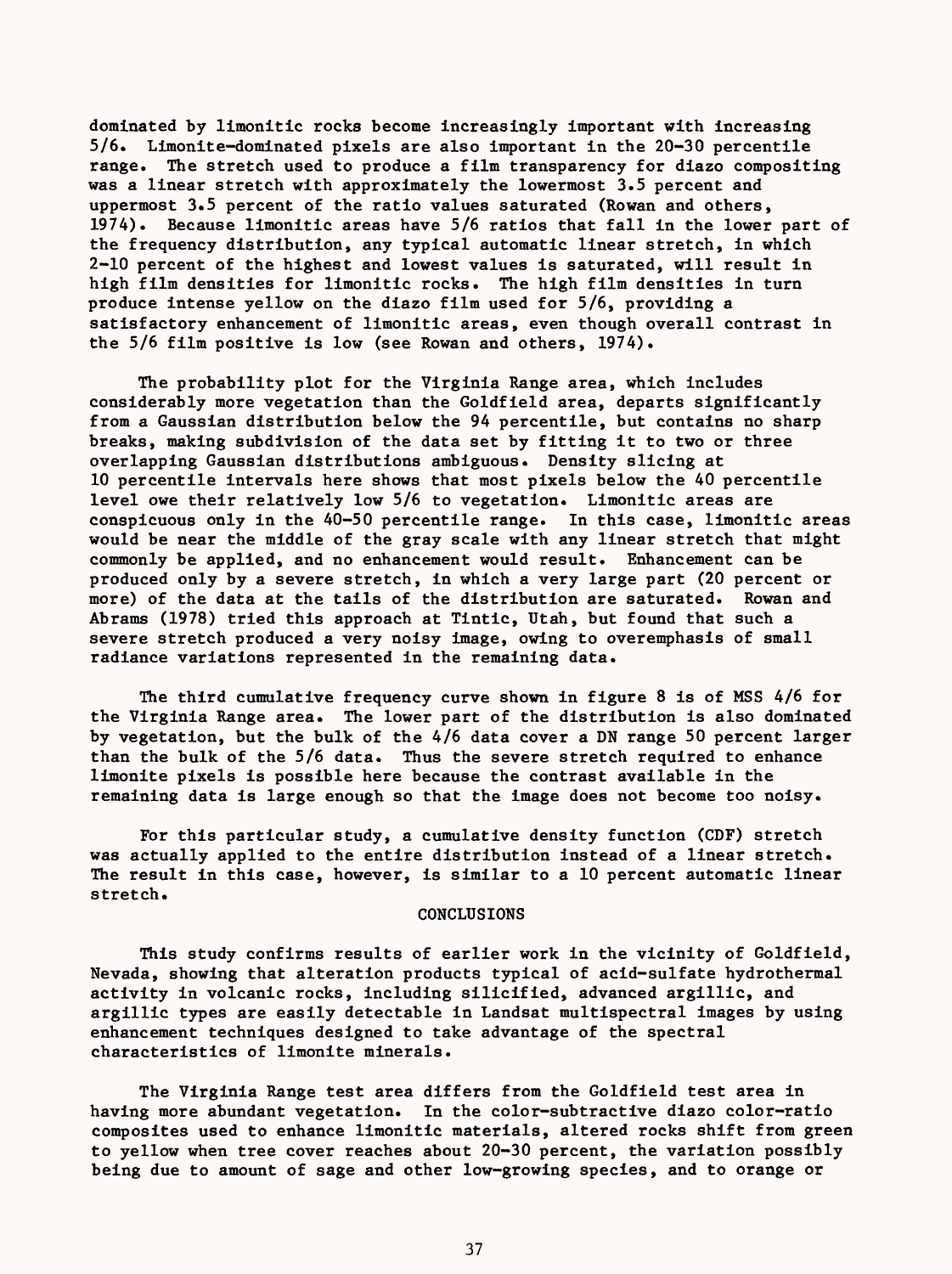magenta when tree cover reaches about 45-50 percent. Sage alone is dense enough in some places in the valleys to appear yellow on the CRC but usually not dense enough in the altered areas to obscure altered rocks in the absence of other larger species. Vegetation cover found at higher elevations on north-facing slopes is dense enough to obscure altered rocks. More important, relatively abundant vegetation in a scene forces modification of enhancement methods. Whereas MSS band ratio 5/6 is most effective for the yellow component of the CRC in the Goldfield area and in other sparsely vegetated areas, here vegetation dominates the lower  $5/6$  ratios. Because the range of 5/6 ratio values is relatively small, and the 5/6 ratio positive lacks contrast, the severe stretch necessary to enhance the pixels dominated by limonitic altered rocks produces a noisy ratio image. This problem can be largely overcome by using 4/6 instead of 5/6. Here vegetation also dominates low-ratio values, but the range of ratio values is large enough and ratio-image contrast high enough so that the necessary severe stretch can be performed without rendering the resulting ratio image too noisy.

Where vegetation is not a significant problem, areas of altered rocks inferred from mapping of limonitic materials using the CRC agree well in general with altered areas mapped by conventional methods, but agree only moderately well in detail. The most important source of differences is partial to complete cover of altered rocks by unaltered rock talus or alluvium. Since alteration boundaries beneath such materials are largely inferred, this is a limitation only in that the low spatial resolution of Landsat imagery makes such inferences much less precise than is possible with field observation aided by low-level aerial photographs. The most serious discrepancy in this image with respect to mapping hydrothermally altered rocks is enhancement of limonitic unaltered rocks on the CRC. Attempts to reduce this source of false color anomalies by varying the stretch or degree of diazo exposure invariably results in loss of information within altered areas as well, because the spectral characteristics of relatively high albedo limonitic unaltered rocks (here silicic ash-flow tuffs and intermediate flows and breccias) and altered rocks are similar from  $0.4$  to  $1.1$   $\mu$ m, and consequently ranges of MSS ratios commonly overlap considerably (Rowan and others, 1977).

One other problem encountered in this area, although of minor importance here, is loss of information on a poorly iluminated slope dipping away from the sun. Significant information loss occurred here with an effective sun angle of 20-25 degrees, indicating that in some areas having high relief, much larger areas than those actually in shadow might be lost.

These results show that Landsat images enhanced by the method of Rowan and others (1974) can be used for reconnaissance alteration mapping in moderately heavily vegetated semiarid terrain as well as in the sparsely vegetated arid to semiarid terrain where the technique was originally developed. Significant vegetation cover in a scene, however, requires use of MSS ratios 4/5, 4/6, and 6/7 rather than 4/5, 5/6, and 6/7, and requires careful interpretation of the results. Supplementary information suitable for vegetation identification and cover estimates, such as standard Landsat false-color composites and low-altitude aerial photographs of selected areas, is desirable.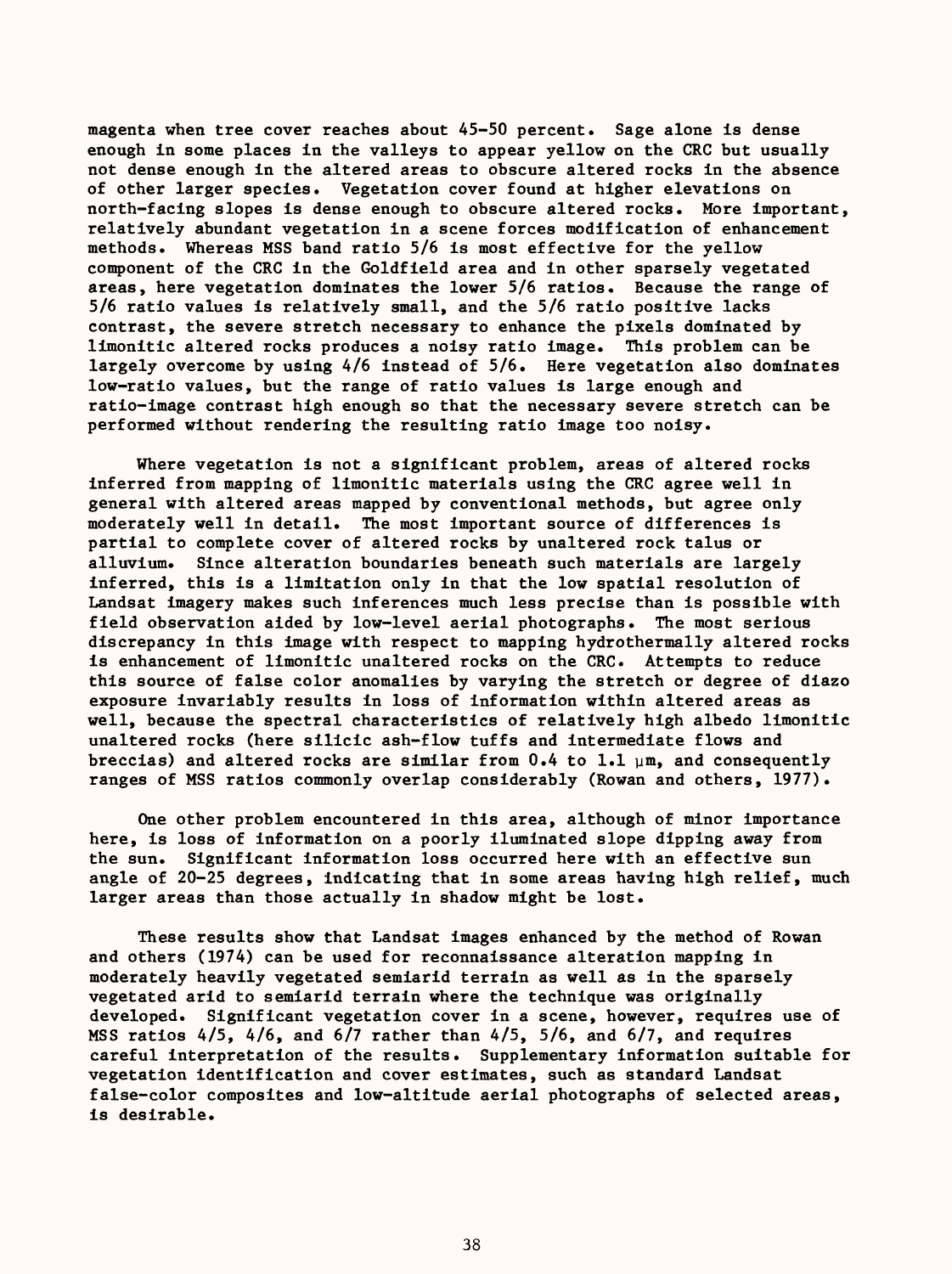Abrams, M. J., Ashley, R. P., Rowan, L. C., Goetz, A. F. H., and Kahle, A. B., 1977, Mapping of hydrothermal alteration in the Cuprite mining district, Nevada, using aircraft scanner images for the spectral region 0.46 to 2.36 ym: Geology, v. 5, p. 713-718.

Becker, G. F., 1882, Geology of the Comstock lode and the Washoe district [Nev.]: U.S. Geological Survey Monograph 3, 422 p.

Billings, W. D., 1950, Vegetation and plant growth as affected by chemically altered rocks in the western Great Basin: Ecology, v. 31, no. 1, p. 62-74.

Bingler, E.G., 1977, Geology of the New Empire 7-1/2' quadrangle: Nevada Bureau of Mines and Geology Map 59.

Bingler, E. C., 1978, Abandonment of the name Hartford Hill Rhyolite Tuff and adoption of new formation names for middle Tertiary ash-flow tuffs in the Carson City-Silver City area, Nevada: U.S. Geological Survey Bulletin 1457-D, p. D1-D19.

Blanchard, Roland, 1968, Interpretation of leached outcrops: Nevada Bureau of Mines Bulletin 66, 196 p.

Bonham, H. F., 1969, Geology and mineral deposits of Washoe and Storey Counties, Nevada: Nevada Bur. Mines Bull. 70, 140 p.

Brown, J. B., 1971, Jarosite-goethite stabilities at  $25^{\circ}$ C, 1 atm: Mineralium Deposita, v. 6, p. 245-252.

Calkins, F. C., 1944, Outline of the geology of the Comstock Lode district, Nevada: U.S. Geological Survey, 35 p.

Coats, R. R., 1940, Propylitization and related types of alteration on the Comstock Lode [Nev.]: Economic Geology, v. 35, p. 1-16.

Dalrymple, G. B., Cox, Allan, Doell, R. R., and Grommé, C. S., 1967, Pliocene geomagnetic polarity epochs: Earth and Planetary Science Letters, v. 2, no. 3, p. 163-173.

Doell, R. R., Dalrymple, G. B., and Cox, Allan, 1966, Geomagnetic polarity epochs--Sierra Nevada data Part 3: Journal of Geophysical Research, v. 71, no. 2, p. 531-541.

Ekren, E. B., Byers, F. M., Hardyman, R. F., Marvin, R. F., and Silberman, M. L., 1979, Stratigraphy, geochronology, and preliminary petrology of Tertiary volcanic rocks in the Gabbs Valley and Gillis Ranges, Mineral County, Nevada: U.S. Geological Survey Bulletin [in press].

Garside, L. J., and Silberman, M. L., 1973, K-Ar age of ore deposition, Talapoosa mining district, Lyon County, Nevada: Isochron/West, no. 7, p. 5-6.

Gianella, V. P., 1936, Geology of the Silver City district and the southern portion of the Comstock Lode, Nevada: Nevada University Bulletin, v. 30, no. 9, 105 p.

Goetz, A. F. H., Billingsley, F. C., Gillespie, A. R., Abrams, M. J., Squires, R. L., Shoemaker, E. M., Luccitta, I., and Elston, D. P., 1975, Application of ERTS images and image processing to regional geologic problems and geologic mapping in northern Arizona: Jet Propulsion Laboratory Technical Report 32-1597, NASA Jet Propulsion Laboratory, California Institute of Technology, Pasadena, Calif., 188 p.

Hunt, G. R., and Ashley, R. P., 197<sub>,</sub> Altered rock spectra in the visible and near infrared: submitted to Economic Geology.

Hunt, G. R., Salisbury, J. W., and Lenhoff, C. J., 1971, Visible and near-infrared spectra of minerals and rocks--III. Oxides and hydroxides: Modern Geology, v. 2, p. 195-205.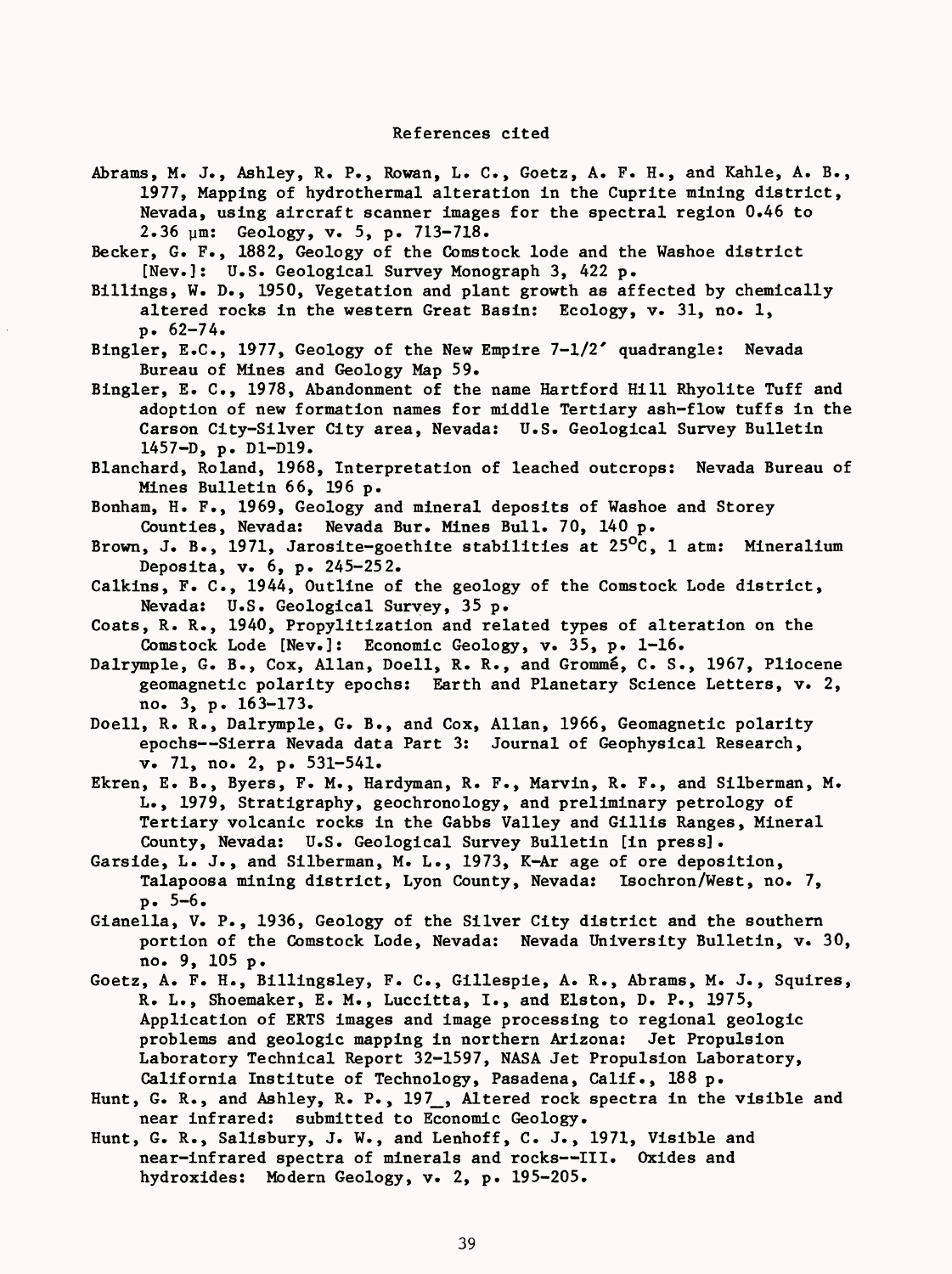- Moore, J. G., 1969, Geology and mineral deposits of Lyon, Douglas, and Ormsby Counties, Nevada: Nevada Bureau of Mines Bulletin 75, 45 p.
- Morton, J. L., Silberman, M. L., Bonham, H. F., Jr., Garside, L. J., and Noble, D. C., 1977, K-Ar ages of volcanic rocks, plutonic rocks, and ore deposits in Nevada and eastern California--determinations run under the USGS-NBMG cooperative program: Isochron/West, no. 20, p. 19-29.
- Offield, T. W., 1976, Remote sensing in uranium exploration: International Atomic Energy Agency Symposium, Exploration for uranium ore deposits, Vienna, 1976, p. 731-743.
- Proffett, J. M., and Proffett, B. H., 1976, Stratigraphy of the Tertiary ash-flow tuffs in the Yerington district, Nevada: Nevada Bureau of Mines and Geology Report 27, 28 p.
- Raines, G. L., 1978, Porphyry copper exploration model for northern Sonora, Mexico: U.S. Geological Survey Journal of Research, v. 6, p. 51-58.
- Rose, R. L., 1969, Geology of parts of the Wadsworth and Churchill Butte quadrangles, Nevada: Nevada Bur. Mines Bull. 71, 27 p.
- Rowan, L. C., and Abrams, M. J., 1978, Evaluation of Landsat multispectral scanner images for mapping altered rocks in the East Tintic Mountains, Utah: U.S. Geological Survey Miscellaneous Field Investigations Map MF- , in prep.
- Rowan, L. C., Goetz, A. F. H., and Ashley, R. P., 1977, Discrimination of hydrothermally altered and unaltered rocks in visible and near infrared multispectral images: Geophysics, v. 42, p. 522-535.
- Rowan, L. C., Wetlaufer, P. H., Goetz, A. F. H., Billingsley, F. C., and Stewart, J. H., 1974, Discrimination of rock types and detection of hydrothermally altered areas in south-central Nevada by the use of computer-enhanced ERTS images: U.S. Geological Survey Professional Paper 883, 35 p.
- Roylance, J. G., Jr., 1966, The Dayton iron deposits, Lyon and Storey Counties, Nevada: Nevada Bureau of Mines Report 13, pt. A, p. 125-141.
- Schmidt, R. G., 1976, Exploration for porphyry copper deposits in Pakistan using digital processing of Landsat-1 data: U.S. Geological Survey Journal of Research, v. 4, no. 1, p. 27-34.
- Schoen, Robert, White, D. E., and Hemley, J. J., 1974, Argillization by descending acid at Steamboat Springs, Nevada: Clays and Clay Minerals, v. 22, no. 1, p. 1-22.
- Siegal, B. S., and Goetz, A. F. H., 1977, Effect of vegetation on rock and soil type discrimination: Photogrammetric Engineering and Remote Sensing, v. 43, no. 2, p. 191-196.
- Silberman, M. L., and McKee, E. H., 1972, A summary of radiometric age determinations on Tertiary volcanic rocks from Nevada and eastern California--Part II, western Nevada: Isochron/West, no. 4, p. 7-28.
- Silberman, M. L., Stewart, J. H., and McKee, E. H., 1976, Igneous activity, tectonics, and hydrothermal precious-metal mineralization in the Great Basin during Cenozoic time: Transactions of the Society of Mining Engineers, v. 260, p. 253-263.
- Silberman, M. L., and White, D. E., 1978, Duration of hydrothermal alteration at Steamboat Springs, Nevada: U.S. Geological Survey Professional Paper 458-D. [in press].